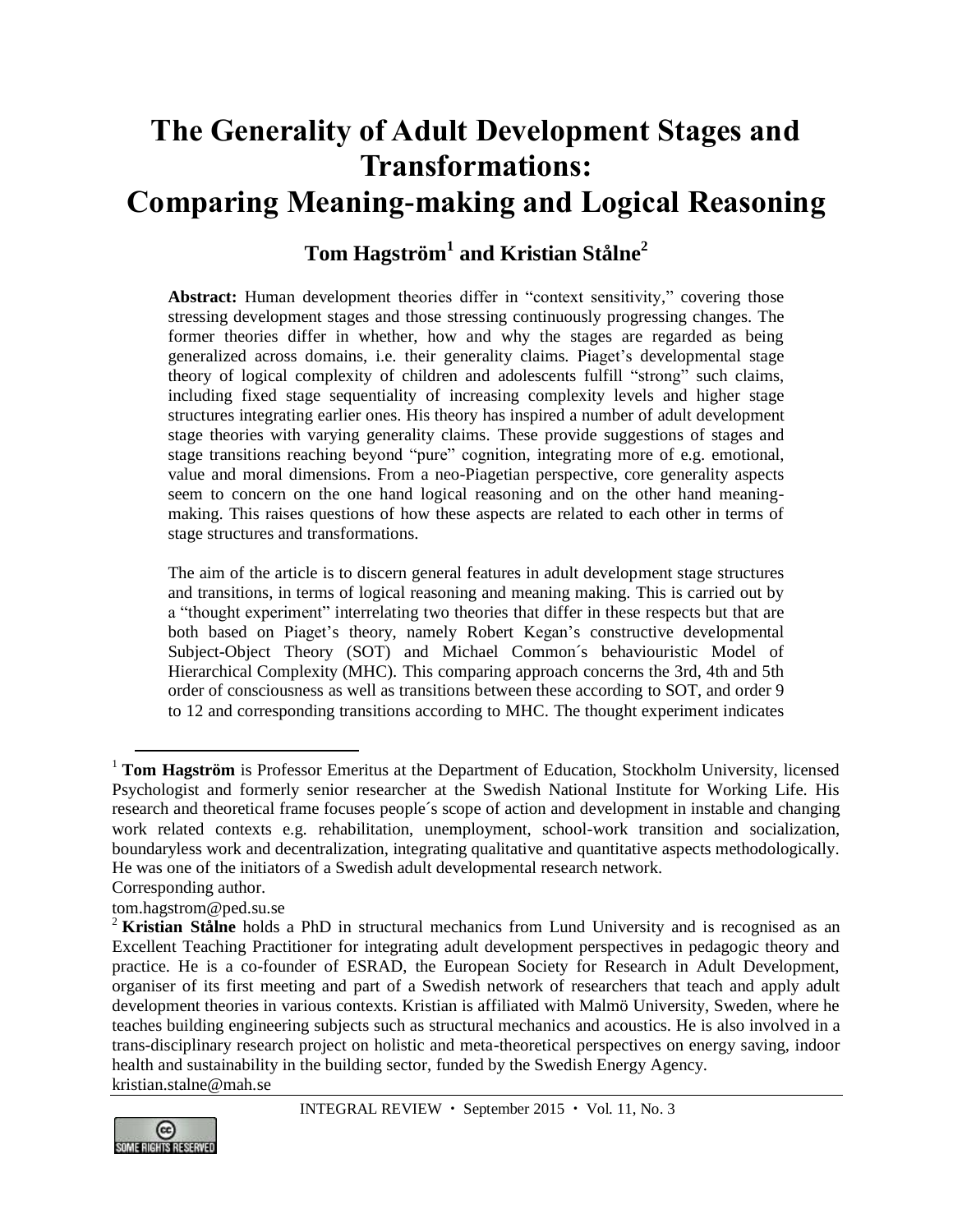that the generality claims of both models can be argued for without one of them necessarily being subordinated to the other one. Both theories are interpreted as differing but partly overlapping structures of coherence, while also being involved in transformative thesis-antithesis-synthesis processes. The possible interrelatedness between logical reasoning and meaning making is considered and discussed, as well as the relevance of differing generality claims, and contrasting subjectivistic and objectivistic "scientific positions." Finally, it is argued for the need of contextualizing adult development theory and research by relating it to postindustrial societal demands and challenges in terms of e.g. a "transform-actional" approach."

**Keywords:** Adult development, contextualization, dualities, generality, stages, subjectobject structures, dialectical transformations, self-other coordination, differentiationintegration, hierarchical complexity, cognition, affection, meaning-making, logical reasoning.

### **Introduction**

Studying human development across the life span is a field that includes several lines of reasoning. Developmental theories, taken as a whole, provide a wide and multifaceted view representing different traditions such as psychoanalytic, behaviouristic, cognitive developmental, socio-cultural, ecological, and life span perspectives (see e.g. Berk, 2010, Robinson, 2013). The conceptions of development vary with respect to qualitative and quantitative focus, continuous or discontinuous directions, one or more courses of development and the influence of nature and nurture. Moreover, the theories focus on differing aspects of development such as cognitive, emotional, motivational, moral, wisdom and spirituality domains. Overriding development issues concern causal mechanisms as well as the interconnectedness between different developmental lines and between different developmental domains. Causal mechanisms focus more or less on internal or external conditions as necessary or sufficient prerequisites for development, which indicates the "context sensitivity" of the theories. A well known demarcation line is the "insideout" causal direction associated with Piaget's cognitive developmental theory (1982) and an "outside-in" causal direction associated with Vygotsky's sociocultural theory (1962), regarding the internalization and development of knowledge of the child and the adolescent (see Marti, 1996). Distinctions have also been made between cognitive developmental and contextual models (Pintrich, 2002). Cognitive developmental models stress the influence of internal drives, e.g. the drives towards cognitive equilibration elaborated in Piaget's thinking, which are regarded as at least sufficient conditions for change, while contextual models instead focus on external conditions challenging a person's thinking.

Thus, this multifaceted picture appears to be scattered, covering not only various theories and methodological approaches, but also reflecting differing epistemological and paradigmatic "scientific positions." One dividing line concerns a predominantly objectivistic paradigmatic position associated with the natural sciences and positivism, and a predominantly subjectivistic paradigmatic position more common in social sciences and the humanities (Cohen, Manion, & Morrisson, 2000). The differences seem to concern at least three interwoven aspects of relevance for life span development, namely a) focusing on the study object from "inside" or "outside," b) focusing on formal aspects or the content in development and c) using quantitative or qualitative data approaches. These three aspects can be seen as more or less interrelated depending on the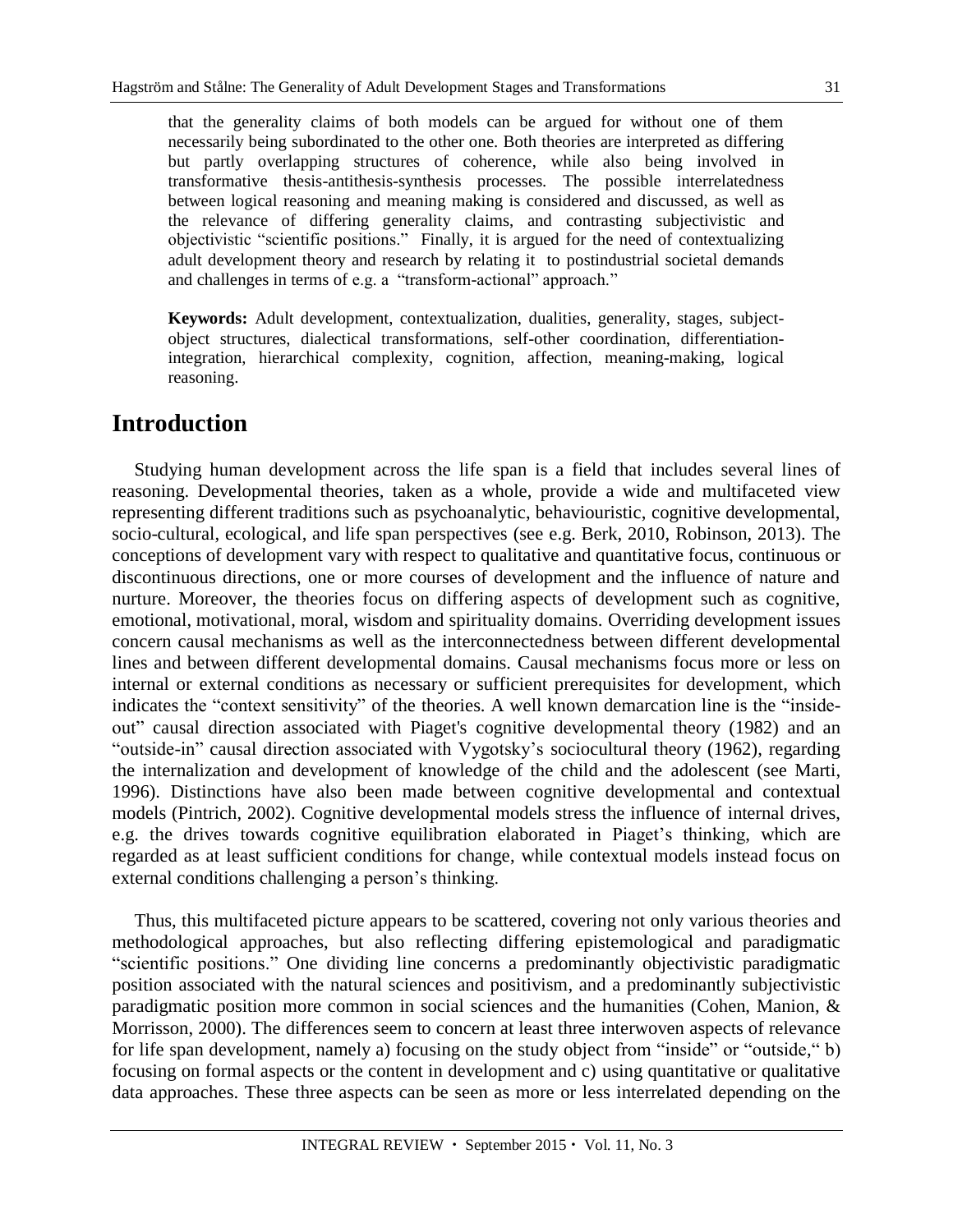extent to which they are embedded in broader paradigms (see e.g. Bryman, 2004). However, generality features in human development bring to the fore at least two theoretical and paradigmatic issues: the causal mechanisms involved and the continuation-discontinuation character of the change process.

Issues regarding the kind and degree of continuation-discontinuation are related to how development is conceived, compared to changes in general. A common understanding seems to be that even though all development concerns changes, all changes are not regarded as development. The latter require some kind of systematic character and direction of the change process (Hagström, 2003). Additionally, further classifications require more precise conceptualizations and definitions of what constitutes development in terms of e.g. stages and transitions between them. Strong "organismic" conceptions of development state criteria such as universality, fixed sequentiality, irreversibility, qualitativeness and the notion of an end state (Baltes & Nesselroade, 1979). The variation in conceptions of development may also be described in terms of hard, soft and functional models (Kohlberg & Armon, 1984). Hard theories consider development as a process of universal sequences that emanate from a total reorganization of a latent cognitive frame of reference**.** Functional theories refer to every stage developing for the purpose of carrying out a new task or fulfilling a new function (Ericson, 1968). Soft theories focus on the development of different personality traits, education, and social background.

General features in human development tend to be related to hard theories and strong development criteria, the cognitive domain and logical reasoning. Piaget's stage theory of logical thinking fulfills strong development criteria of hard approaches, such as fixed stage sequentiality of increasing complexity levels, with higher stage structures integrating earlier ones. Neo-piagetian theory and research have suggested a number of stages and stage transitions over the life span, beyond strict logical reasoning or "pure" cognition, involving more of meaning dimensions. Their "hard-soft" position and context sensitivity vary and they focus on differing domains such as moral development (Kohlberg, 1969), postformal thought (Sinnott, 2003) and ideals of a life and good work (Armon 1984; 1993).

However, the generality claims also vary among "hard" stage approaches. This raises the questions of whether and why certain domains would be more general than others and in what respects that would be the case. The domains refer to the content of the stages. This, in turn, is associated, directly or indirectly, with their functions in relation to demands and challenges in life. Among neo-Piagetian "hard stage" theories, the Subject-Object Theory (SOT) (Kegan, 1982; 1994), which focuses on a person's meaning making, is associated with high generality claims, higher than e.g. among rather closely related approaches such as the moral development theory developed by Kohlberg and colleagues (Kohlberg, 1969). Advocates of the latter theory (Colby, Kegan et.al., 1987) have considered their approach as less general than the SOT, which they consider to be an extremely general approach. They argue that in SOT ."..the structure... forms a single coherence system across all domains" and that "The differences between thinking in different domains result from the application of a single cognitive structure to different contents." (p. 8, opt. cit.) Since both these theories fulfill formal "strong" development criteria, the higher generality features concern other aspects.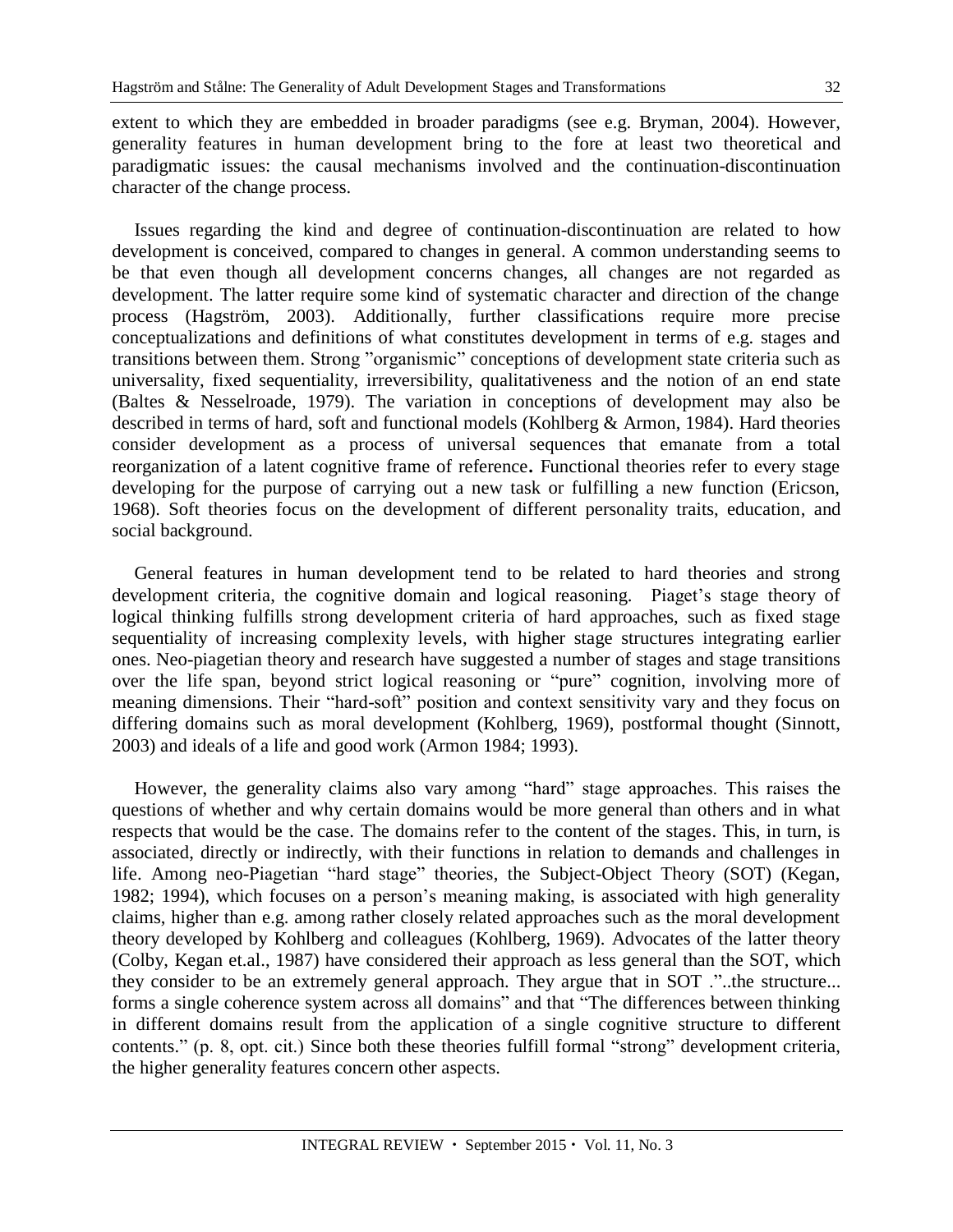To conclude, logical reasoning and meaning making appear to stand out as "domains" that raise especially high generality claims. Moreover, in both cases these claims seem to reach beyond the generality features associated with "hard stages" or strong development criteria. These criteria mainly appear to express "formal" features of the development process. If so, logical reasoning and meaning making can be assumed to constitute other generality features in the development process, related to e.g. their content and/or their functions. This brings to the fore questions regarding the possible interrelatedness of logical reasoning and meaning making. Are they to be regarded as general but mutually isolated lines of development, and, if so, in what respects can they be regarded as general? Are they subordinated to each other with respect to generality, and, if so, how and why would that be the case? Furthermore, are they interrelated, and, if so how and why would that be the case?

Among neo-Piagetian theories, inspired by Piaget but reaching beyond logical reasoning and adolescence, high generality claims have also been stressed by the Model of Hierarchical Complexity (MHC, Commons and colleagues). MHC represents a behaviouristic approach, taking Piaget's cognitive-logical approach as a point of departure, but explicitly delimiting its focus to the axiomatically derived logical dimension. The meaning making process of the SOT approach also has Piaget's cognitive-logical approach as a starting point, but integrates this aspect in a constructivist meaning making context. The MHC and SOT theories have taken diverging routes away from Piaget's theory, which seemingly has made the theory's logical aspect and its meaning aspect involved in logic, explicit. Therefore a systematic comparison of these two explicit conceptions of logical reasoning and meaning making in stage development, might be a plausible base for answering questions about their generality claims, such as those mentioned above. Moreover, this may also contribute to the elucidation of issues concerning the relations between stages and their transformations, as well as the "inside-out" and "outside-in" "causal directions" of the development process. An interlinking comparison of these two theories can be regarded as a base for further theoretical considerations about generality features in a developmental-transformational perspective**.** 

Therefore, the *aim of the article* is to discern general features in adult development stage structures and transitions in terms of logical reasoning and meaning making by interrelating the MHC and SOT approaches in a systematic, comparing "thought experiment" which will be further described below. Both of these theoretical stage models describe people's frames of reference in terms of sets of strategies for coping with the challenges of life as a whole, rather than focusing on or dealing with limited domains only. In order to achieve the aim, a departure in the basic roots of the two theories seems to be necessary, namely Piaget's constructivistdevelopmental way of thinking. What did he mean by logic, how did he relate logic to meaning and what did he refer to as meaning?

## **A Departure in Piaget: "Psycho-logical" Constructivism**

Piaget's well-known theory of logical thinking includes four main developmental stages, namely the sensorimotor, preoperational, concrete operational and formal operational stage. When concrete operations take place, approximately between ages 6-10, the thinking increasingly reaches beyond the sensory, intuitive or "magical" level. The concrete operations enable making inferences, such as addition and multiplication, of classes but are restricted to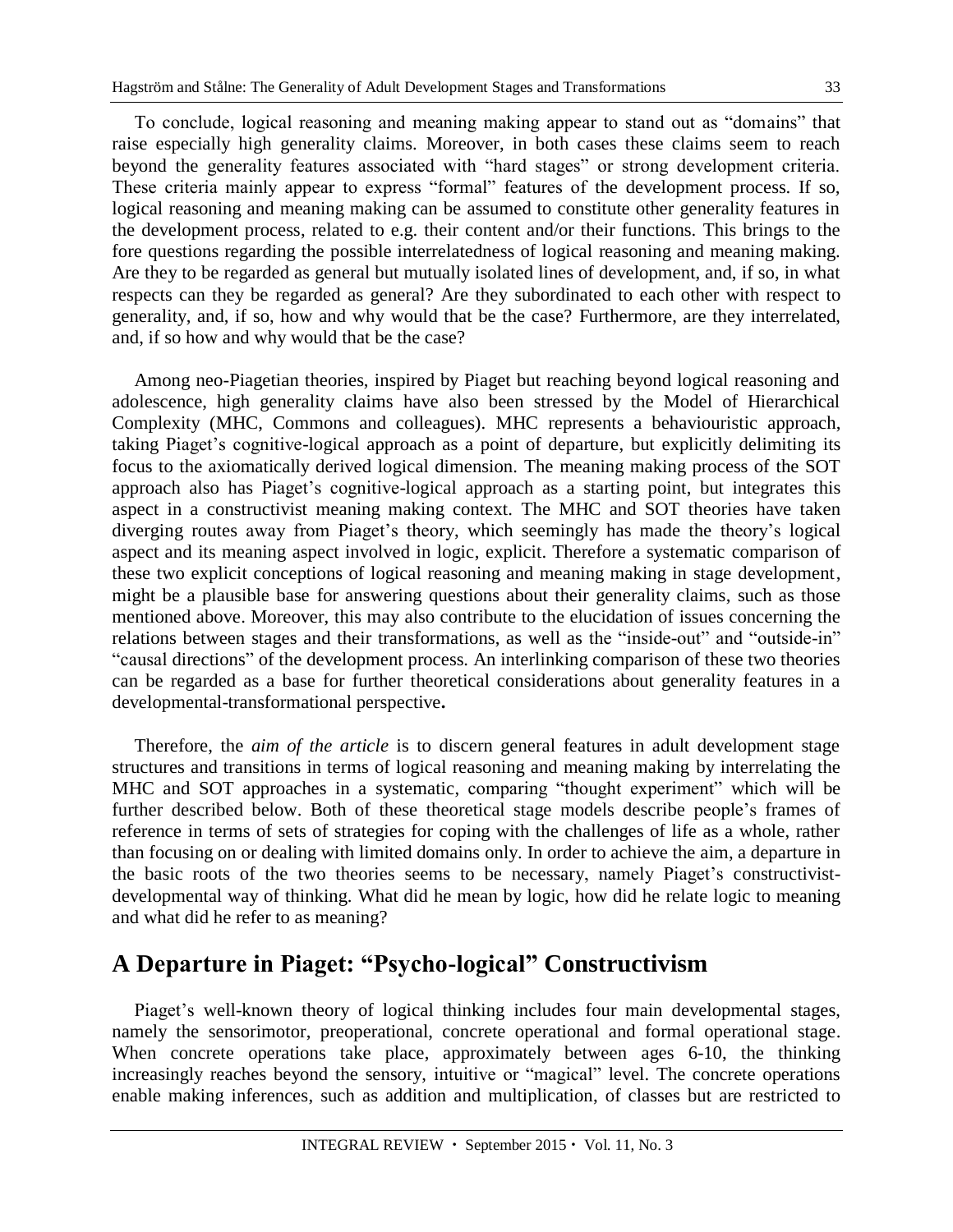concrete objects. The last, formal operational stage has its onset approximately from age 11 and onwards. In its most developed form, this stage enables logical thinking such as performing deductive hypothesis testing and systematic variation of variables. This stage structure is, although not undisputed, well established and will not be elaborated in more detail here. However, Piaget's understanding of the developmental process seems to be less well known. He related the developmental process to people's active construction and reconstruction of their thinking. This, in turn, was understood as being driven by assimilation to a given cognitive structure and accommodation of that structure – to adapt it to new experiences that do not fit in the prevailing structure – in an equilibration process. Epistemologically this can be said to advocate "…a position that knowledge is neither innately preformed in the mind nor directly copied from the environment" which also implies that "…individuals...are active agents in their own learning and development" (Amsel & Smetana, 2001, pp. 3-4). Thus, the generality claim of Piaget's theory is not restricted to the structure of logical thinking. It also conceives such structures as being involved in an active and interactive process between the person and the environment. The latter position underlines the importance he attached to the social context and the socialization process in the development of logical thinking.

Critics of Piaget's theory argued that logic and cognition in his theory were conceived as developing in a "social vacuum" and that people's substantial development would end with the acquisition of formal operative thinking. However, he moved from an earlier "functionalist phase" stressing social-interactive aspects related to logical thinking, to a "structuralist phase" focusing more on the internal logical thinking structures and eventually took both aspects into account as mutually related (Lourenco & Machado, 1996, see also Garcia, 1991). Much of the criticism does not seem to have taken into account the dialectical, constructivistic and developmental character of his approach and that he basically focused on an operational, not an axiomatic, logic (Lourenco & Machado, 1996). Although it was not his main focus, his model of formal operations "…from the very beginning underlined the conception of knowledge as always involving organization, inference and meaning" (Lourenco & Machado, 1996, p. 157). In these terms, development was considered as a way to eliminate sources of equilibration and the construction of new balances at higher complexity levels. Equilibration was defined as maintaining constancy (order) in an external context of continuous changes. The reorganization of one structure to a qualitatively new one, towards more complex stages, is an expression of qualitative "leaps" (Piaget, 1978).

Piaget's focus on the development of logical reasoning in these respects, did not mean that he regarded it as separated from the affective aspect of development. These aspects were rather considered to be closely interwoven: "The two aspects, affective and cognitive, are at the same time inseparable and irreducible." (Piaget & Inhelder, 1969, p. 158) and joined in a "functional parallelism" without one of them determining the other (Piaget & Inhelder, 1969, pp- 347ff.). Emotions were regarded as important due to their involvement in conflicts, crises and reequilibrations. This in turn, he related to the formation of personality, which he viewed as "... dominated by the search for coherence and an organization of values that will prevent internal conflicts..." (Piaget & Inhelder, 1969, p. 158). Thus the search for coherence, including e.g. value conflicts, was seen as interwoven with logical reasoning in forming the self-regulation of the individual. The highest complexity level in his stage theory, full formal operational thinking, is characterized as the capacity to think about thoughts and to reverse relations between what is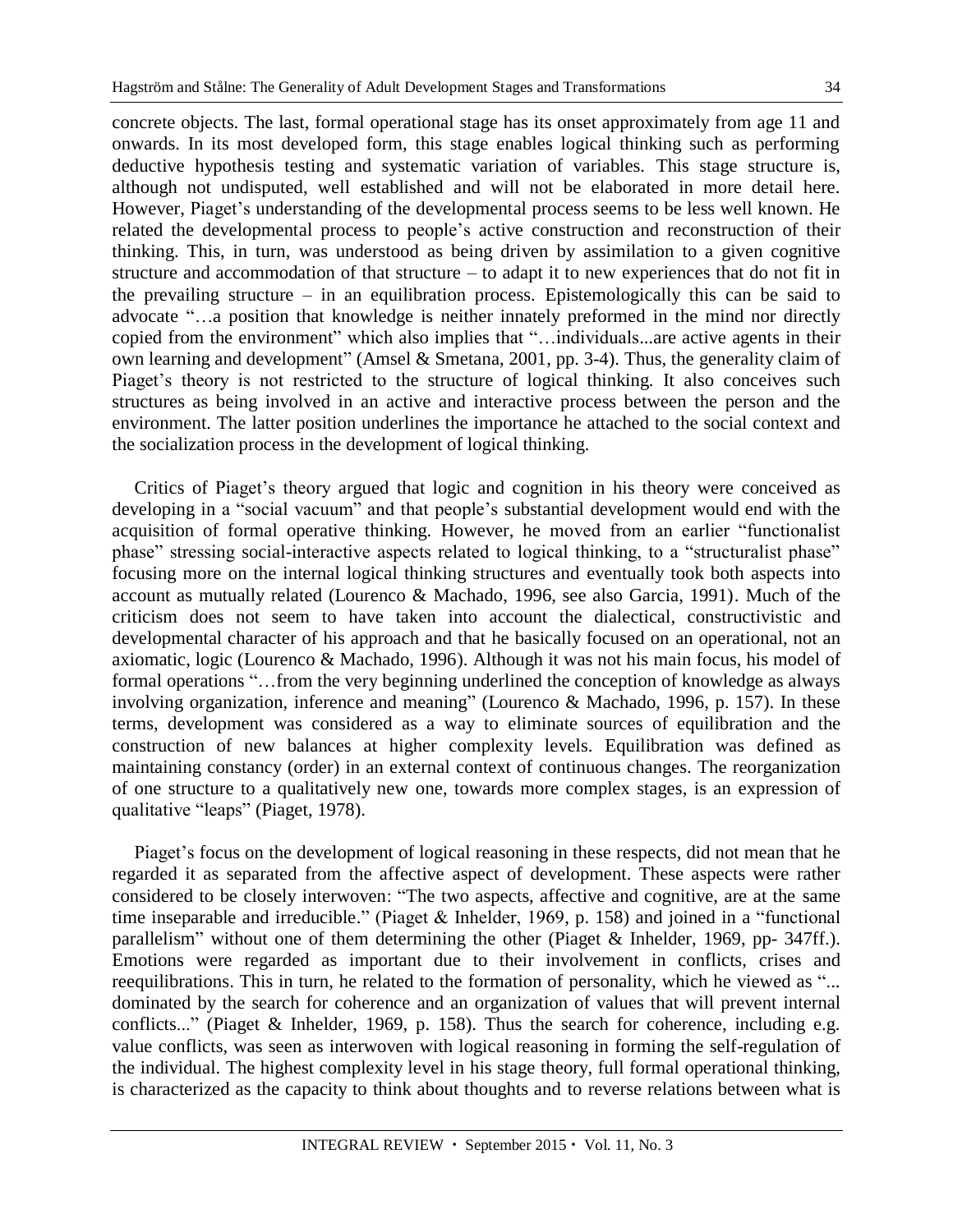real and what is possible. This, in turn, constitutes a base for building ideals as an adaptation to society but not in strict isolated sequential orders: "Obviously, this does not mean that formal structures are first organized by themselves and later applied as adaptive instruments where they prove individually or socially useful… logic is not isolated from life; it is no more than the expression of operational coordinations essential to action" (Inhelder & Piaget, 1958, p. 342). In the formal operational stage, the adolescent has the cognitive capacity to analyze his or her own thinking as well as construct theories, which makes it possible to "…furnish the cognitive and evaluative bases for the assumption of adult roles, without mentioning a life program and projects for change. They are vital in the assimilation of the values which delineate societies or social classes as entities in contrast to simple interindividual relations" (Piaget & Inhelder, 1969, p. 340).

Thus, Piaget conceived logical reasoning as being interwoven with the values guiding adolescents' goals, when searching for coherence in terms of their adult roles and functions in society. Affective and personality development was considered to be integrated with intellectual and moral development, in a framework that has been characterized as his social theory: "Just as affect is an indissociable motivational element in intellectual development, socio-affective bonds (or their lack) motivate social and moral development" (De Vries, 1997, p. 4). Piaget himself stated that: "Each progress in logic is equivalent, in a non-dissociable way, to a progress in the socialization of thought" (Piaget, 1950/1995, p. 85) and that "...individual functions and collective functions require each other in the explanation of the conditions necessary for logical equilibrium" (Piaget, 1950/1995, p. 94). Thus affection, values and social processes were seen as interrelated. His focus on logic can be expressed as a "psycho-logic." Piaget's model reaches across and beyond different domains of thinking and was therefore hard to grasp for a number of colleagues in other knowledge domains. He e.g. "…used too much logic for psychologists and too much psychology for logicians" (Lourenco & Machado, 1996, p. 156). He was criticized for connecting different kinds of logic that did not seem to fit together and for violating norms of logic. However, his focus was not on pure logic: "…unlike logicians, Piaget was not interested in purely formal issues, or issues internal to logic, such as axiomatic foundations. He wanted to develop an operational logic, a logic of action, a logic that in some sense would be a *"tertium"* between psychology and axiomatic logic... a logic that would be a truly 'psycho logic'" (Lourenco & Machado, 1996, p. 156; Piaget, 1953, pp. 23-26). This may explain his mixture of different kinds of logic.

During the last years of his life, Piaget substantially revised his model of logic (Piaget & Garcia, 1987). He thought he had taken too much account of "…Aristotelian truth-value tables and failed to solve the well-known paradoxes of material implication, that is, statements logically or formally correct but without meaning" (Lourenco & Machado, 1996, p. 157). He instead tried to develop an intentional logic with meaning implication understood as: ."..an implication in which p implies q if and only if a meaning of q is incorporated in that of p and this meaning is transitive" (Lourenco & Machado, 1996, p. 157). Meaning implication and material implication were basically regarded as two types of inference, where only meaning implication implied necessity: "In those cases in which there is a necessary rather than a contingent relation between the antecedent and the consequent, an entailment of meaning implication exists" (Lourenco & Machado, 1996, p. 157). He moved towards an operational logic where e.g. formal operations are characterized in terms of an internal necessity, which differs from pre-operational thinking. This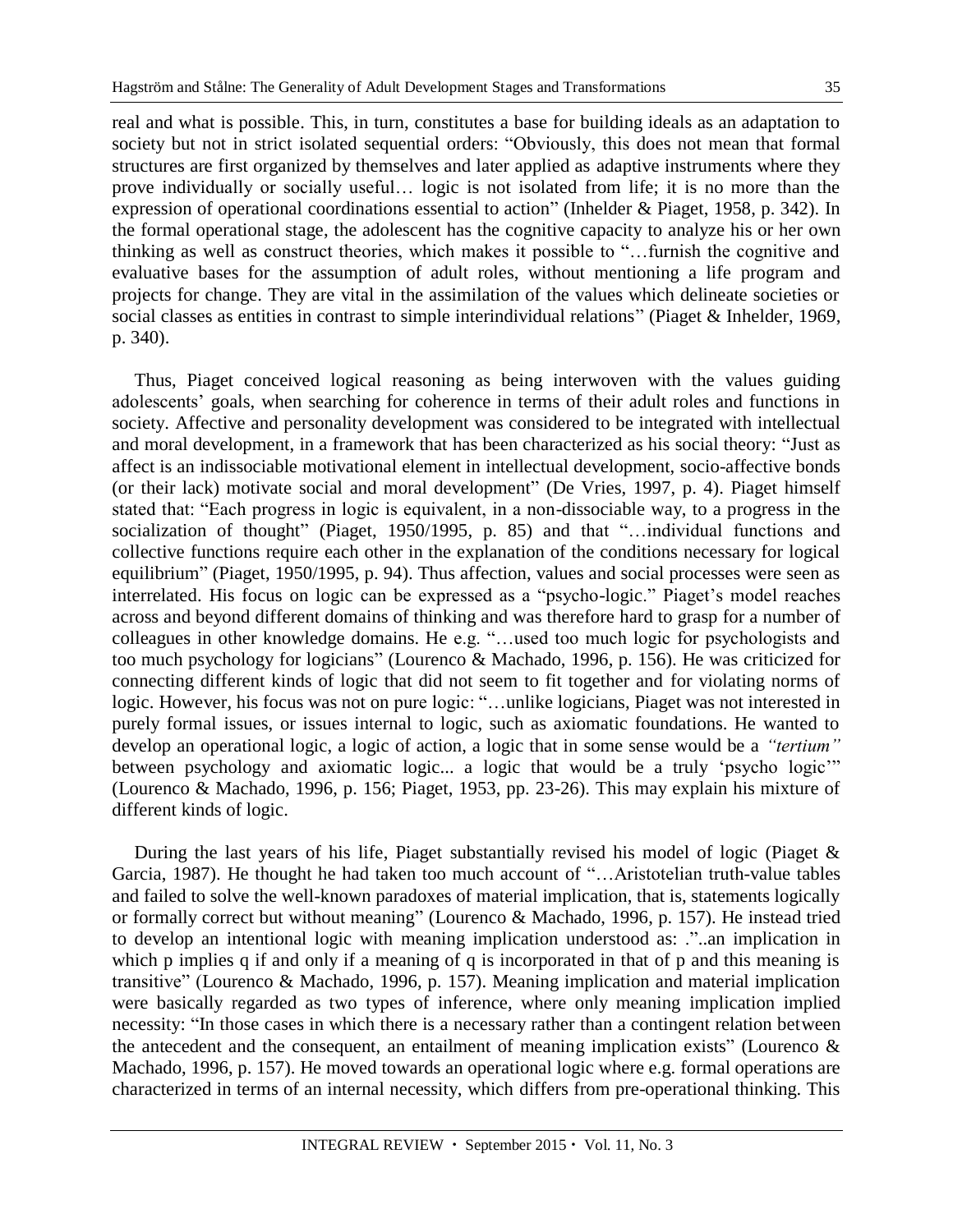necessary feature of formal thinking may be understood as not only organizing a person's thinking in a logical-mathematical sense, but also as a potential for testing and analysis of internal and external phenomena covering emotionally loaded value aspects. Piaget's increasing interest in taking the role of content and context into account and relate these aspects to logical reasoning apparently corresponds to an increasing interest in meaning in development. His "psycho-logic" constructivistic approach covers both logical reasoning and meaning making. However, the concept of meaning is multifaceted and not undisputed. Piaget did not, as far as we know, elaborate more extensively and systematically on how core aspects of meaning making are related to Ego development in terms of relating oneself to social contexts and the meaning constituting aspects of this. As mentioned, further clarifications of the generality claims of the logical reasoning and meaning making aspects derived from Piaget's thinking will be elucidated by comparing the SOT and MHC understanding of these aspects. Before this will be further elaborated through a "thought experiment," these theories will be briefly described starting with SOT.

# **The Subject-Object Theory (SOT)**

Below the SOT will be briefly described in terms of stage structure and change dynamic.

#### **Main Character and Stage Structure**

Robert Kegan's Subject-Object Theory (SOT) was, as described, strongly influenced by Piaget's thinking, but also by other neo-Piagetian theories such as Kohlberg's moral stage theory (1981). However, he was also influenced by less cognitively and constructivistic oriented neo-Piagetian theories, such as Loevinger's (1976) inductively based model of development (Hy & Loevinger, 1996**),** as well as other lines of thinking, such as neo-Freudian psychodynamic object relational theory. His neo-Freudian influences also included the conception of an ego developing across functional life stages in relation to the social-cultural context, as elaborated by Erikson (1968). Thus, he came to conceive ego as an evolving self, interacting in a social-societalcultural context and guided by a frame of reference that involved logical reasoning but that was integrated in a broader meaning making process. On the basis of interviews with 39 persons in therapy, he interpreted the meaning making of a person as being characterized by underlying and unspoken assumptions that people took for granted. These assumptions were regarded as presuppositions to and thereby constituting the very foundation of our meaning making.

The development of meaning making is here described in terms of balances and dynamics between a subject and an object at increasing complexity levels. This is one core characteristic of the theory. In the initial balanced phases of the stages, the ego is conceived as a subject embedded in its assumptions that are unconsciously taken for granted, assumptions, which are called Big assumptions (see e.g. Kegan & Lahey, 2009). These constitute the meaning making of the subject who the subject intuitively and unreflectedly "is." On the other hand, there are thoughts and other mental entities that the subject can reflect on, something that the subject "has" as objects of awareness. Thus, each stage can be seen as the consequence of a given subjectobject balance, the structure of a given stage defining the current meaning making of the person in question. The transitions and transformations between the stages are conceived as a differentiation from a given balance towards integration in a new balance. Such new balances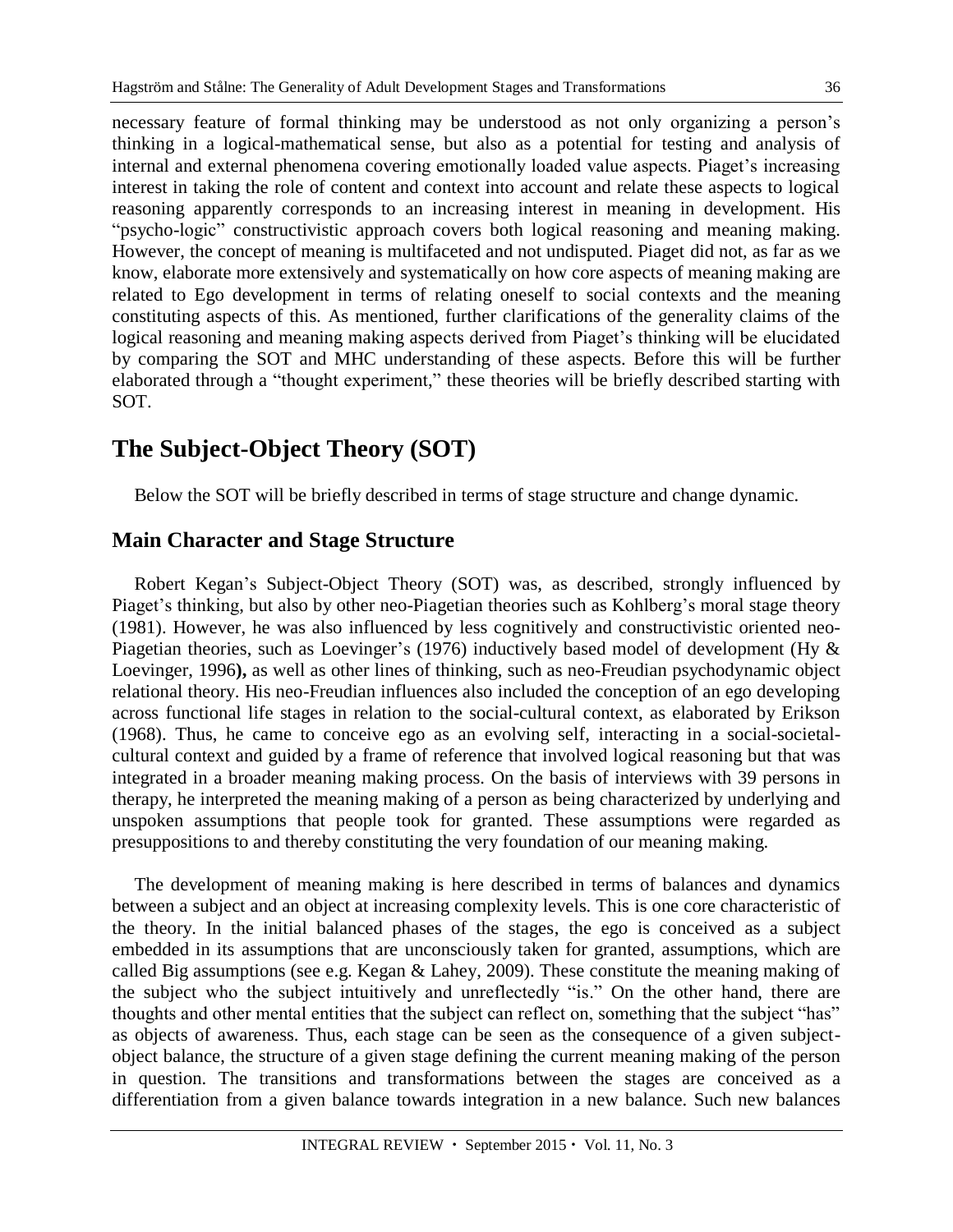"…further differentiate the self from its embeddedness in the world, in a qualitatively new way...," and "thereby creating a more integrated relationship to the world" (Kegan, 1982, p. 294).

The SOT covers five stages of increasingly more complex subject-object balances. In the first *Impulsive stage* the subject "is" its perceptions, social perceptions and impulses and its objectified earlier subject, its prevalent object, is its movements and sensations. In the next *Imperial stage* the former subject has become the object for reflections and the subject now "is" its taken for granted conceptions of concrete elements and relations, as well as its enduring needs and preferences associated with e.g. its concept of taking a role which enables simple social reciprocity. These stages appearing from early childhood, are followed be three stages that have been found to cover the majority of adults in late modern societies (Kegan, 2003), namely the *Socialized mind* (the interpersonal stage), the *Self-authoring mind* (the institutional stage) and the *Self-transforming mind* (the interindividual stage).

The latter three stages, which are the ones that will be applied in the "thought experiment," are briefly described in Table 1 below.

| Stage/order                           | <b>Subject</b>                                                                                                                                             | <b>Object</b>                                                                                                                                           | <b>Underlying structure</b> |
|---------------------------------------|------------------------------------------------------------------------------------------------------------------------------------------------------------|---------------------------------------------------------------------------------------------------------------------------------------------------------|-----------------------------|
| $3.$ The<br><b>Socialized</b><br>mind | Interpersonal: Role<br>consciousness<br>Cognitive: Ideality;<br>abstractions<br>Intrapersonal: Self<br>consciousness                                       | Interpersonal: Role concept<br><b>Cognitive: Actuality; concrete</b><br>Intrapersonal: Self concept                                                     | <b>Cross-categorical</b>    |
| 4. The Self-<br>authoring<br>mind     | Interpersonal:<br>Multiple role<br>consciousness<br>Cognitive: Ideology;<br>relations between<br>abstractions<br>Intrapersonal: Self<br>regulation         | <b>Interpersonal Role consciousness</b><br><b>Cognitive: Ideality; abstractions</b><br>Intrapersonal: Self consciousness                                | <b>System</b>               |
| 5. The Self-<br>transforming<br>mind  | Interpersonal: Self-other<br>interpretation<br>Cognitive: Trans-<br>ideological; relations<br>between forms<br>Intrapersonal<br>Interpenetration of selves | Interpersonal: Multiple role<br>consciousness<br><b>Cognitive:</b> Ideology; relations<br>between abstractions<br><b>Intrapersonal: Self regulation</b> | <b>Trans-system</b>         |

|                     |  | Table 1. The Subject-Object theory (SOT): Consciousness stage/order 3–5 (based on |  |  |  |  |
|---------------------|--|-----------------------------------------------------------------------------------|--|--|--|--|
| Kegan, 1994, 2003). |  |                                                                                   |  |  |  |  |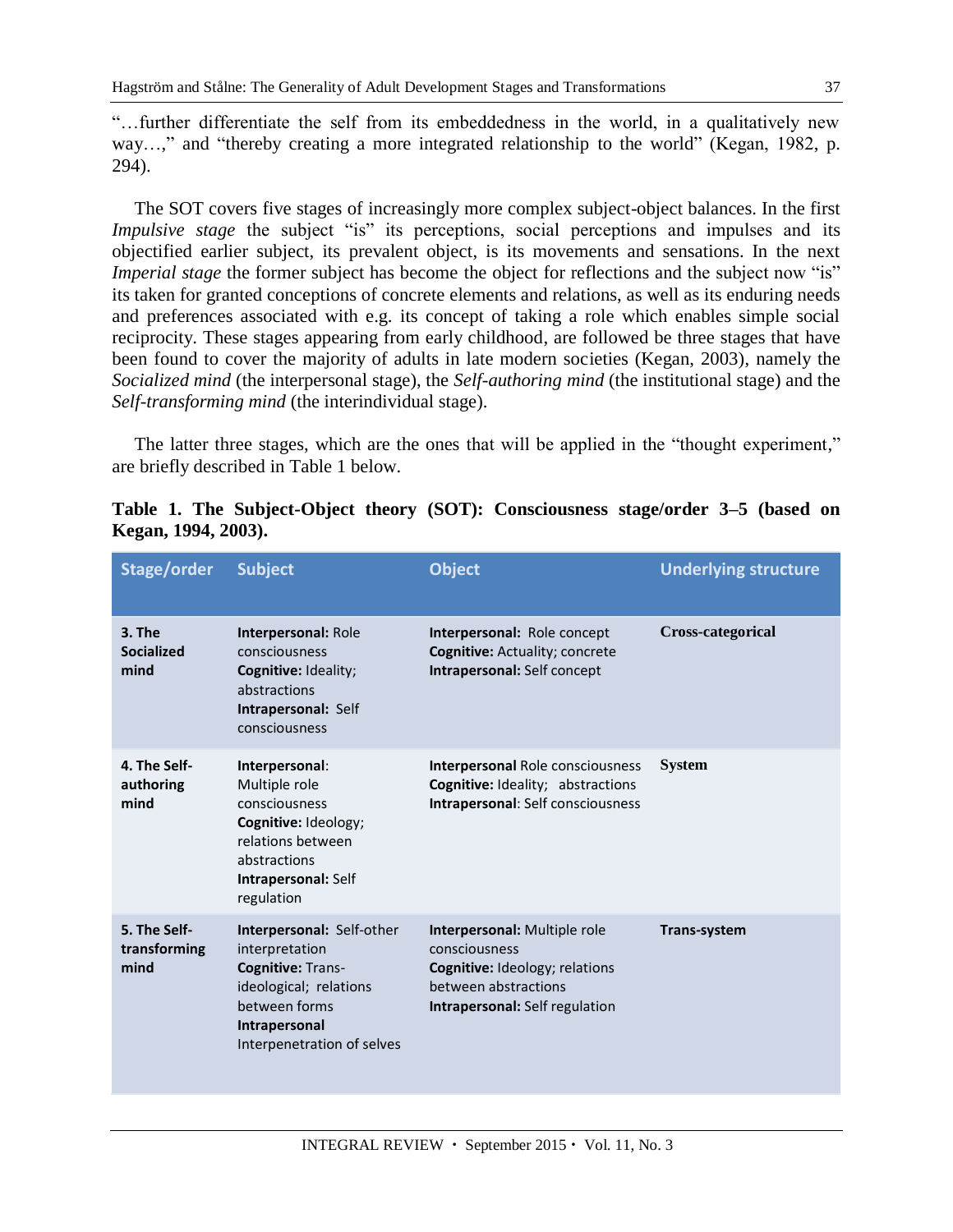As can be seen in Table 1, the subject-object character of the three stages covers interpersonal, cognitive and intrapersonal aspects. According to Kegan (1994), the Socialized mind corresponds to Piaget's stage of early formal logical operations, the Self-authoring mind to Piaget's full formal logical operations, while the Self-transforming mind exceeds the highest of Piaget's stages. The "positions" of logical structures within the balanced phases of the stages and within the unbalanced phases of their transitions, will be further considered as a main issue in our "thought experiment." The Socialized mind is related to a smaller close group context, the Self-authoring mind to a broader societal-institutional context and the Self-transforming mind to a still broader symbolic ideological context. The "broadness" aspect reflects increasingly complex conceptions of how these contexts are organized and coordinated hierarchically.

#### **The SOT Transitions**

The concept of Big assumption presented in relation to the Immunity to Change (ITC), was developed as a way to overcome the emotionally or even identity threatening dilemmas related to stage transitions (Kegan & Lahey, 2009). Thus, the construction, deconstruction and reconstruction of Big assumptions in the process towards higher complexity, involve consciously experiencing things that question the subject's identity base. The transformation towards higher stages of meaning making has been found to be triggered by situations of optimal conflict in which the inadequacy and the limits of the current structure become evident to the transforming person.

Such conflicts in the transitions from the Socialized mind to the Self-authoring mind are those between defining oneself in the context of others' expectations, on the one hand, and an emerging orientation towards considering "what is it I want," on the other hand (Lahey, *et al.*, 1988). Tensions here are e.g. *between* "Feeling vulnerable to incorporation, fusing, loss of myself as own person (self anger)" *and* "Feeling selfish, heartless, cold, uncaring as a result of beginning to consider me first" (Kegan, 1982, p. 270). Conflicts in the transition from the Selfauthoring to the Self-transforming mind are associated with the conflict expressed in: "What before was experienced as a competent exercise of one's psychological independence can come to be felt as a kind of troubling remoteness or isolation, interpersonally and internally" (Kegan, 1982, p. 116). Tensions here are e.g. *between* "Feeling vulnerable to crippling self- attack, to identifying with my performance, isolated in self-containment," *and* "Feeling weak, ineffective, out of control…feeling evil, decadent, loss of identity, boundary loss (self-loss)" (Kegan, 1982, p. 270).

The transitional steps between each of stages 2 to 5, describe the extent to which a structure has been made an object (Lahey, *et al.*, 1988). The interview procedure follows a tradition of the Piagetian semi-clinical interview, further developed by questions about the interviewed person's real life experience. This includes emotional, cognitive, as well as intrapersonal and interpersonal aspects of psychological organization. Such real life situations are elicited from a series of ten uniform probes that are explored to discern their underlying epistemology. This will be further elaborated in the "thought experiment."

The stage transitions are described as six qualitative transformations from one subject-object balance to another, which are designated as:  $X$ ,  $X(Y)$ ,  $X/Y$  and  $Y/X$ , and  $Y(X)$ ,  $Y$ . Among these,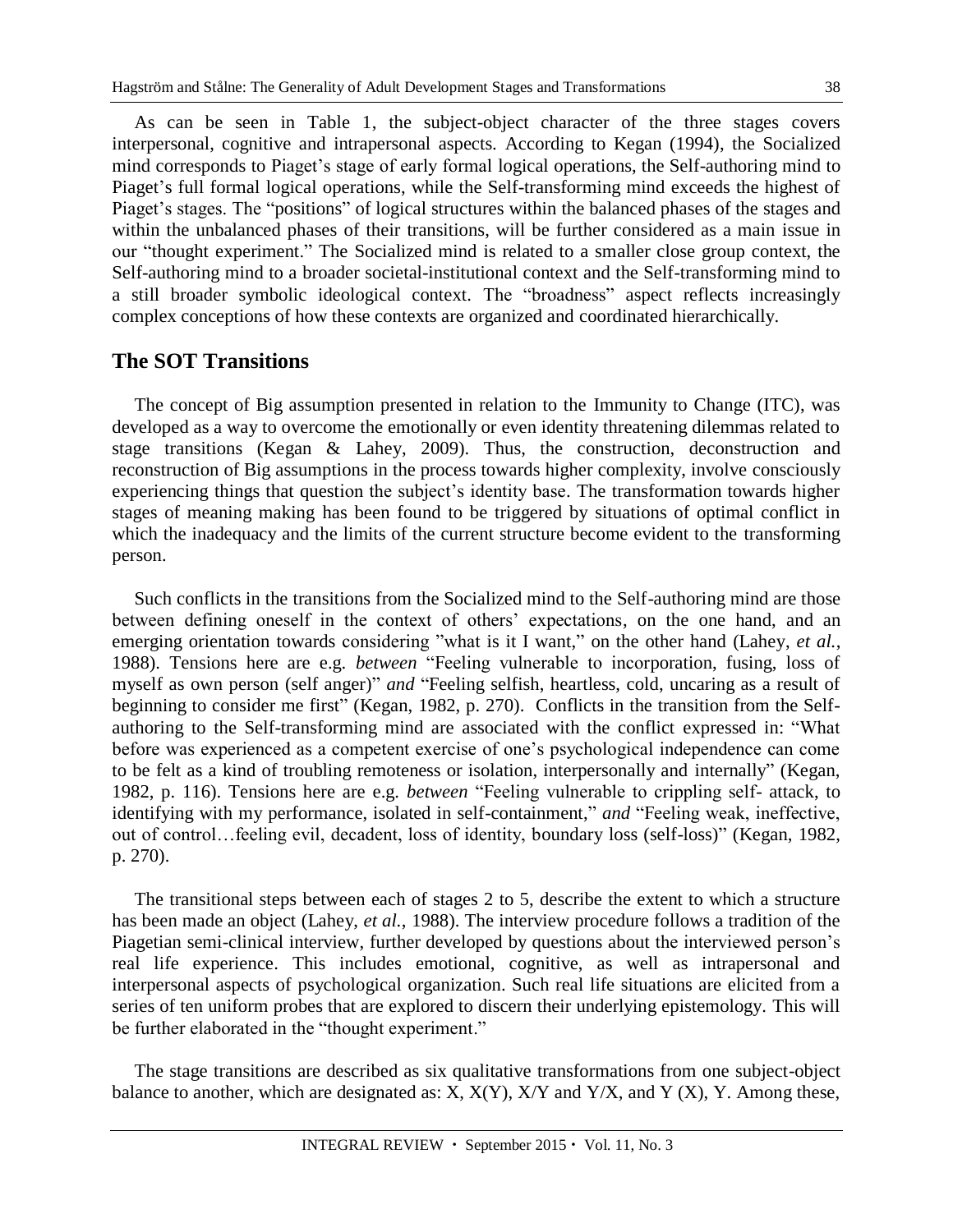X and Y refer to a subject-object balance in complete equilibrium and the four positions between these two balanced orders are more or less in disequilibrium. The X/Y or Y/X positions refer to which structure is ruling (Y/X means Y is ruling). This process will be further described in the "thought experiment" below. Suffice to mention that the transformation from one subject-object in equilibrium, X, to the next higher consciousness order, Y, reflects an internalization process, embedding the former X structure as a subordinated structure in the emergent Y structure.

## **The Model of Hierarchical Complexity (MHC)**

In the same way as SOT was presented above, MHC will be briefly described below in terms of stage structure and change dynamic.

#### **Main Character and Stage Structure**

Michael Commons' MHC is, as mentioned, another approach to addressing the problem of the variety of different stage theories and of their respective manuals, although mainly for clarifying Kohlberg's scoring procedure (Commons & Ross, 2008). Commons and colleagues proposed a solution to this in their general stage model (Commons & Richards, 1984), later renamed the general model of hierarchical complexity, and finally the Model of Hierarchical Complexity or MHC (Commons, 2008). The generality claims here focus on logical reasoning in a strict axiomatic-mathematical respect, which is regarded as the necessary base for other domain specific developmental lines. A manual was developed in accordance with this theory with the aim of being able to score reasoning or any form of conceptualized information regardless of the domain involved (Commons, Miller, Goodheart, & Danaher-Gilpin, 2005) – while also claiming to replace all other manuals in this area. In line with this, *decaláge* is not regarded as a problem for the theory, but rather as a consequence of the fact that a person's stage of performance typically varies between different domains.

As mentioned, this is a content-free and scale-free model or framework for scoring different stages of development, regardless of the domain and content (Mascolo, 2008). The hierarchical complexity is instead described in terms of the structure of the information being organized when a task is being solved. MHC can be said to be based on mathematical principles, e.g. how information is organized and information theory. The model defines 16 orders of hierarchical complexity. Order  $n+1$  is defined by the successful and non-arbitrary coordination of two or more elements from order *n*, according to the theory's axiom. The orders are thus derived analytically and regarded as objective and ideal forms. Tasks are defined for the respective orders, and the behavior carried out in the attempt to complete the task is referred to as the performance. A performance is either successful or not and the term stage refers to the successful completion of a task of that order. The theory also takes into consideration the amount of support, or help, that the person receives when completing the task.

These orders (and stages) include the development of additional stages of increasingly complex logical thinking, compared to Piaget's stage model. Piaget's first Sensorimotor stage corresponds to MHC orders 0–3, Piaget's second Preoperational stage correspond to MHC orders 4–5 and Piaget's Concrete operational stage corresponds to MHC orders 6–8. Here we will summarize some main features of the stage structures and their transformations, from the 9<sup>th</sup>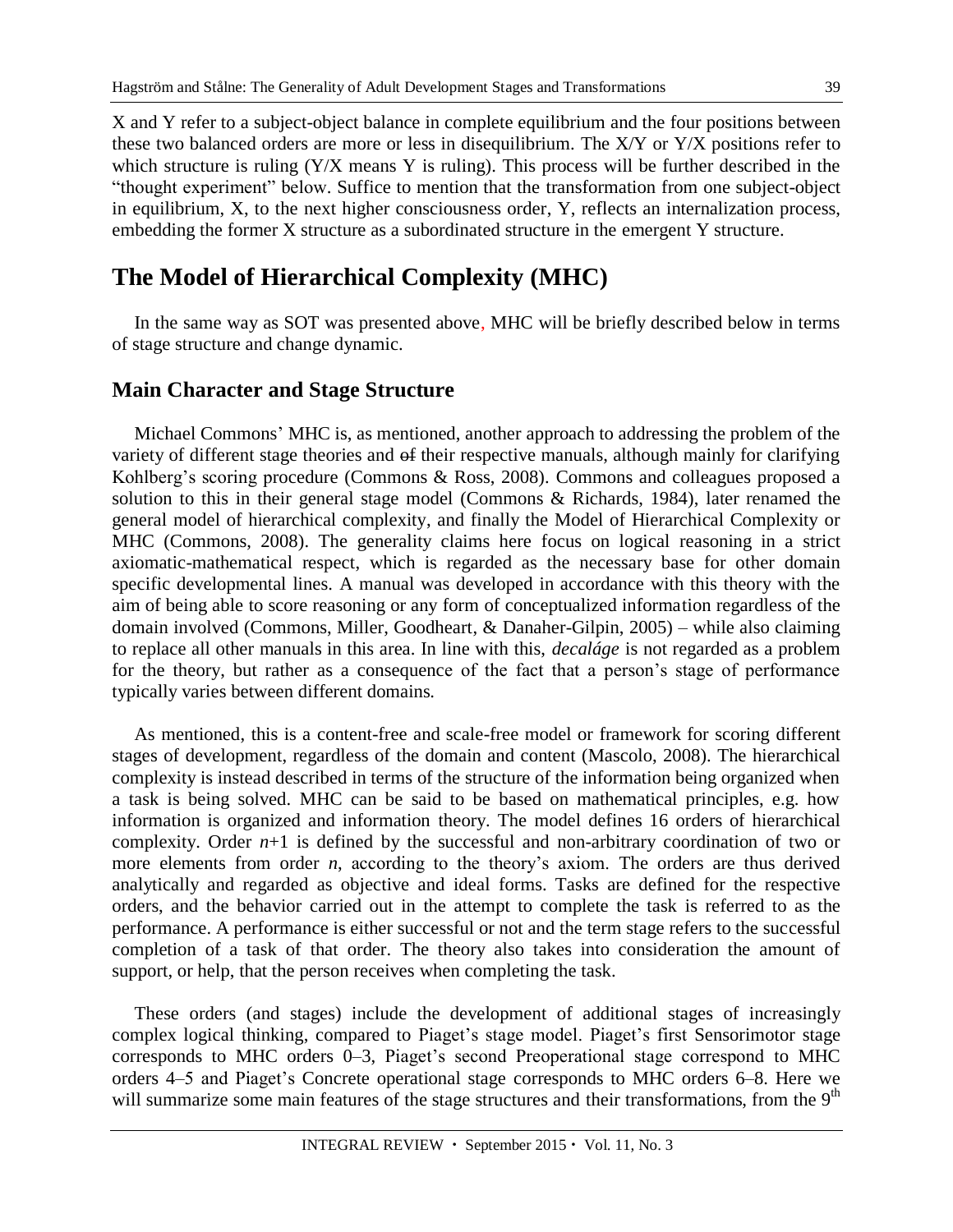abstract order to the  $11<sup>th</sup>$  systematic order of hierarchical complexity. These orders cover Piaget's early formal operational and full formal logical operations, while MHC's  $12<sup>th</sup>$  to  $14<sup>th</sup>$  order – metasystematic, paradigmatic and cross-paradigmatic – exceed Piaget's highest formaloperational stage.

Before the  $9<sup>th</sup>$  abstract order the child is capable of e.g. logically carrying out full arithmetic as well as analyzing concrete objects, actions and situations, which enables an understanding of mass and length as quantities that are independent of how or by whom these are perceived. But everything that is stated or reflected on corresponds to something concrete in the exterior world.

*In the 9th abstract order* these concrete elements can be coordinated to form abstract variables that do not correspond to any single factor object in the exterior world. This enables generalizations and the conception of abstract categories such as stereotypes (e.g. immigrants, leaders), personality traits (e.g. unreliable, benevolent), quantifications (e.g. no one, always) or abstract variables such as *x* and *y*, beyond specific and concrete positions and points of time**.**  Imperatives of what one should and should not do are typical; *x* and *y* can be used and be related to without corresponding to any single value.

*In the 10th formal order* two abstract variables, such as *x* and *y* can be coordinated, typically in cause-and-effect relationships of the form "if *x* then *y*." These can be found in logical deductions, formulations of hypothetical simple physical laws and linear unidirectional and one-dimensional functions, or in the solving of equations with one unknown variable. Examples include statements such as "an increase in the amount of carbon dioxide in the atmosphere leads to global warming" or "higher GDP leads to greater happiness."

*In the 11th systematic order*, at least two formal relationships need to be coordinated to create a coherent system, such as a feedback loop: "An increased level of carbon dioxide leads to global warming which leads to an even higher level of carbon dioxide…" Formal relationships can be understood in different contexts, such as different cultures, ideologies, legal systems, ecosystems and discourses. Multivariate systems, functions and matrices are constructed and equations with more than one variable can be solved*.*

*In the 12th metasystematic order*, metasystems can be created by coordinating more than one system. Systems, cultures or ideologies are seen as limited and coherent systems that can be compared or combined. Different cultures and value systems can be compared or be shown to interact. Phenomena such as sustainability are understood by coordinating the different aspects or dimensions of it, such as economic, ecological and social. The characterization of the logic from the  $8<sup>th</sup>$  to the 12<sup>th</sup> order of MHC, as well as the transition steps, are shown in Figure 1 below.

As described, the orders of hierarchical complexity define the tasks that are to be completed. A task at a certain order consists of carrying out and coordinating sub-tasks at lower orders, which can be illustrated by means of a pyramid structure according to Figure 2, where task *a* at a higher order coordinates the two elements *b* and *c* from a lower order of hierarchical complexity. The elements *b* and *c* can be seen as subtasks that need to be successfully completed and coordinated in order to complete the overall task *a* successfully.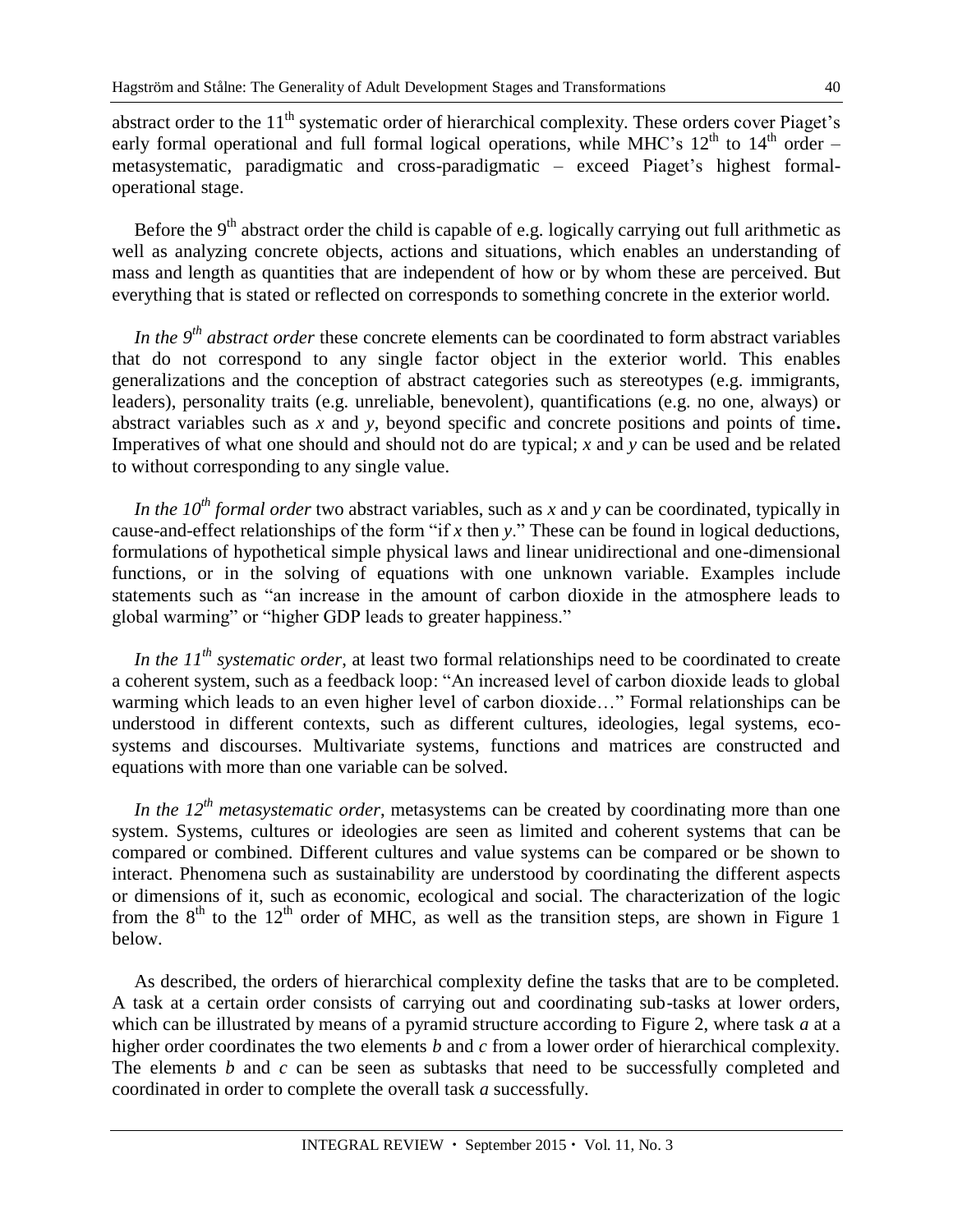

**Figure 1. Description of order 8 to 12 in the Model of Hierarchical Complexity (MHC).**



**Figure 2. Illustration of a hierarchical structure having three elements,** *a* **at order** *n***+1 that**  coordinates the sub-tasks  $b$  and  $c$ , which are elements of order  $n$ ;  $b$  and  $c$  in turn, **coordinate lower-order elements.**

The symbols *a*, *b* and *c* represent content, while the pyramid's form represents the relationship between them, the way they are organized, or the structure. This is the common way of representing a complex task in accordance with MHC (Commons, 2008). According to the axioms of MHC, that describe how conceptualized information of any sort becomes organized, an element or an object at a certain order has to coordinate at least two elements from the previous order in a non-arbitrary way, for a higher order of hierarchical complexity to emerge.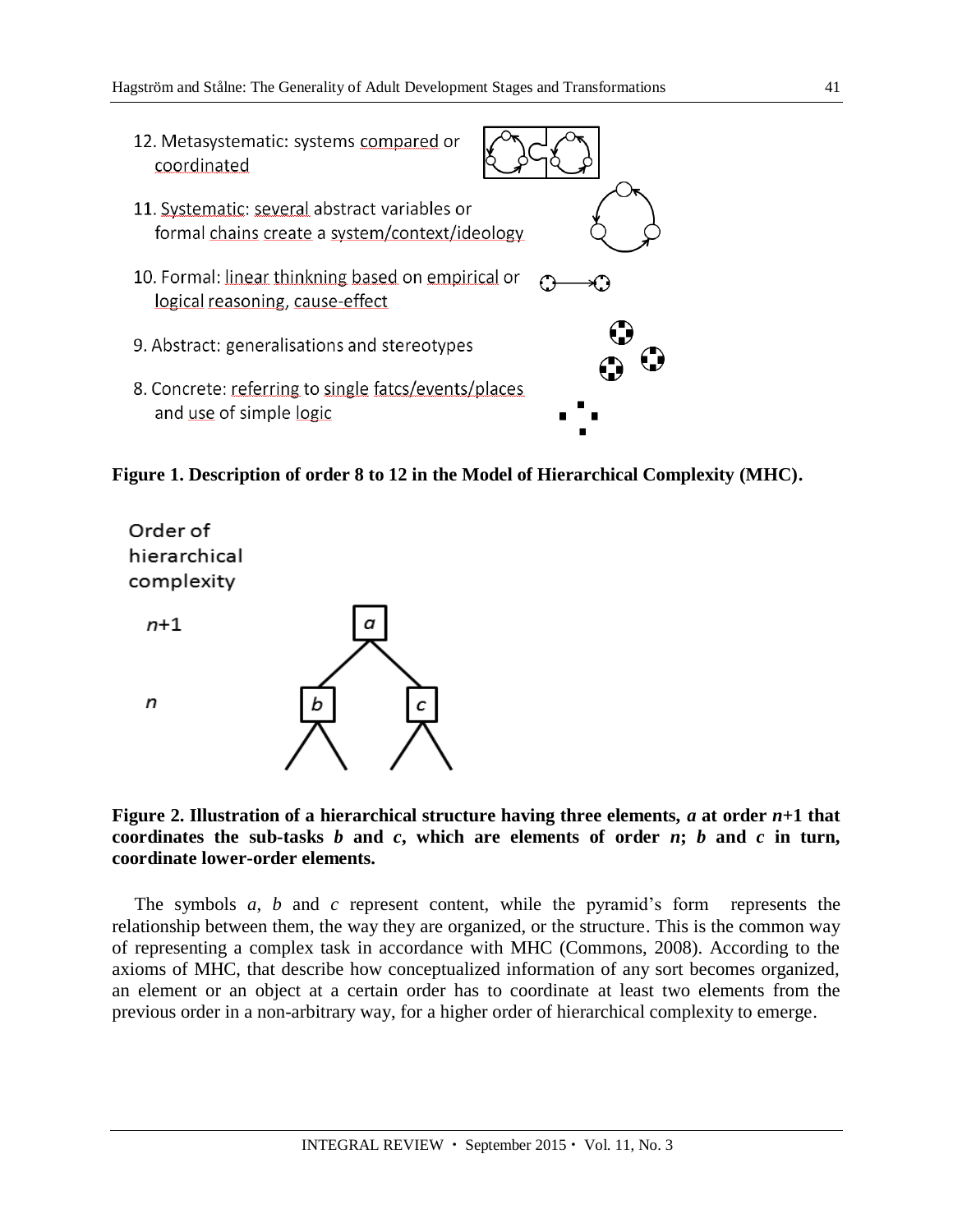#### **The MHC Transitions**

As a part of the theory, the transitional steps between the different stages have been defined (Commons & Richards, 2002; Commons, 2008; Ross, 2008). These steps demonstrate the fractal nature of the progression, in terms of complexity, between two successive orders. The cycle is repeated again and again from one order to the next, following the pattern of thesis, antithesis, relativism, smash and finally a synthesis, which is the thesis of the next order. This process is illustrated in Table 2 below.

| 1. Thesis     | a        | Thesis $a$ at stage $n$ . The thesis starts to deconstruct. It does not seem to<br>solve the present task.                                                                                                               |
|---------------|----------|--------------------------------------------------------------------------------------------------------------------------------------------------------------------------------------------------------------------------|
| 2. Antithesis | h        | a is rejected and an antithesis b is formulated that appears to be the<br>opposite of a.                                                                                                                                 |
| 3. Relativism | a or $b$ | A state of ambivalence in which it is either a or b that seems to be correct,<br>but one cannot decide which.                                                                                                            |
| 4-7. Smash    | a and b  | A synthesis begins to form in a chaotic, four-step process in which it is<br>acknowledged that both a and b are needed.                                                                                                  |
| 8. Synthesis  | a with b | Synthesis – a new equilibrium has been reached, a new thesis having been<br>created by the successful coordination of the previous thesis $a$ and<br>antithesis b. The new synthesis defines the thesis at stage $n+1$ . |

#### **Table 2. MHC transitional steps.**

#### **Summarizing Conclusions: Similarities, Differences and Possible Interrelatedness**

After this introduction of SOT and MHC, a systematic comparison between the logical reasoning and meaning making according these theories will be performed to shed some new light on the nature of the developmental process. This comparison takes a departure in the knowledge background presented so far, which delineates some main similarities and differences as well as possible interrelatedness between these developmental lines and their theoretical assumptions. As already described, these two theories as well as their inspirational base, Piaget's theory, appear to fulfill high "hard stage" generality claims, seemingly the highest in their research field. This builds the base for the aim of the article, starting in this common feature and consequently raises questions of the generality features besides these "formal" similarities. What is e.g. characterizing the generality of especially these developmental lines besides their "hard stage" feature? Are logical reasoning and meaning making subordinated each other in terms of generality and if so, how and why is that the case? Are they interrelated in the development process and if so, how could this process be understood?

Overriding differences may concern for instance the stressing of different parts of the dialectical movement of the developmental process. If development can be seen as interplay between the polarities of differentiation and integration, it could be said that the MHC axioms emphasize the integration aspect of development, while the differentiation is seen as a necessary part of the transition process. SOT tends to emphasize the differentiation part by describing conflicts and challenges threatening a given subject-object balance. A more obvious difference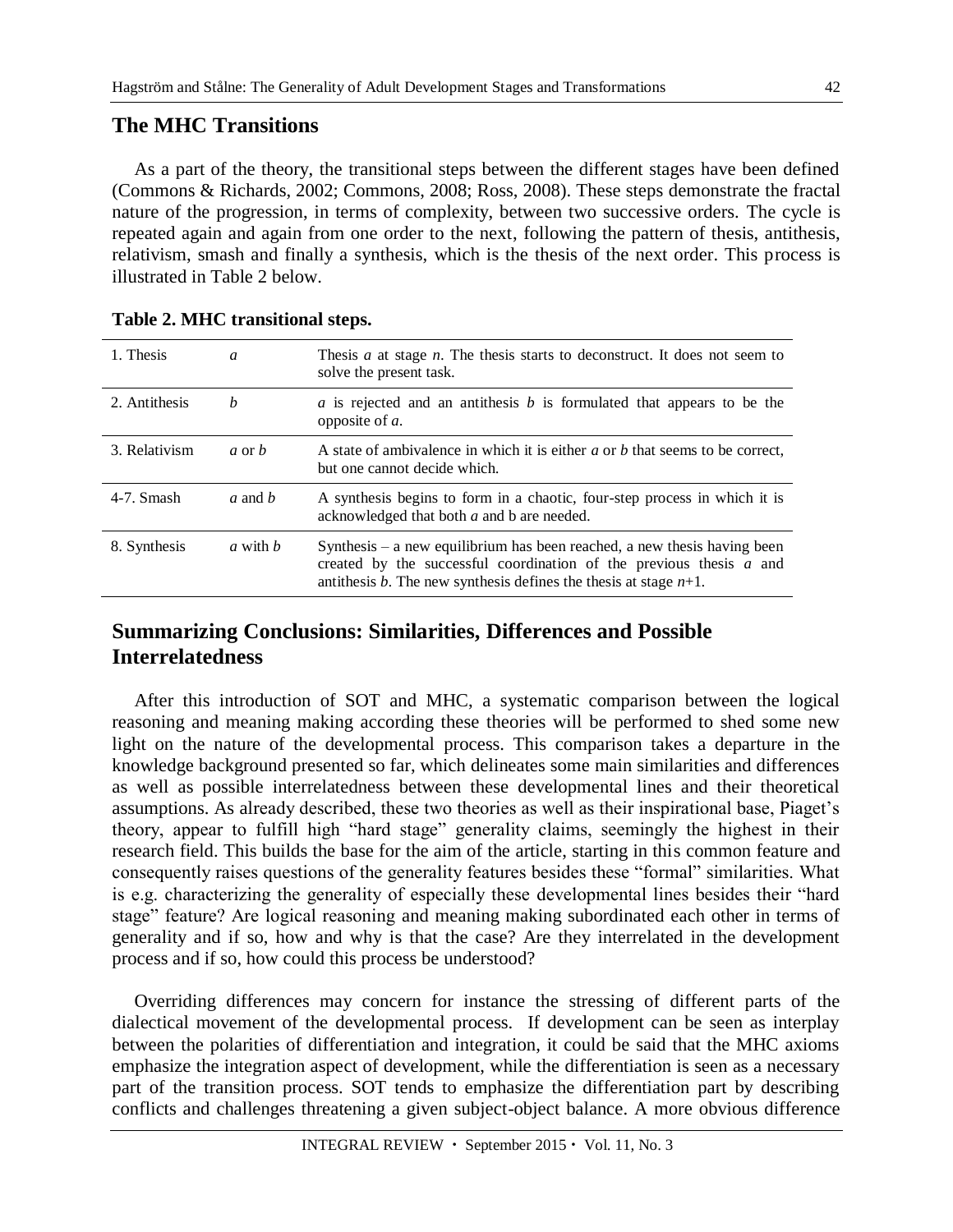between SOT and MHC is, as described, the different number of stages/orders proposed in these theories. SOT covers five orders of consciousness and MHC is currently being described with 16 orders of hierarchical complexity (0-15).

How may these differing conceptions of adult development be interrelated? They can be said to investigate different phenomena, and hence be referred to as different developmental lines. This difference has been referred to as the socio-emotional developmental line or dimension which together with epistemic position (King & Kitchener, 1994) constitutes the person's stance that "…determines who I think I am, thus what stance I take in dealing with the social as well as physical world" (Laske 2008, p. 99). Meanwhile, the cognitive development of logic is seen as a tool, although Laske propones the description of a capacity to dialectical thinking instead of complex logical thinking, as described by MHC. According to Laske, this tool determines "what cognitive techniques and models I am able to use in construction and acting upon the world, as a result of holding a particular stance" (Laske 2008, p. 99). The two developmental dimensions are seen as separate but mutually linked in a dialectical relationship.

The embeddedness of logical reasoning in a meaning making context can be theoretically argued for following e.g. Piaget's way of reasoning which support the idea that these aspects of human coherence making are interrelated. At the same time the explicit delineating of these aspects in the two differing lines of development elaborated in the MHC and SOT theories provide arguments for regarding them as being distinctively different. We do neither exclude these interpretations per se, nor the conceiving of them as interrelated one way or another in the developmental process. The latter stand point rather appears as a reasonable presumption behind our comparing approach.

However, our approach is to examine "the logic in the meaning process" rather than examine "the meaning in the logic process." Performing the comparison the other way around could be argued for as a legitimate way to examine this interrelatedness conceiving logic in a wider perspective of coherence making or "comprehensibility" (Antonowsky, 1987) or by regarding logic reasoning as a "causal" necessary condition for the meaning making aspect to be manifested. However, our departure in the SOT process is motivated by our way of approaching meaning making and logical reasoning theoretically. This seems reasonable from a constructivistic perspective on the development and justified by their bases in Piaget's more integrative frame of reference and e.g. Laske's theoretical position (2008, p. 99) conceiving logic reasoning and meaning making as interrelated or interlinked. Both these aspects of coherence describe general aspects of people's coping with the challenges of life as a whole that reasonably can be assumed to have something in common.

However our taking the departure in the meaning making process and not in the logical reasoning process is also motivated by the compared theories' scientific positions. When the SOT and MHC developmental lines were differentiated in two contrasting directions from Piaget's theory, this made the starting point in SOT not only reasonable but almost necessary. The possible interrelatedness between the two aspects could hardly be discerned in a fruitful way by taking the departure in the restricted behaviouristic "outside" MHC perspective, but would reasonable be more worthwhile taking the departure from the inside constructivistic perspective of the SOT meaning making perspective. A consequence of this is that the logical reasoning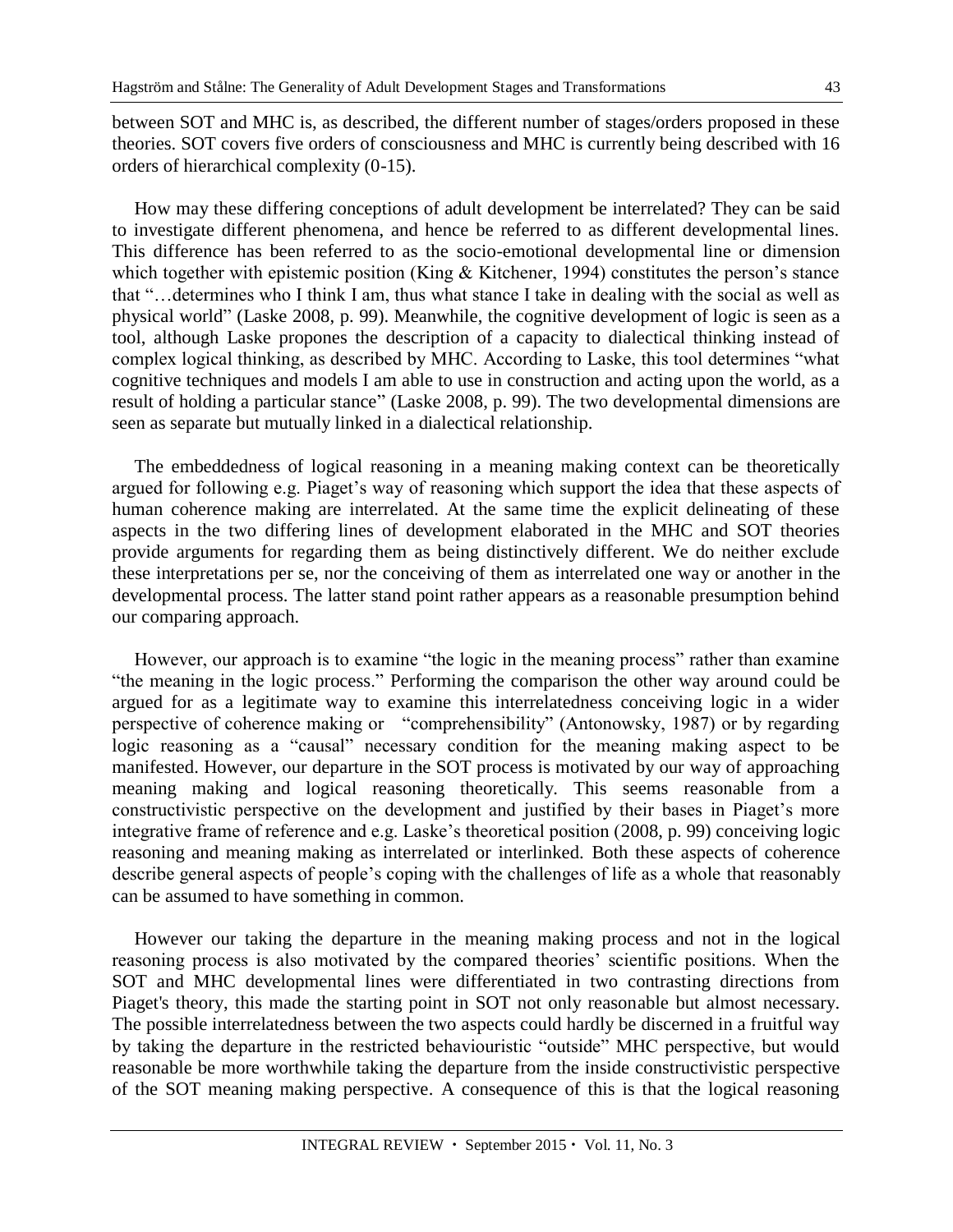aspect is restricted somewhat on beforehand to be regarded as a kind of "tool" to judge for instance logically derived consequences of the self-other coordination in terms of their desirability. However, this does not exclude a possible interpretation that logical reasoning can for instance constitute necessary conditions for the SOT development to occur. The MHC development of logical reasoning is regarded as a process in its own respect that can be assumed to develop independently from the meaning making of SOT, although both processes still being assumed to be interlinked.

### **A Comparing "Thought Experiment"**

Below a comparison is performed by systematically interlinking logical reasoning according to MHC to meaning making according to SOT. As outlined above, our way of approaching these questions takes a departure in the SOT meaning making process to examine how logical reasoning according to MHC might be related to three SOT stages, transitions and transformations. The comparison is restricted by certain assumptions. These are derived from the theories compared and some further theoretical articulations of them. On the base of these assumptions an examination in systematic steps will be performed elucidating in general terms how meaning making and logical reasoning may be progressively interrelated across three SOT stages.

The character of this examination seems to express some features associated with "thought experiments." This wide ranging concept includes many approaches (Stanford Encyclopedia of Philosophy, 2014). However, a common feature seems to be that they can be "…distinguished from e.g. counterfactual reasoning in general as they seem to require an experimental element, which seems to explain the impression that something is experienced" (Stanford Encyclopedia of Philosophy, 2014, p. 1). Thus it should be something experimental about them in this respect, for instance in terms of extreme implications of imagined scenarios in order to challenge or confirm theories or solve theoretical disputes. The "experimental" feature in our approach is, as described, about examine or testing theoretical implications by an interlinking comparison restricted by certain preconditions (the "experimental" element). Even if these preconditions might not constitute what we associate directly with "imaginary scenarios" they state assumptions about and beyond the compared theories and moreover how these can be examined. Thus, this approach seems to have a thought experimental character that distinguishes it from comparisons in a wider sense. Therefore it is entitled thought experiment. Conceived in such a way our approach cannot be claimed to generate "truths" or empirical evidence. The validity of the conclusions that can be made might concern the legitimacy of the assumptions made, the rationality of how to apply those assumptions and carry through the examination performed as well as what conclusions that can be drawn from it. Rational conclusions from this type of examination might in best case concern new theoretical perspectives or angles to be taking into account in the research field and new assumptions or hypotheses to be considered and tested.

#### **The Piagetian Framework: A Departure**

As already described, Kegan's description of "the Piagetian framework" guiding his own thinking includes three basic interwoven aspects (Kegan 1982, p. 294):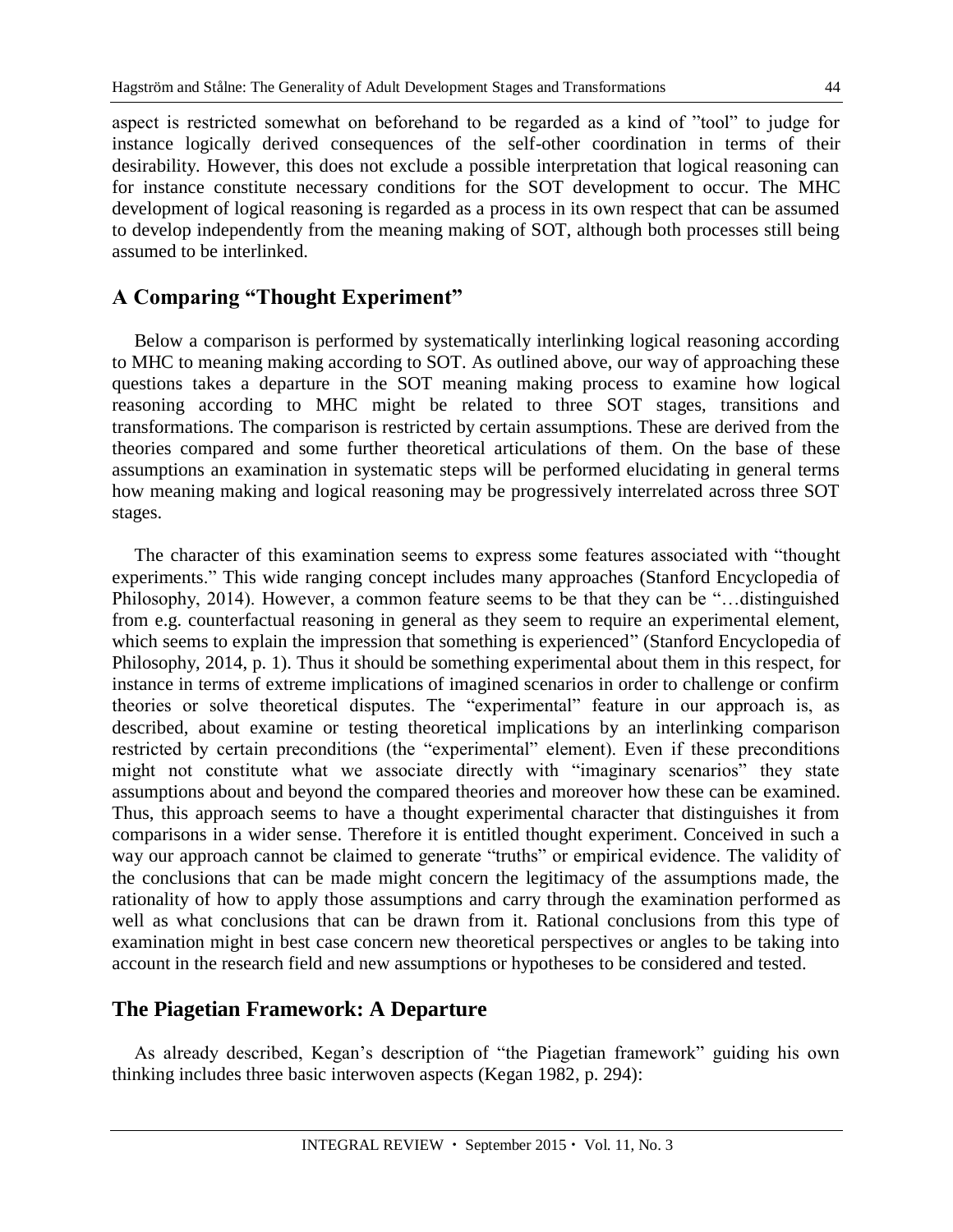- A biological aspect, reflecting the essence of adaptation, the relating of organism to environment
- A psychological aspect, reflecting the essence of ego, the relating of self to others
- A philosophical aspect, reflecting the essence of truth, the relating of subject to object.

Taken together, these are conceived as different perspectives on the single process of meaning-constitutive development. The *biological aspect* concerns the evolutionary roots of human development as of an interactive character. This is forming basic preconditions for human thinking in terms of acting and interacting with environmental conditions, physical as well as social, in the struggle for survival. The *psychological aspect* concerns the psycho-social and identity base of the self as necessarily relating to others. This indissolvable relation has to be coordinated one way or another to solve for instance internal identity conflicts or master external demands. The *philosophical aspect* concerns the fundamental developmental character in terms of subject-object transformations as "coherence wholenesses." As described, the stage structures are regarded as being transformed from being a non reflected subject, intuitively guiding a person's actions and thinking, towards being reflected upon as an object.

The psychological aspect, the relating of self to others is regarded as reflecting the essence of ego, is taken as a central position in the thought experiment performed below. This is justified by the fact that SOT basically takes an inside theoretical perspective in terms of a person's emotions, thoughts and action orientation in the developmental process. At the same time the relating of self to other(s) is imbedded in the adaptation process between man and environment that reflect a broader action-interaction perspective, including also the physical environment. Both the psychological self-other aspects and the adaptive man-environment aspects, in turn, involve the subject-object coordination as a philosophical-existential aspect of the process. Thus, the ego in the thought experiment concern people's self-other coordinations hampering or promoting their subject-object transformations in the ego's interaction with the environment. Thus, the aspect of self-relating to other in this Piagatian framework is conceived as not being limited to an isolated psychological-social dimension of development. Instead it is understood as being embedded in and reflecting a broader and deeper meaning constructing activity and movement of an acting and interacting ego.

This overriding frame of reference provides a departure for our theoretical way of approaching the SOT process in the "thought experiment." As described, the SOT process is taken as a starting point for this "experiment" which is a kind of examination or test of how logic reasoning and meaning making is interlinked in this process. This testing examination is restricted by the following assumptions

#### **Assumptions, Big Assumptions and General Stage Assumptions**

The *first assumption*, or perhaps rather the way of framing the stage developmental lines compared is in terms of dialectical processes as being more or less dynamic movements between balanced (equilibrated) and imbalanced (disequilibrated) phases in this movement. This can be seen as a way to focus on both stages, structures, a taxonomy aspect and the underlying process, and an ontological aspect, in terms of the interplay between both these structure and process aspects in stage development (e.g. Kegan & Lahey, 1998). This dialectic feature of the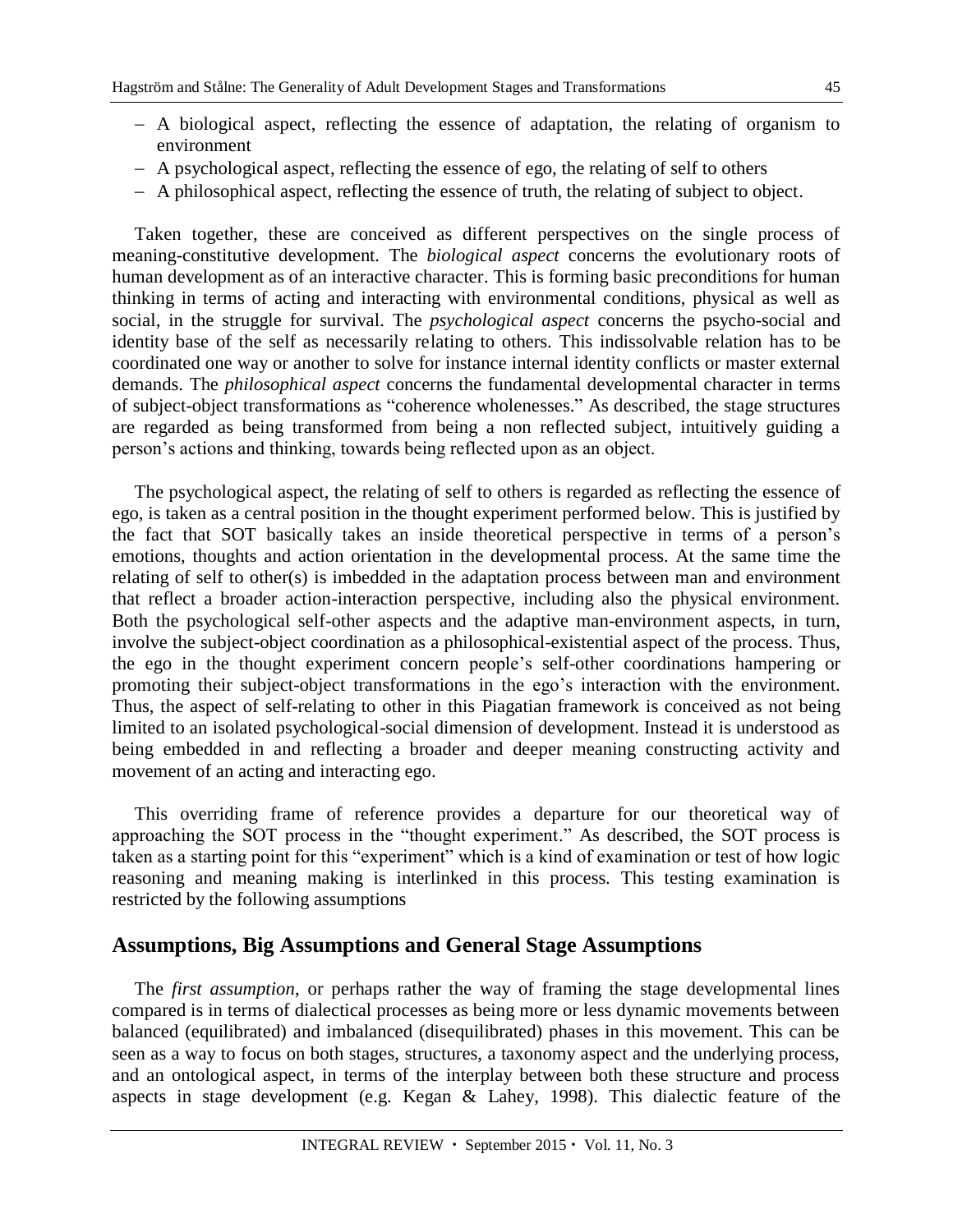developmental process can be traced to Piaget's theory and seen as characterizing both the SOT and MHC developmental processes.

The *second assumption* is that the meaning making stage-wise process in SOT can be expressed in general assumptions regarding a person's perceived self-other relating and coordinating in each stage. Here we take a departure in the Immunity to change concept "Big assumption." As already mentioned, such assumptions are not conceived as we commonly understand the concept of assumptions, as consciously more or less articulated statements of what may characterize events and phenomena. Instead, Big assumptions refer to taken for granted truths like meaning regulating principles (Kegan & Lahey, 2001; Wagner, Kegan, *et al*., 2006; Kegan & Lahey, 2009). Thus, these assumptions are by definition not consciously articulated. Although derived from SOT, our assumption involve a further step of articulating such meaning regulating and taken for granted assumptions in terms of assumed explicit selfother coordinations that we consider as typically characterizing each SOT stage from theoretical considerations. Here the "self-meaning context" is consequently formulated as a person's "action orientation," while the "other-meaning context" concern the collective contexts towards which these actions are oriented, both aspects on increasing stage complexity orders of meaning making. The meaning context includes the increasingly complex motivational drives and directed action structures involved in a person's action orientation. We refer to these self-other aspects as General Stage Assumption (GSA)

The *third assumption is* that such General Stage Assumptions of the self relating to others can be conceived as "dualities." This means that the "self-other poles" are regarded as necessary and mutual part of a process, rather than as a static contradiction of opposing positions (Sánches-Runde & Pettigrew, 2003; see also Sun, 2002). In the Piagetian framework described, the relating of organism to environment, of self to others and subject to object can be seen as indivisible parts of wholenesses. Other examples are differentiation-integration and externalinternal. None of the "duality poles" can be properly understood without the other, either as foreground or background. Combined with the first assumption this imply that the self-other meaning context duality is seen as involved in a dialectical movement. They can be characterized as initially being intuitively balanced in the subject's non-reflected position in the balanced phase in a new order of consciousness, but then being increasingly unbalanced and rebalanced when deconstructed and reconstructed in the transitions to higher orders.

The *fourth assumption* is that the self-other duality trigger the ego to master the imbalances between these two meaning contexts generated by e.g. internal conflicts and/or external challenges. The General Stage Assumptions involve both such internal conflicts and external challenges. These bring to the fore conflicts or dilemmas that concern how to take into account both the action orientation of the self-meaning context and the other-meaning context to be able to coordinate them (this being further clarified below). The GSA dilemmas in our examination are chosen to express typical such conflicts at each stage transition. One example is how to combine individual goals with societal demands in an at least partly individualistic way in the socialization process into societal life. This concern balancing e.g. the values and goals of the self meaning context with those of in the other meaning context. According to SOT this involves an internalization step transforming the former subject into a new object.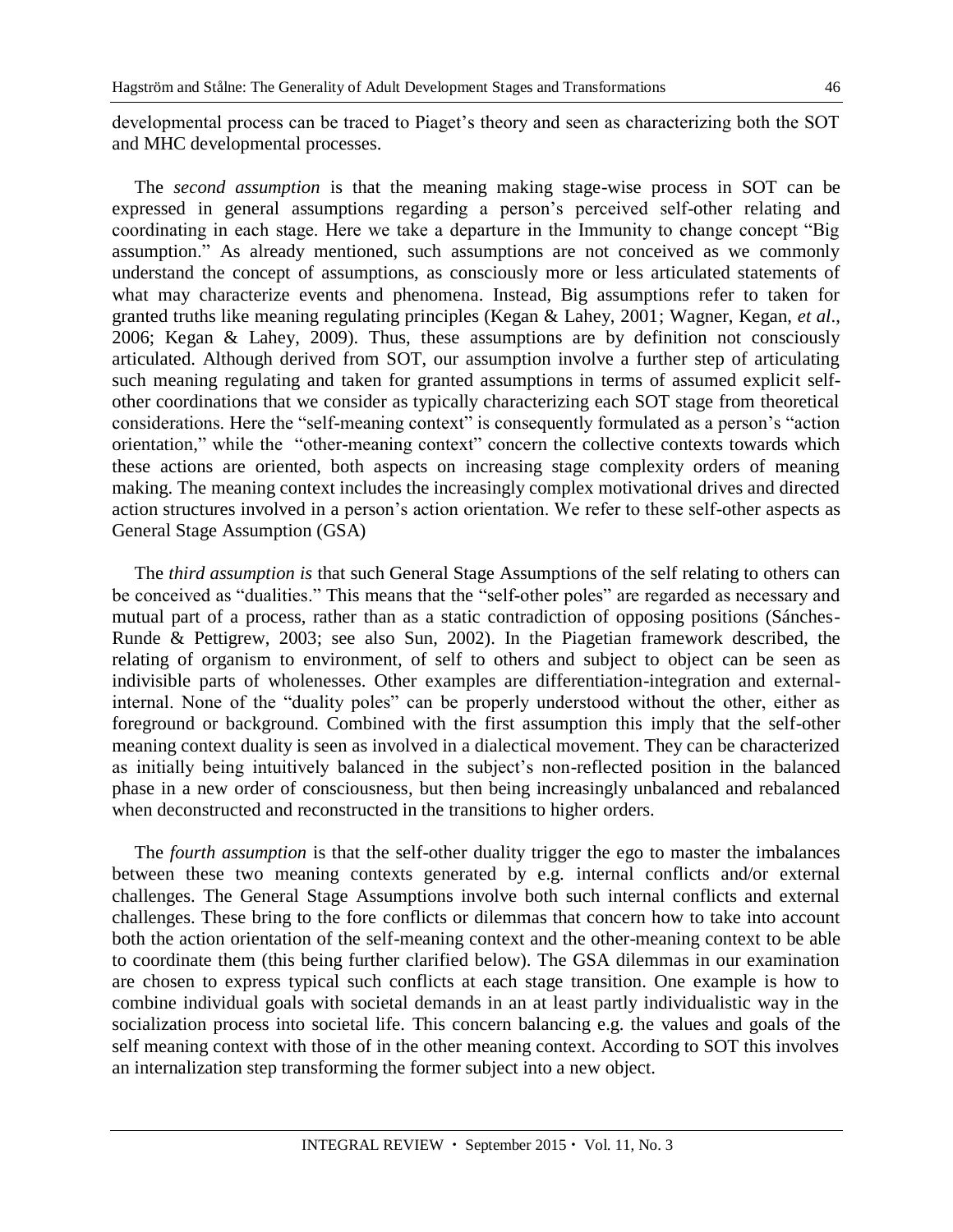These four assumptions are supposed to promote:

- The specifying of the multifaceted concept of meaning making in stage development in terms of more precise General Stage Assumptions (GSA) of self-other meaning contexts being coordinated
- The discerning of these coordinations as "regulating principles" in the deconstruction and reconstruction of the GSA in the stages and their transformations
- The discerning of an ego conceived as an "active agent" coordinating these meaning contexts in balanced- –imbalanced – new balanced phases expressed as a dialectical movement towards higher orders of consciousness
- The discerning of how the MHC complexity orders are related to this self-other coordination as a) enabling the discerning or self other meaning context in increasingly abstract terms and b) providing a logical reasoning "tool" to considering consequences of acting according "the self meaning context" or acting according the "other meaning context" to master dilemmas and meet challenges in the deconstruction and reconstruction of the GSA.

#### **The Assumed Developmental Process Character: Further Clarifications**

The GSA suggested below is formulated in terms of a person's differentiation from an intuitive embeddedness in a certain collective context in the equilibrium orders and integration in a wider collective context by an internalization process in the transitions between these orders. As already described, this transition is formally expressed as totally six qualitative steps from one subject-object balance to another, designated as: X, X(Y), X/Y and Y/X, Y(X), Y (Lahey, *et al.*, 1988). Among these, X and Y refer to a subject-object balance in complete equilibrium. This process express a former balanced structure X being step-wisely deconstructed, the X(Y), and X/Y positions, and reconstructed, the Y/X and Y/X positions.

We consider this as a transitional balance shift between a *"differentiation sequence"* from the embeddedness at a lower order of complexity, with a smaller "self-context"  $(X(Y)$  and  $X/Y$ ) to an *"integration sequence"*  $(Y/X)$  and  $Y(X)$  towards a higher order of complexity, with a larger "other-context." This can be expressed as the self-other balance "tipping over" from the X- "differentiation side" to the Y-"integration side." The stage transformation involves the internalization of the "other-position" as integrated in the "self-position" on a more complex order of consciousness. Internally, this is reflected by the self *internalizing* the "other-position" as consistent with the "position" of one's own. The notion of position here includes both cognitive and affective orientations, see below. Externally this reflects that the self can orient the new "self position" towards and within a broader and more complex context.

The "tipping over" concern a shift between two "outlooks" that will be formulated in the thought experiment as the GSA at a given stage is being deconstructed and then reconstructed. The coordination of the "outlooks" reflecting the self-part and other-part of the self-other dualism involves both cognitive and affective dilemmas. As described cognitive and affective aspects were conceived by Piaget as inseparably joined in a "functional parallelism" and a similar understanding of the interrelatedness has gained further support from different research fields, such as brain research, (Damasio, 1994; Cohen, 2005) and psychological experiments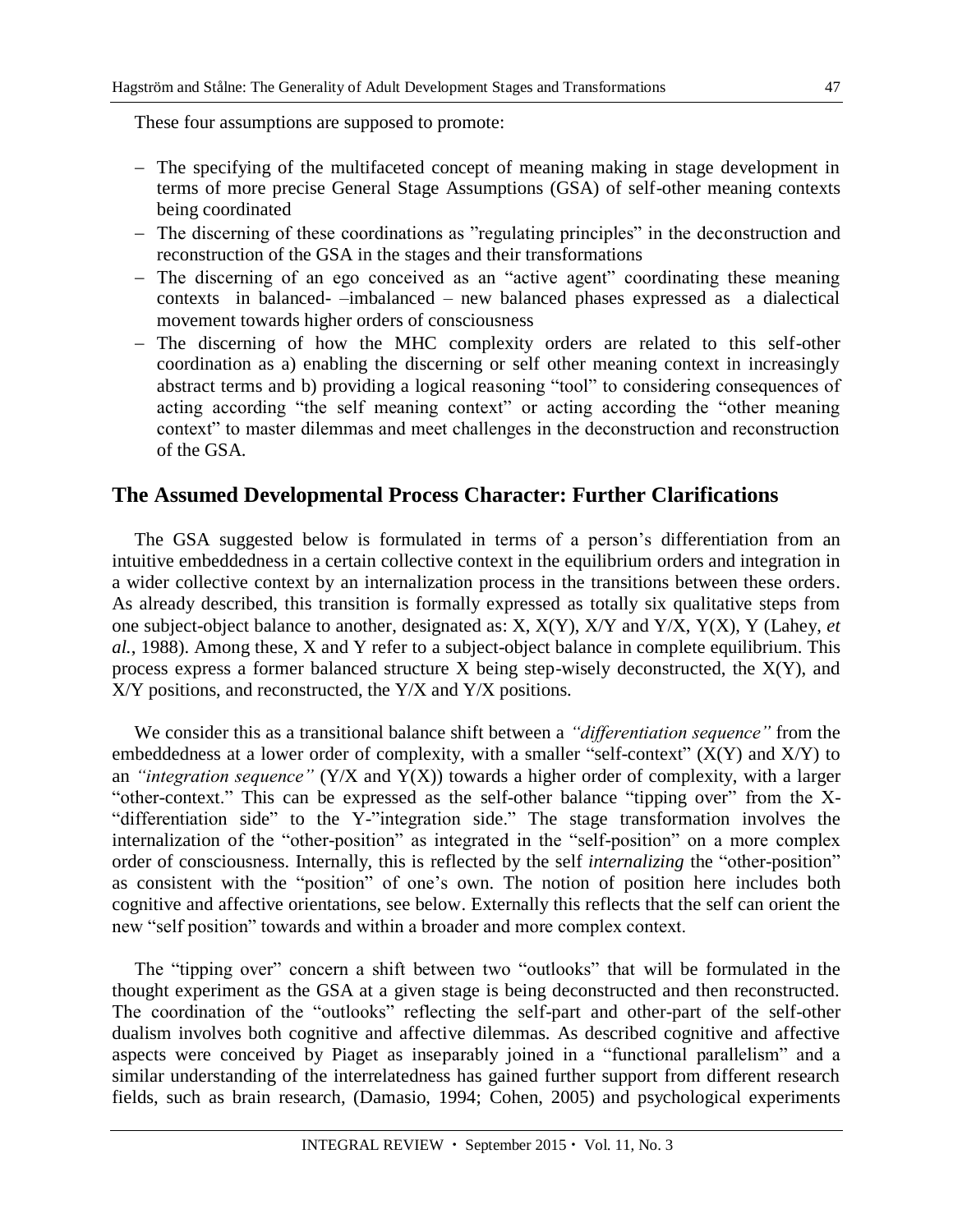regarding economic judgments (Kahneman, 2012). The cognitive aspect may concern increasingly articulated and complex goals of actions, such as interests, goals and strategies, related to the two outlooks. The affective aspect may concern increasingly complex motivational "drives," such as needs, values, visions, of the same outlooks. Values, defined as frames of references in judging events in terms of desirability and guidelines for actions provide motives and motivation to act and orient a person's action to social, cultural and societal contexts (e.g. Hagström, 2003; Reed, Turiel, & Brown, 1996). Needs and interests can be seen as less complex such motivational "drives" and action guidelines while visions and strategies express more complex such motivational drives and guidelines. Strategies can for instance compared to single goals be regarded as more overriding plans to fulfill a vision taking into account several steps and sub goals due to occurring events. A vision here concerns a desirable future situation, including e.g. values, affections, and special circumstances.

A way to systematically illustrate this is to conceive values as coordinating two or more needs and goals as coordinating two or more interests; and consequently visions as coordinating two or more values and strategies coordinating two or more goals. The transformations are assumed to involve an internalizing of for instance two or more contrasting values and goals in a higher order within the frame of one vision and one strategy. Values and goals are consequently considered as subordinated the visions and strategies hierarchically, which consequently reflects a lower SOT order of consciousness. This is illustrated in the figure below:



#### **Figure 3. The affective and cognitive aspects of a person's action orientation at different levels of complexity.**

Furthermore these affective and cognitive aspects may be assumed being interwoven, possibly as both being more differentiated and integrated on increasing SOT orders as indicated by the arrows in Figure 3 pointing in both directions. Thus the meaning contexts in our examination concerns the increasingly larger and more complex or abstract collective contexts a person can discern and grasp and therefore being involved in by orienting his/her actions by increasingly complex motivational drives and directions of actions. This aspect of the coordination of the selfother meaning context express the ego as an "active agent" trying to reach desirable goals, acting and interacting in the surrounding world. As described, the dilemmas brought to the fore in this process is assumed to constitute general conflicts and challenges typical for each GSA that have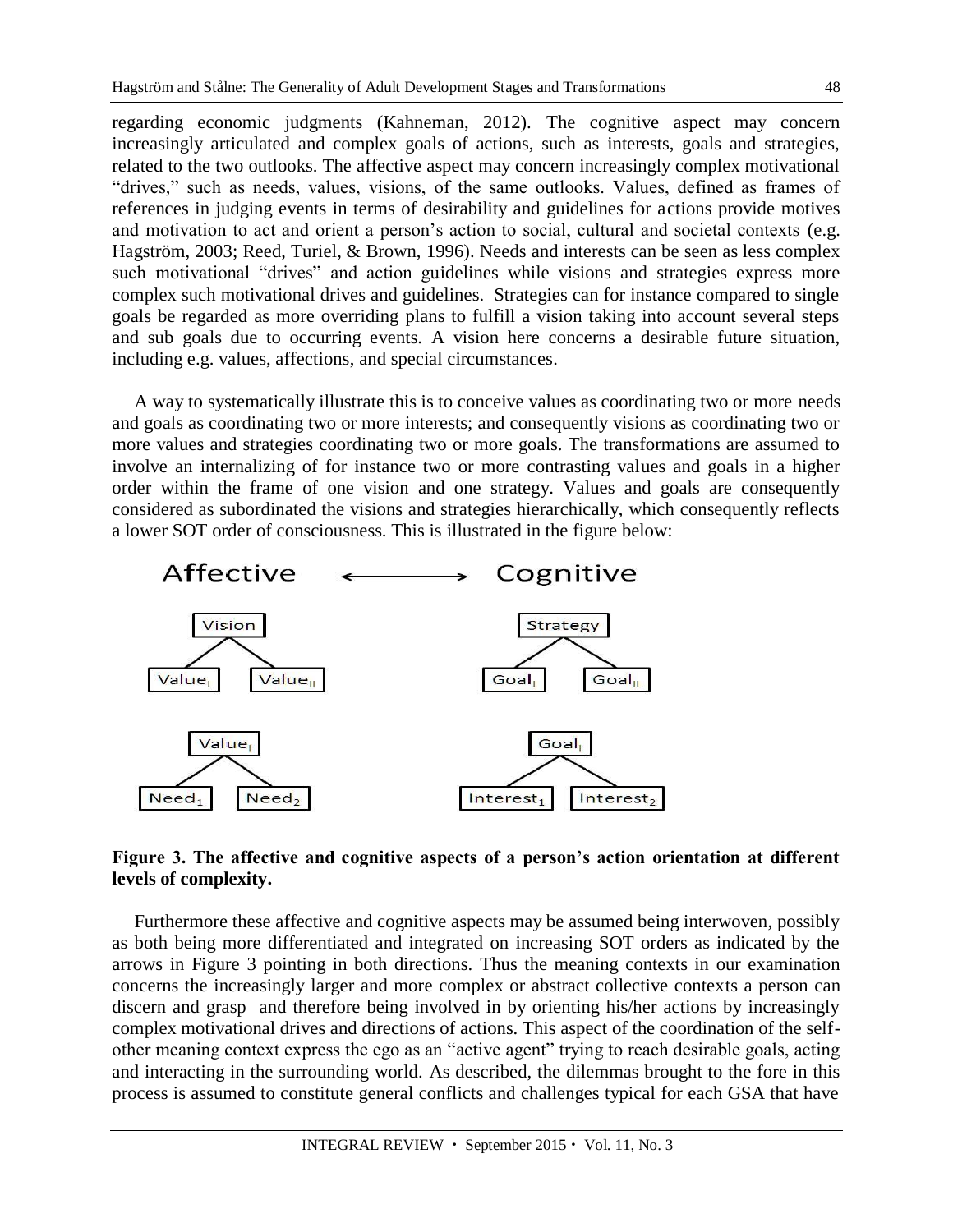to be solved at each SOT transition. The reasoning "tool" in order to master such dilemmas and challenges concern logical reasoning on increasing MHC complexity orders, for instance in terms of formal order if-so causal sequences or in terms of systematic order feedback loops. This appears to express the operative aspect of logic according to Piaget. The logical reasoning involved focuses on desirable or undesirable consequences of acting according the action orientation of a person's self-meaning context and other-meaning context.

Consequently, the coordination of the two outlooks is conceived as involving both these aspects as interwoven in people's action orientation. However, these coordinations are assumed to reflect a relative balance shift between them rather than a total dislocation. Increasingly loosening roots in a smaller self-context is tipping over to more solid roots in a larger othercontext. Furthermore, these shifts can be assumed to be initiated by meaning related conflicts within the self-meaning context as well as by meaning related challenges in the other-meaning context. Irrespective of how this process starts and progresses, these shifts are basically considered as expressing a deeper dilemma. It concerns the existential experience of a person not being firmly rooted in either a former self-meaning context or in a potential other-meaning context. This dilemma, regarded as reflecting the dualistic character of the self-other coordination, basically concern how to maintain the continuation of one's identity.

This conception of developmental process can be understood as a shift of the self-other balances in the developmental process including at least three main phases, a) a balanced selfother *"initiating step"* in each new order of consciousness, b) an increasing-decreasing imbalance between the perceived self meaning context and the other meaning context in a *"transition step"* between the earlier self-position (X) and the later other-position (Y) and c) the generation of a *"transformation step"* internalizing the "other-position" as consistent with the position of one's own. This process appear to express a dialectical interplay between the selfpositions considered as the thesis's and the "other-positions" as the antithesis's resulting in synthesis's in the transformation step.

The thesis-antithesis feature of the "self-other" positions is here considered as a consequence of their basically existential and identity threatening character as contrasts that have to be coordinated one way or another. Their dualistic "formal-dialectical" features seem to correspond with the MHC transition already described. The "relativistic" position after the thesis-antithesis positions in the MHC transition process is expressed as an either (thesis) or (antithesis) position, which seem to "formally-dialectically" correspond with the SOT transition step distinguishing the self-other dilemma as contrasting "either-or" positions. The SOT process of trying to coordinate these positions, initiating the transformation step may, in turn, share some characteristics with the "smash" step in the MHC transition. In both processes, thesis and antithesis are acknowledged as needed, followed by them being coordinated at a higher complexity order. However, in the thought experiment, the MHC development of logical reasoning is regarded as a process in its own respect that may develop relatively isolated from the SOT development process, although both processes are assumed to be interlinked.

As described, the thought experiment can be considered as a systematic way of comparing these two lines of development, assuming that they reasonably should be interrelated one way another. As also described, this presumption is justified by their basis in Piaget's more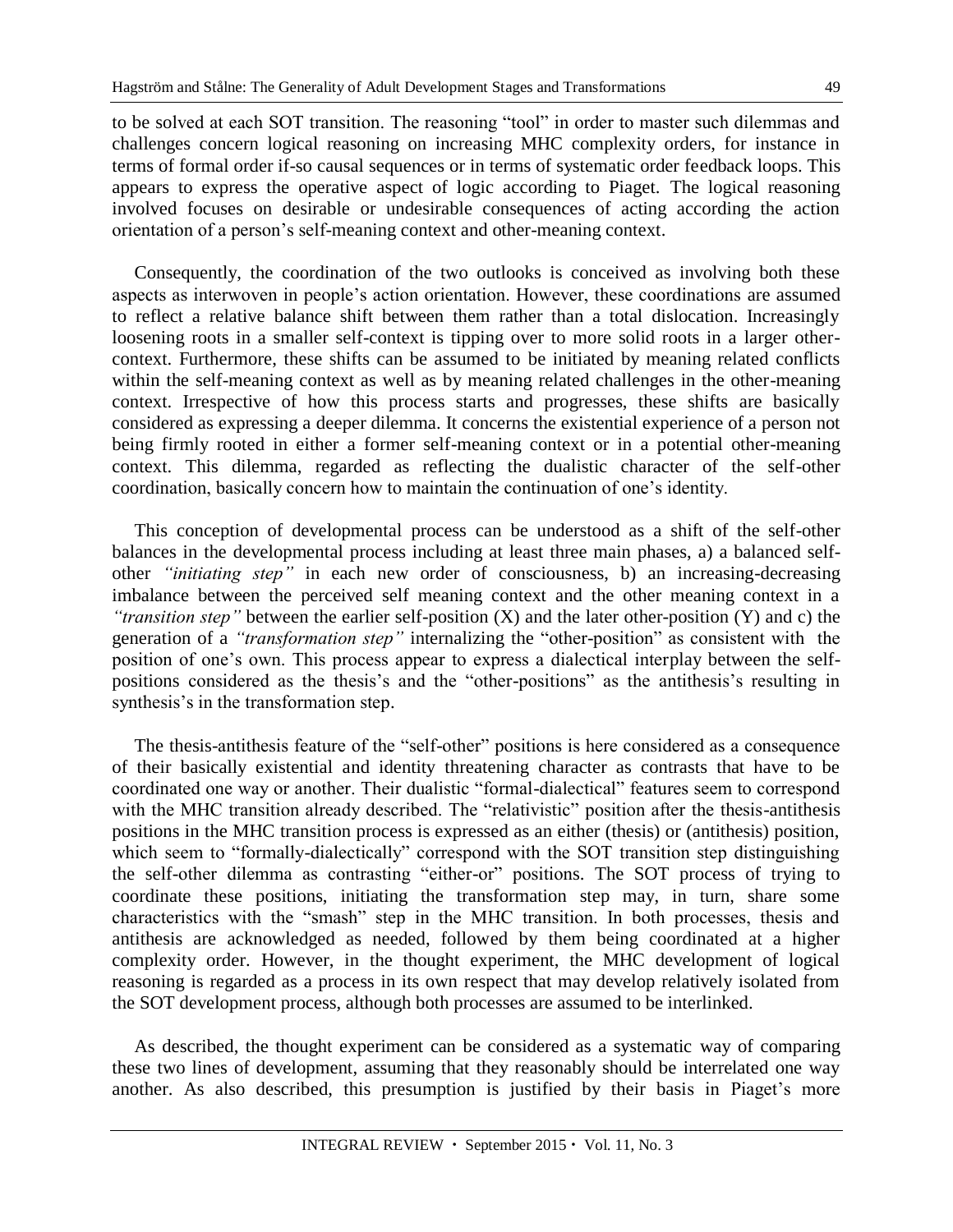integrative frame of logic and meaning being interrelated. The assumption is further justified by the fact that they both describe people's frames of references and coherence in terms of coping with the challenges of life as a whole, which reasonably should involve both logic and meaning.

# **The Meaning Making in Three Orders of Meaning Making Related to Four Orders of Logical Reasoning**

Thus, in order to discern how meaning making is related to logical reasoning, the General Stage Assumptions derived from SOT are judged in terms of MHC complexity orders in three of the SOT stages, the Socialized mind  $(3<sup>rd</sup> order)$ , the Self-authoring mind  $(4<sup>th</sup> order)$  and the Selftransforming mind  $(5<sup>th</sup> order)$  and the transitions and transformations between these orders. The thought experiment is briefly performed stage-wisely in the following way:

- 1. The brief characterization of the subject and object according to SOT in each of the three stages.
- 2. Formulations of the *"initiating step"* in terms of the subject's General Stage Assumption stated as it's relating of self to other(s) as a non-reflected coordination of this self-other dualism at each stage.
- 3. Formulations of a *"transition step"* in terms of the self-other dualism being increasingly differentiated when being deconstructed due to a stage typical conflict and being increasingly integrated in a forthcoming "other-meaning" context as reconstructed by the self. Here, the MHC logical aspect is regarded as involved in two respects: First, to enabling the discerning and grasping of the meaning contexts involved in term of their "abstraction levels," and second, as the complexity of the logical reasoning involved to realize consequences related to the contrasting meaning contexts in terms of their desirability.
- 4. This either-or balancing comparing process is assumed to generate the *"transformation step"* where the former self is being internalized into a new order balance, integrating the former self in a new self at a higher complexity SOT order.

This will be performed in three sections below, starting with the  $3<sup>rd</sup>$  SOT and the 9<sup>th</sup> MHC order.

# **The 3rd Socialized Mind Order and its Transformation**

The subject here concerns "the interpersonal mutuality" while the object concern "needs, interests and wishes" (Kegan, 1982). The subject is here initially embedded in "mutually reciprocal one-to one relationships" within a close group relationship(s) context, such as the family or peer group. The subject's intuitive coordination of the relating of self to others may be formulated in the following GSA, reflecting the X equilibrated stage  $3<sup>rd</sup>$  order of consciousness:

Subject's intuitive frame: "I am my needs and interests of my close group meaning context."

Latent "self-other" duality co-ordination: "I am the needs and interests coordinated with those within my close group meaning context."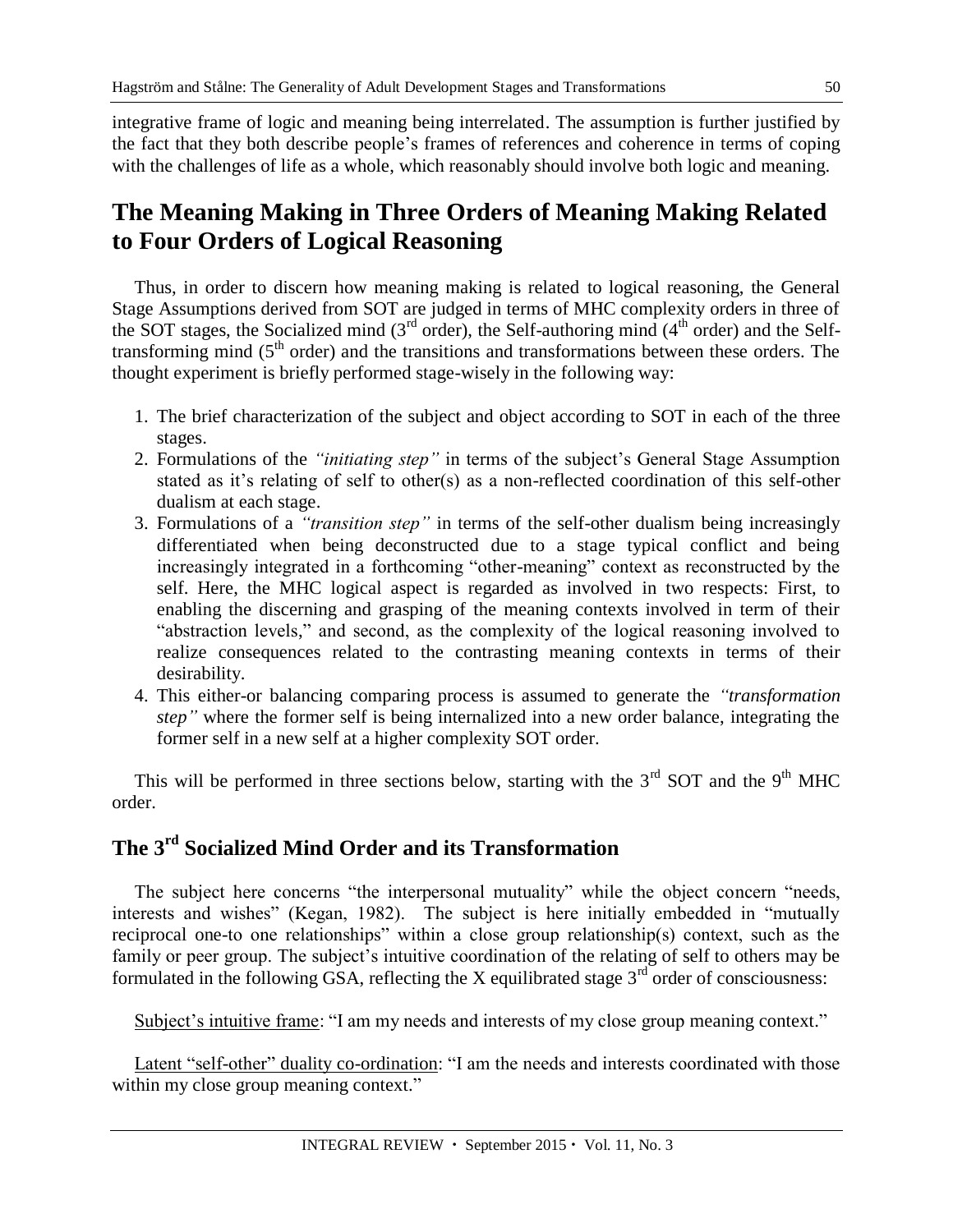The subject's GSA in this balanced self-other *"initiating step"* constitutes what the subject unreflectedly "is." Thus the person's preferences, interests and wishes are perceived as mutually interwoven with those within this person's close group context. The MHC order that constitutes the "minimal" logical capacity to discern and grasp this group context as an abstract context with common features characterizing this context seem to be the No 9 abstract order of hierarchical complexity. As described, this order enables to a person to form abstract variables, such as x and y that don't correspond to single concrete factors or instances in the exterior world. Thus, as already described, variables can be formed out of finite classes that are based on abstract features in terms of quantitative classes (e.g. "always," "everyone") and stereotypes applied to people (e.g. "teacher," "immigrant") as well as imperatives of what one should and should not do. This enables the conceptions of group contexts as characterized by their common needs and interests as uniting their members.

Thus, the meaning constitutive coordination at this third SOT order of consciousness concerns the preferences and interests of the self-part and those of the other-part. Conditions starting the transition step by promoting the *deconstruction* and *reconstructing* of the self-other duality of this GSA may involve conflicts within the close group context as well as dilemmas derived from demands and challenges outside this context, such as conflicting interest between groups that the subject identifies with. The conflict that differentiates the self from its initial embeddedness might concern balancing being caring or selfish, such as feeling selfish when putting one's own preferences and interests before those of other persons' in this context. When experiencing and reflecting about such dilemmas, the self position in the duality can be discernible as a meaning context of one's own, reflecting the differentiation sequence described above. Since groups can be conceived as having something in common beyond their concrete appearance, the self is capable of discerning the possibility of joining other group meaning contexts in terms of possible better solutions of conflicting preferences and interests.

This can be assumed to initiate the integration in a broader social context, due to the self being increasingly capable of open itself the other meaning context. This side of the process concern the integration sequence, also described above. The GSA deconstruction reflected in "I am my own needs and interests *differentiated* from my close group meaning context" and the GSA reconstruction reflected in "I am my needs and interests integrated in a larger social meaning context" can be seen as expressing the different outlooks described above, which reflects the existential dilemma of leaving an identity base, here in the small group meaning context, without being firmly rooted in another identity base in other larger social meaning contexts.

The considerations and reflections when comparing these self-other meaning contexts reasonably involves "if-so" reasoning focusing the possible consequences of acting according preferences and interests in both contexts which therefore may be regarded as a necessary conditions for a further transformation to a higher SOT order to occur. Such way of reasoning does not appear to being possible to perform according the 9<sup>th</sup> abstract MHC complexity order of logical reasoning. Instead the  $10<sup>th</sup>$  formal order of hierarchical complexity appears as necessary since it enables cause-effect thinking (if-so, if x then y). Reasoning in these lines reflects the linear process of achieving a goal, or rather with the self-image of already being at that goal. This constitutes for instance young people's cognitive as well as evaluative bases for the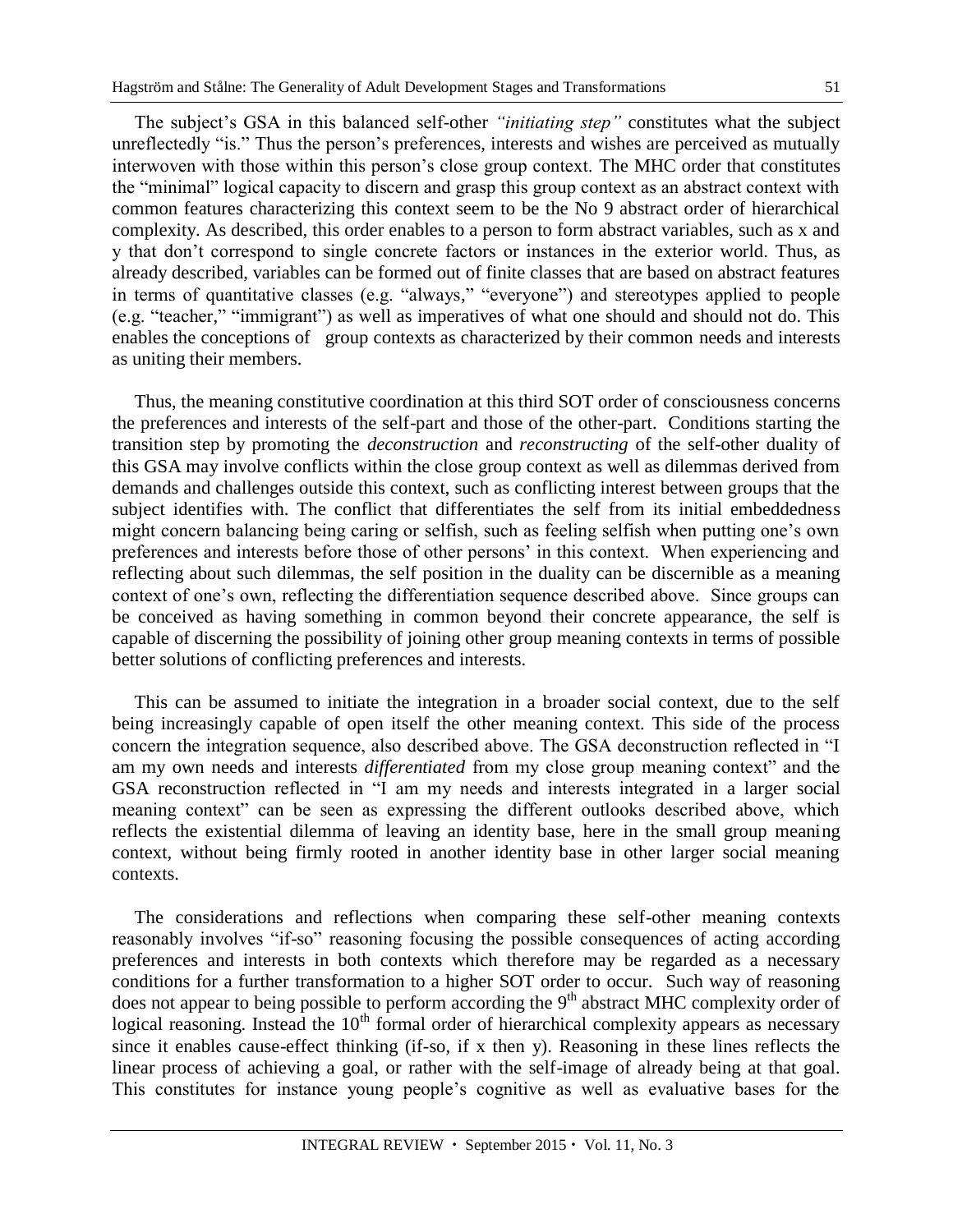assumption of adult roles, life projects and so forth, within a societal context. Thus, logical reasoning of this complexity order makes it possible to relate the preferences and interests of the self-other meaning contexts by logical if-so reasoning, making consequences of the two meaning contexts needs and interests being discernible.

Consequently, such order of reasoning can be assumed to constitute a necessary cognitive tool to consider more or less desirable consequences of both differentiating from a self meaning context and integrating in a new one. The considerations involved here might move the either-or dialectical contrasting transition step over to the transformation step generating a new higher order self, internalizing the former self's preferences and interests in the frame of own values and goals related to the socialization into a societal institutional meaning context. Thus, these values and goals integrate the former needs and interests as subordinated but integrated in the superior necessity to collaborate with others to reach common societal goals regarded as not necessarily conflicting with the small group meaning contexts. The former subject as a "small group self" has become an object being consciously coordinated in a new larger and more complex meaning context on the  $4<sup>th</sup>$  SOT order.

## **The 4th Self-authoring Mind Order and its Transformation**

The subject here concerns "authorship, identity, psychic administration and ideology" and the object "the interpersonal mutuality" (Kegan, 1982). The subject is initially embedded in an institutional-societal context. Its intuitive coordination of the relating of self to others may be formulated in the following GSA reflecting the X equilibrated stage  $4<sup>th</sup>$  order of consciousness:

Subject's intuitive frame: "I am my values and goals of my institutional-societal meaning context."

Latent "self-other" duality co-ordination: "I am my values and goals coordinated with those of my institutional-societal meaning context."

The subject's GSA in this balanced self-other initiating step is assumed to constitute what the subject unreflectedly "is" in terms of its values and goals. The MHC complexity that appears to constitute the "minimal" capacity required to discern and grasp the "abstraction level" associated with an institutional-societal meaning context appear to be the  $10<sup>th</sup>$  formal order. The self-context at this order can be understood as the goal oriented "system" acting and interacting within a non reflected collective-societal context. The self context has consequently been transformed to the "self-system" of an ego capable of moving beyond the close group context, subordinating affective needs and cognitive interests in the frame of own values, goals, actions and interactions. However, the former close group context is still perceived as remaining intact to return to. Joining broader social contexts is promoted by for instance going to college or to temporary jobs which provide "…opportunities for provisional identity which both leave the interpersonal context behind and preserve it, intact for return; a time limited participation in institutional life" (Kegan, 1982, p. 165).

The meaning constitutive coordination at this order of consciousness concerns the values and goals of the self-part and those of the other-part. The transition step is regarded as being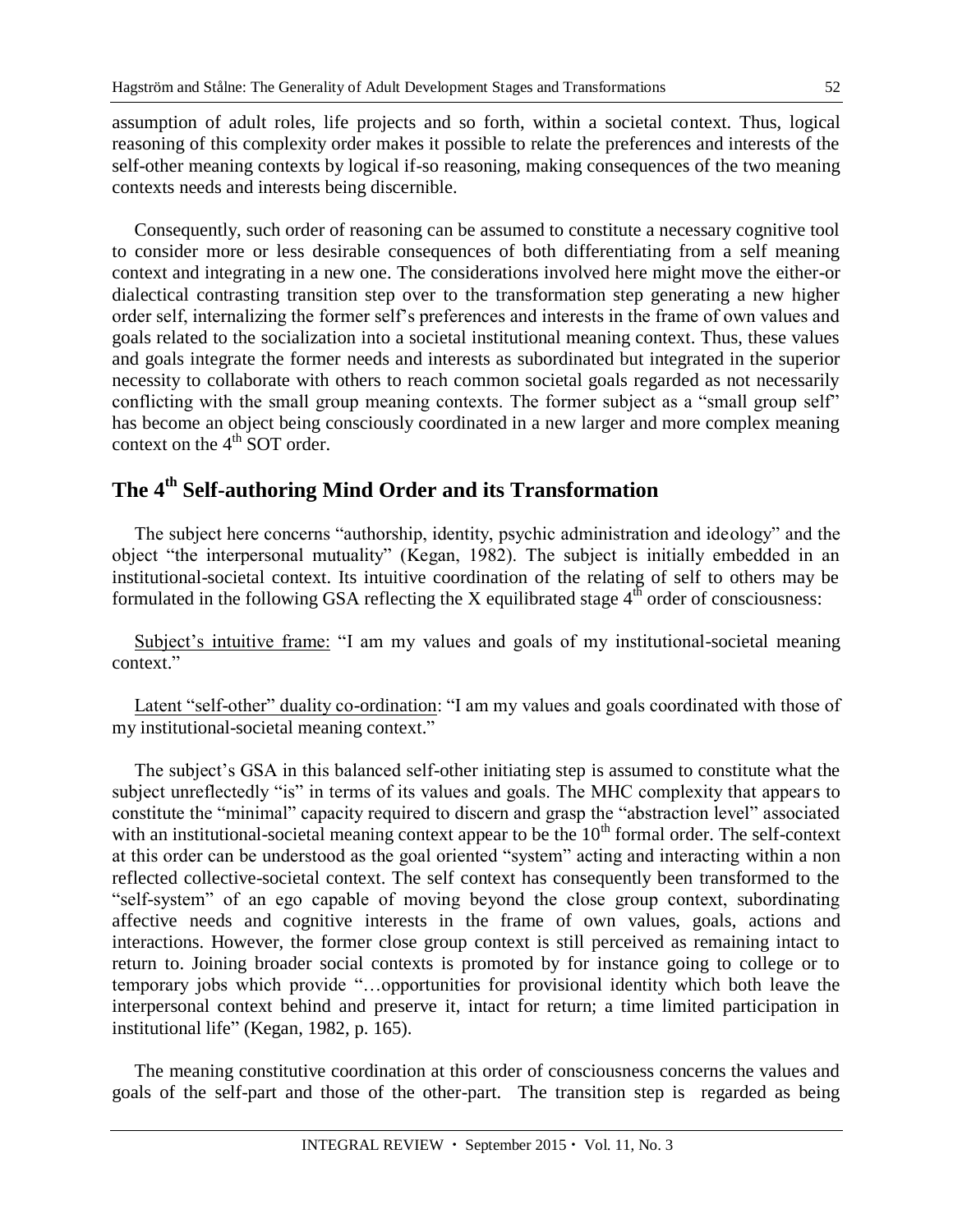promoted by the deconstruction and reconstructing of the self-other regulating elements of this GSA, which here concerns conflicts within the societal-institutional meaning context, as well as challenges outside or beyond this societal-institutional context. The conflict that differentiates the self from its initial embeddednes might concern doubts about the self's identification with the common institutional societal norms and values as constituting the ideal or role as being a pillar of society. This could be clarified through the insight of there being a gap between reality and ideology, between the self and an ideal, or between the self and society. Experiencing such stage typical conflicts initiates the differentiation sequence part of the process. This is followed by the integration sequence where other possible collective meaning contexts are discerned as framing e.g. ideological action guidelines to reach better solutions of the typical conflicts at this order than those provided by the traditional societal-institutional context. It reflects the ego being more capable to opening itself to a self chosen ideological position.

The considerations and reflections about these conflicting self-other contexts in this SOT transition can be assumed to necessarily involve the hypothetical consequences of the selfsystem acting in for instance other systems, contexts and cultures for the triggering of a transformation to a higher SOT order. Such way of reasoning does not appear as being possible to perform according the  $10^{th}$  formal MHC order. Instead, the  $11^{th}$  systematic order of hierarchical complexity reasoning seems to be adequate. As described this order enables logical reasoning about how a change in one element (X) leads to a corresponding change in another element (Y). Mathematically this corresponds with the construction of multivariable functions. When reasoning about hypothetical consequences of actions this kind of reasoning enables to consider differing consequences of different systems and "situate events and ideas in a larger context, i.e. considers relationships in contexts; form or conceive systems out of relations: legal, societal, corporate, economic, national" (Commons, Ross, & Miller, 2010: 6). The systematic order of reasoning enables the creation of a coherent system, such as a feedback loop: "An increased level of carbon dioxide leads to global warming which leads to an even higher level of carbon dioxide, and so forth."

Thus, the logical tool here enables reasoning in terms of possible feedback loops and "spiral processes" of the more or less desirable consequences acting in accordance with institutional and ideological values and goals. In the transformation step here the values and goals of the former self context is being internalized as subordinated in the frame of visions and strategies related to new societal discourses and meaning making. The former subject as "a societal-institutional selfmeaning context" has become an object to consciously coordinate in a new, larger and more symbolic complex meaning context on the  $5<sup>th</sup>$  SOT order.

# **The 5th Self-transforming Mind Order**

The subject here concerns "interidividuality, interpenetrability of self systems" and the object "authorship, identity, physic administration, ideology" (Kegan, 1982). This has resulted in a new balance at a higher order, formulated as the GSA regarding the relating of self to others, reflecting the X equilibrated stage  $5<sup>th</sup>$  order of consciousness:

Subject's intuitive frame: "I am my visions and strategies of my ideological-collective meaning context."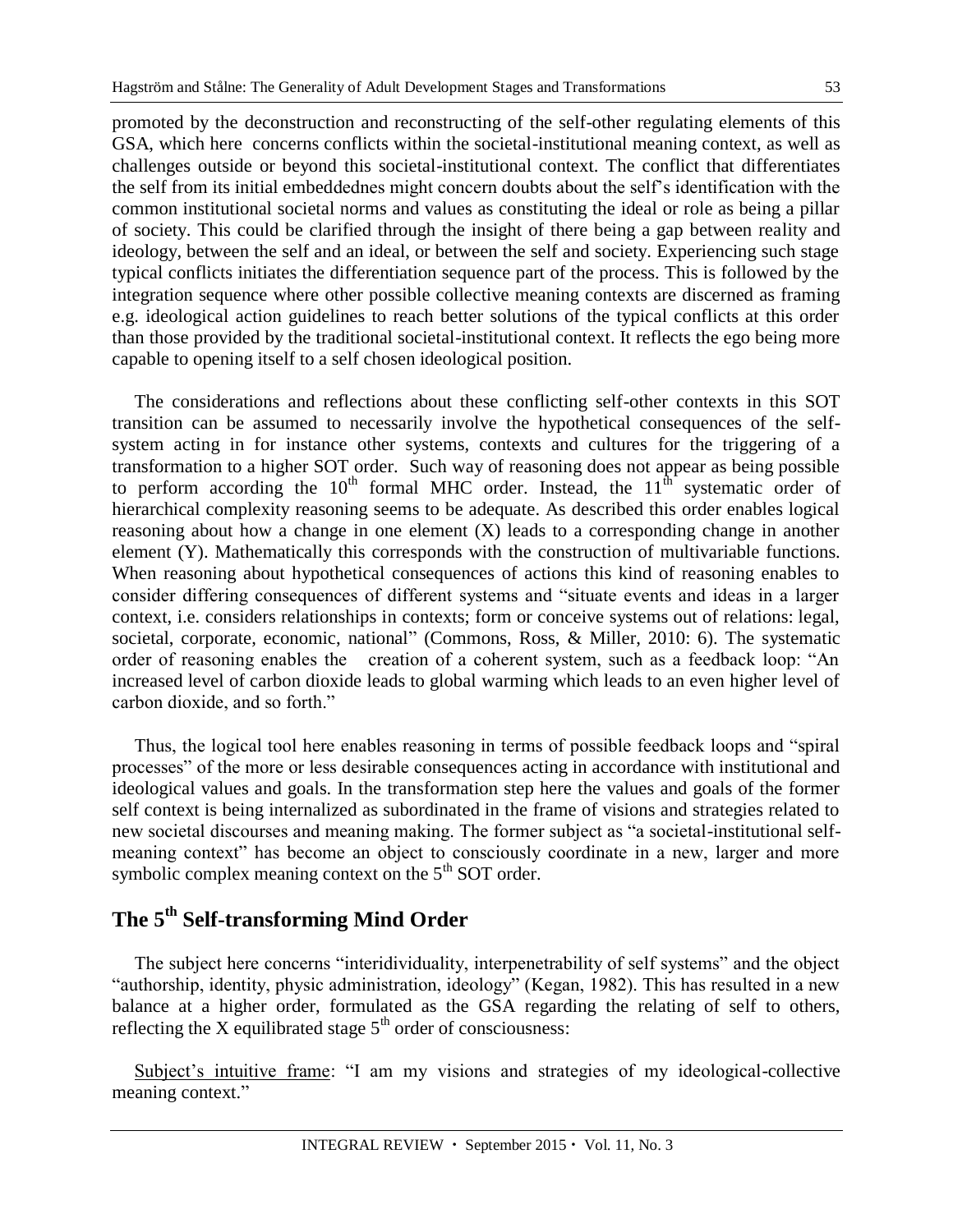Latent "self-other" duality co-ordination: "I am my visions and strategies coordinated with those of my ideological-collective meaning context."

The subject's GSA initially in balance in the initiating step at this order implies that the person's visions and strategies is perceived as mutually interwoven with those of the ideologicalcollective context. The MHC order that seems to constitute the minimal capacity required to discern and grasp the abstraction level associated with this ideological-collective context seem to be the  $11<sup>th</sup>$  systematic order. The self-meaning context has consequently been transformed to a self capable of moving beyond the societal-institutional meaning context, subordinating this context within the frame of one's own visions and strategies. Thus, the meaning constitutive coordination at this SOT order concern the visions and strategies of the "self-part" and those of the "other-part." The "*transition step"* here involving the *deconstruction* and *reconstructing* of the self-other regulating might concern doubts about the self's identification with its collectiveideological visions and strategies. Comparing reflections might for instance be about, on one hand, there might be too much collective disadvantages for maintaining the individual's freedom in a market economy or, on the other hand, there might be too much individual disadvantages, such as lacking freedom to maintain a centrally regulated plan economy.

Experiencing and reflecting about such dilemmas, initiating the differentiation sequence, may result in increasing insight that if the strategy of a certain ideology is adopted by everyone, there will still be a lot of losers. The integration sequence*,* might be formulated as an increasing insight of the desirability of an other-meaning context of a larger collective stream of human growth. Thus, the duality positions involved in this transformation can be formulated as "I am my visions and strategies *differentiated* from my ideological-collective context" focusing the self-part of the meaning context duality and "I my visions and strategies *integrated* in human development and growth" focusing the "other meaning context duality. These two meaning contexts appear to be grasped and discernible as "abstractions" on the MHC  $11<sup>th</sup>$  systematic order of hierarchical complexity. But also here, the transformation towards a higher SOT order seems to involve logical reasoning on a higher MHC order, in this case the  $12<sup>th</sup>$  order of hierarchical complexity. This logical reasoning "tool" enables the coordination of more than one system. As described, the ego here is regarded as capable to compare or combine coherent systems as well as being able to compare these with reality by analyzing discrepancies and discern interactions between them. The transformation step and internalization process here results in a more complex balance where the hallmark can be understood as an emphasis on development and growth where the self-other distinction is being less articulated and the boundary between them has been loosen. Thus, it is the growth of human beings rather than the growth of scientific knowledge and economic or material growth that is meant.

This description of the fifth SOT order of consciousness involves both the initiating step and the transition step towards a hypothetical more complex SOT order. It is being characterized as being a dialectical and trans- or post ideological one, involving the capacity of dealing with paradoxes, contradictions and oppositeness. This seems to reflect a dialectical way of thinking, elaborated by Basseches (1984) and Laske (2008), implying patterns discernible as changing wholenesses rather than accumulations of fixed truths. The relating of self to others may concern the capacity to embody multiple ideologies and many coherent systems of personalities and still being able to continue the process of self-actualization and transformation. The "self" here thus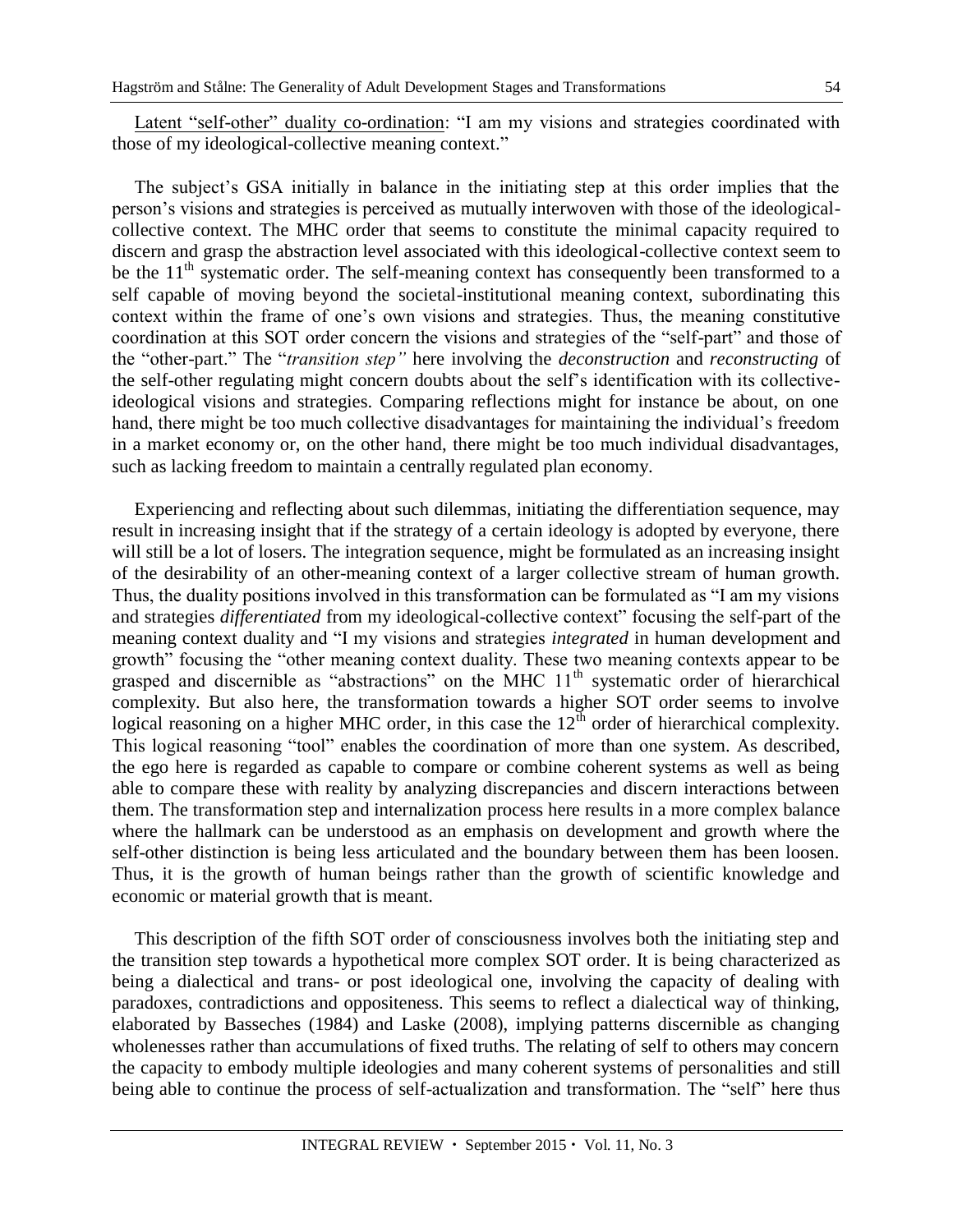seem to concern the subject as an ongoing, evolving and transforming movement while "others" here concern an interwoven such a collective movement of interrelated societal and cultural patterns. However such a self-other balance is in our examination seems to be generated rather at a hypothetical  $6<sup>th</sup>$  order SOT balance than characterizing the  $5<sup>th</sup>$  order balance. This seemingly confusion of what constitutes the  $5<sup>th</sup>$  SOT order of consciousness can be interpreted in the frame of a more general confusion of the conception of stages as structures or process which will be further discussed in the following discussion section. The result of the comparing "thought experiment" can is illustrated in Table 3 below:

| <b>SOT</b><br>meaning<br>making<br>order and<br>transitions | <b>MHC</b> logical structures<br>and reasoning involved                                                                                                                                                                                  | <b>Subject: Self-other</b><br><b>General Stage</b><br><b>Assumptions</b><br>deconstructed and<br>reconstructed                                                                                       | <b>The</b><br>internalization<br>process                                                                                                                | <b>Object: Self-other</b><br>regulation<br>internalized in<br>higher orders   |
|-------------------------------------------------------------|------------------------------------------------------------------------------------------------------------------------------------------------------------------------------------------------------------------------------------------|------------------------------------------------------------------------------------------------------------------------------------------------------------------------------------------------------|---------------------------------------------------------------------------------------------------------------------------------------------------------|-------------------------------------------------------------------------------|
| 3rd order,<br><b>Socialized</b><br>mind                     | 9 abstract order:<br>Concrete elements<br>form abstract variables<br>(e.g. X, Y), e.g.<br>categories such as time,<br>place, everyone, teacher<br>10 formal order latent                                                                 | "I am my needs and<br>interests of my<br>close group meaning<br>context"                                                                                                                             |                                                                                                                                                         |                                                                               |
| $3/4-$<br>transition                                        | <b>10 formal elements</b><br>and operations<br>involved: Abstract<br>variables e.g. cause and<br>effect relationships<br>$(if X then Y)$ , "An<br>increased amount of<br>carbon dioxide in<br>the atmosphere leads to<br>global warming" | Self: "I am my needs<br>and interests<br>differentiated from<br>my close group<br>meaning context"<br>Other: "I am my<br>needs and interests<br>integrated in a larger<br>social meaning<br>context" | Differentiation-<br>Integration<br>sequences<br>Lower order self<br>X being<br>internalized<br>in higher order<br>self Y<br>$X(Y)$ $X/Y$ -<br>Y/X, Y(X) |                                                                               |
| 4th order,<br>Self-<br>authoring<br>mind                    | 10 formal order<br>11 systematic order<br>latent                                                                                                                                                                                         | "I am my values and<br>goals of my<br>institutional -societal<br>meaning context"                                                                                                                    |                                                                                                                                                         | "I am my needs and<br>interests etc. of my<br>close group meaning<br>context" |
| 4/5<br>transition                                           | 11 systematic elements<br>and operations<br>involved: Formal<br>relations coordinated;<br>functions, equations<br>with more than one<br>variable, feedback<br>loops: "Increased levels                                                   | Self: "I am my values<br>and goals<br>differentiated<br>from my institutional<br>-societal meaning<br>context"<br>Other: "I am my<br>values and goal                                                 | Differentiation-<br>Integration<br>sequences<br>Lower order self<br>X being<br>internalized<br>in higher order<br>self Y                                |                                                                               |

**Table 3. Meaning making and logic reasoning in three consciousness orders and transitions.**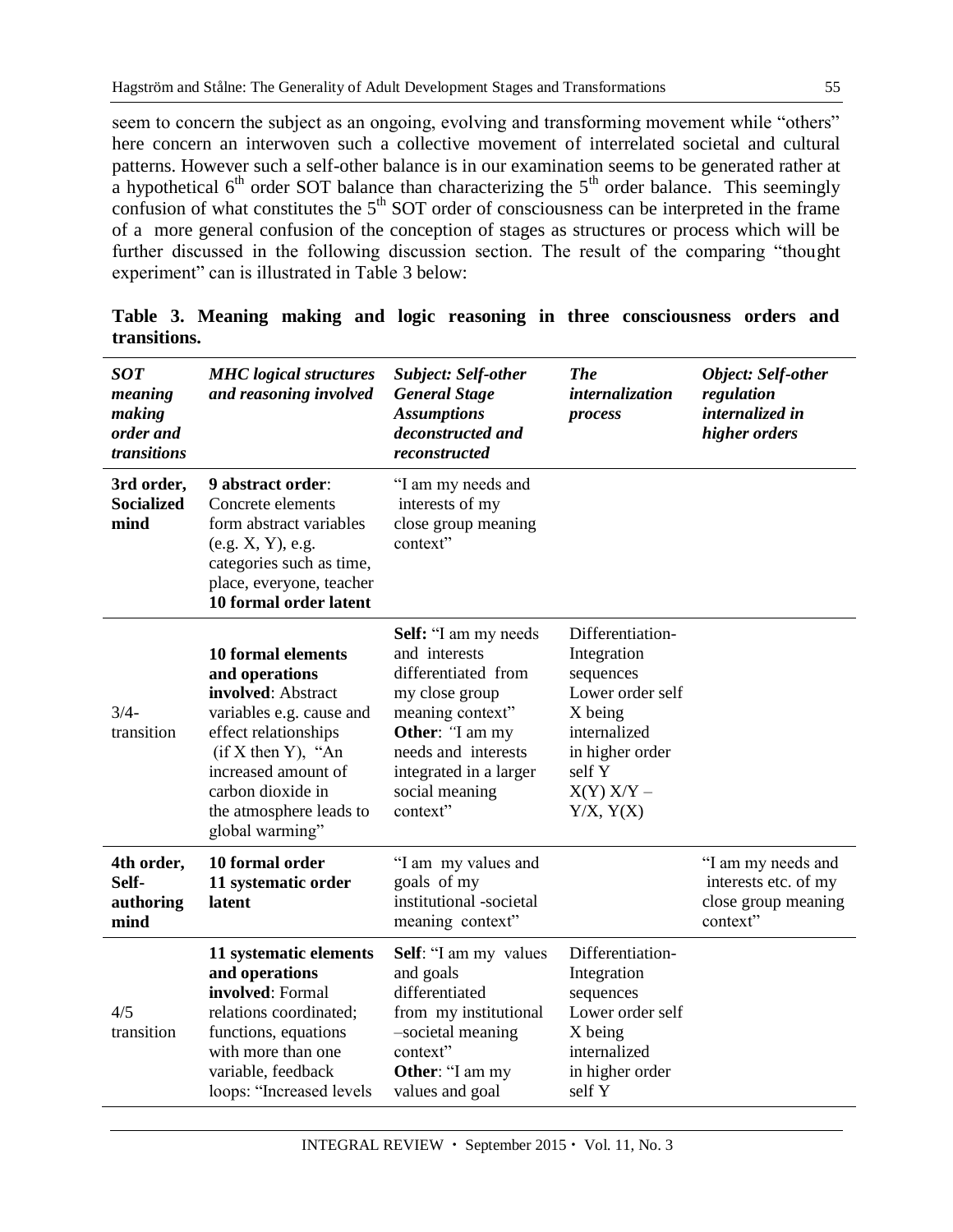|                                              | of carbon dioxide leads<br>to global warming<br>which leads to even<br>higher level of carbon<br>dioxide etc." | integrated in a larger<br>collective-ideological<br>meaning context"                  | $X(Y)$ , $X/Y$ –<br>Y/X, Y(X) |                                                                                              |
|----------------------------------------------|----------------------------------------------------------------------------------------------------------------|---------------------------------------------------------------------------------------|-------------------------------|----------------------------------------------------------------------------------------------|
| 5th order,<br>Self-<br>transformi<br>ng mind | 11 systematic<br>12 metasystematic<br>order latent (e.g.<br>combining and<br>comparing systems)                | "I am my visions and<br>strategies of my<br>ideological-collective<br>meaning context |                               | "I am my values"<br>and<br>goals of<br>of my institutional –<br>societal meaning<br>context" |

The Self-transforming order of consciousness exceeds the highest of Piaget's stages. It seems reasonable that this characterized Piaget's own way of thinking since he considered an individual as a self-transforming system who creates new structures during the course of development in interaction with the surrounding world. This process and its driving forces (such as accommodation, assimilation, equilibration, and transformation) are described differently than the description of formal logical operations (such as equivalence, mutual implications, and negations). However, Piaget did not seem to claim that cognitive development ends with formal operations. He rather seem to have meant that these operations constitute the final form of equilibrium, in terms of coordinating the groupings that earlier have not been coordinated in a single system (Lourenco & Machade, 1996).

This way of coordinating was not considered as changing during adult life, but it was understood as possible to integrate into larger systems. The "elements" that are being coordinated consists of increasingly abstractly defined categories. According to Piaget they would not be logically more complex. But according to MHC they would be more complex in terms of the abstraction levels of the coordinated elements and according to SOT more complex in terms of interrelated meaning categories. Cook-Greuter (1999) claims that the conceptions of what follows beyond formal operations can be divided into two trends. One of these conceive the further development as an ongoing differentiation and integration process towards more mental flexibility, the other conceiving development as a step-wise deconstruction of subject-object boundaries. The former trend may be compatible with logic in the frame of complexity theory and non-linear mathematics, while the latter trend rather may concern a phenomenological understanding and ideas from quantum physics. The concepts of postformal and dialectical thinking have been criticized as lacking theoretical clarity and that the notion of "integrative thinking" therefore should be used instead, referring to both additive and transformative process characteristics (Kallio, 2011). Here further research and theorizing is required.

#### **Concluding Summary**

On the base of the "examination" performed across the three SOT orders restricted by the assumption and clarifications described, the following conclusions seem to be reasonable:

1. The assumptions and clarifications seem to make the SOT and MHC discernible as distinct diverse structures derived from Piaget's perspective of those structures considered as more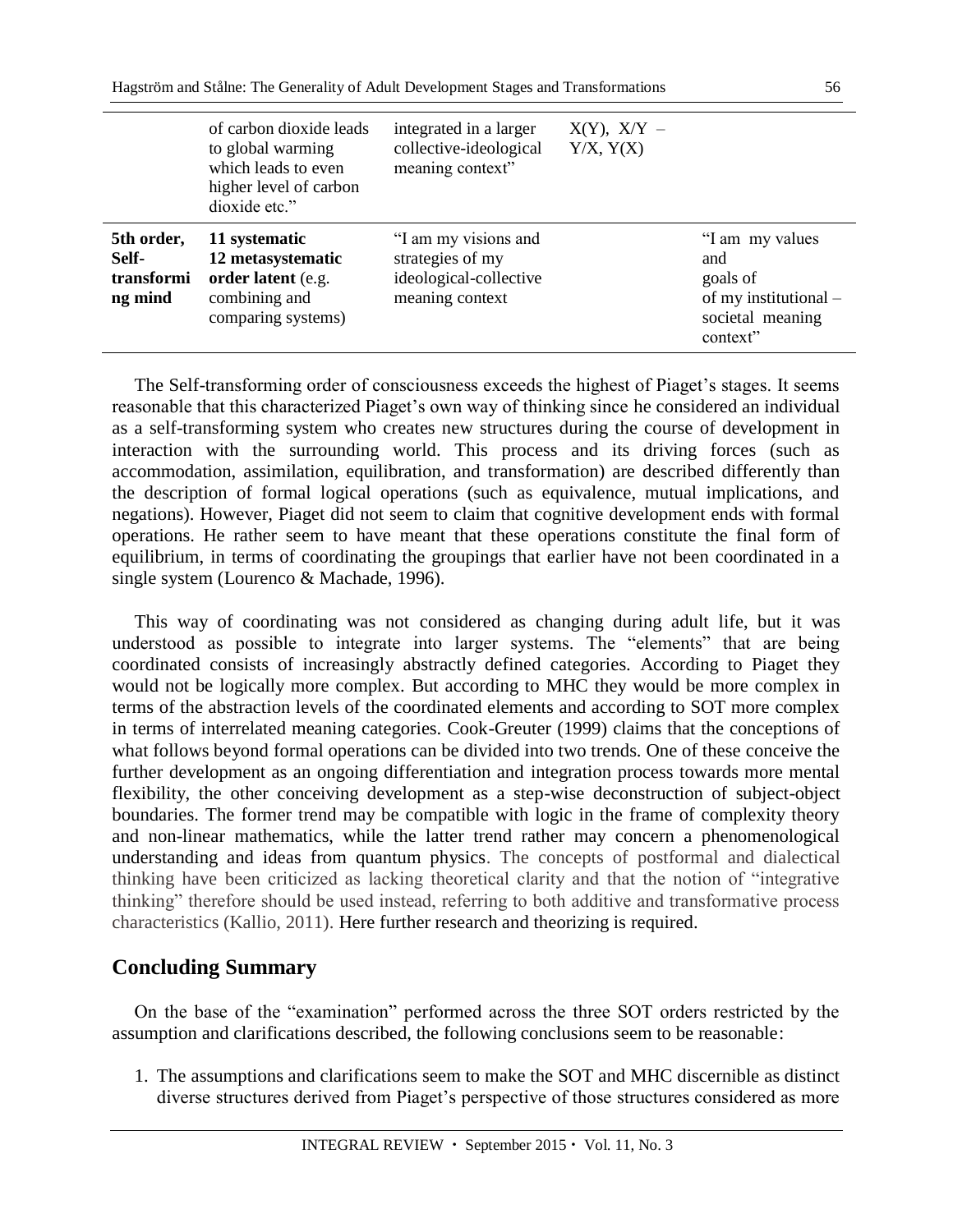implicitly interwoven. This concerns not at least the understanding of the SOT meaning making as self-other coordinations of duality elements being contextualized as self-other meaning contexts expressed in terms of the General Stage Assumption stated.

- 2. Further, these assumptions and clarifications appear to make the ego in these coordinations discernible as an "active agent" driven by increasingly complex motivational drives and corresponding increasingly complex goal orientations, being increasingly able to act and be involved in more complex external contexts.
- 3. The testing "examination" across the three initiating, transition and transformation steps appear to make the SOT process discernible from a psychological inside perspective regarded as a person's way of contextualizing his/her conflicts and challenges in terms of self-other meaning contexts being experienced as balance disturbing conflicts and challenges.
- 4. The testing "examination" also seems to make the logical reasoning and meaning making aspects discernible as structurally and functionally interrelated in the development process. Logical complexity according to MHC appears as a condition to cognitively grasp the "self-other" meaning context categories as necessary but not sufficient condition to be able to coordinate these. Further, the logical reasoning that appear as a necessary condition to trigger the transformation step seem to be at least one complexity order over the MHC order necessary for initiating the transition step at each SOT order.
- 5. Thus, these conclusive suggestions of the interrelatedness of logical reasoning and meaning making, although conceiving each of them as distinct differing lines of development in their own respect, still suggest them as being necessarily interlinked in the SOT meaning making process.
- 6. The generality claims of both models might be argued for without one of them being regarded as necessarily subordinated the other one. However, such a conclusion brings to the fore further considerations of what constitutes their generality claims beyond their "hard stage" characteristics. This concern e.g. their content, functions, causal relatedness and mutual embeddeness.
- 7. Taken together these outcomes from the thought experiment and interpretation of them bring to the fore a seemingly need for a shift from a focus on the development stage classification to a focus on the underlying developmental process in constructive development stage theory and research, although still take into account the structure and process dynamic as a wholeness. The process focus involves the inside-out as well as the outside-in conditions influencing development. A focus shift towards the underlying process dynamics that inter-relate stages, transitions and transformations will promote a "contextualization" lens on constructive-development stage theory and research.

# **Discussion**

The aim of this article is to discern general features in adult development stage structures and transitions in terms of logical reasoning and meaning making. By way of introduction it should be underlined again that the conclusions that can be drawn on the base of the thought experiment cannot be claimed to provide "truths" or empirical evidence, but in best case theoretical insights and fruitful hypotheses triggering the discussion in the field a bit forward. The following final considerations aim at elaborating more in depth and breadth on the issues brought to the fore by our comparing approach and the summarized conclusions made. *First*, the relevance of different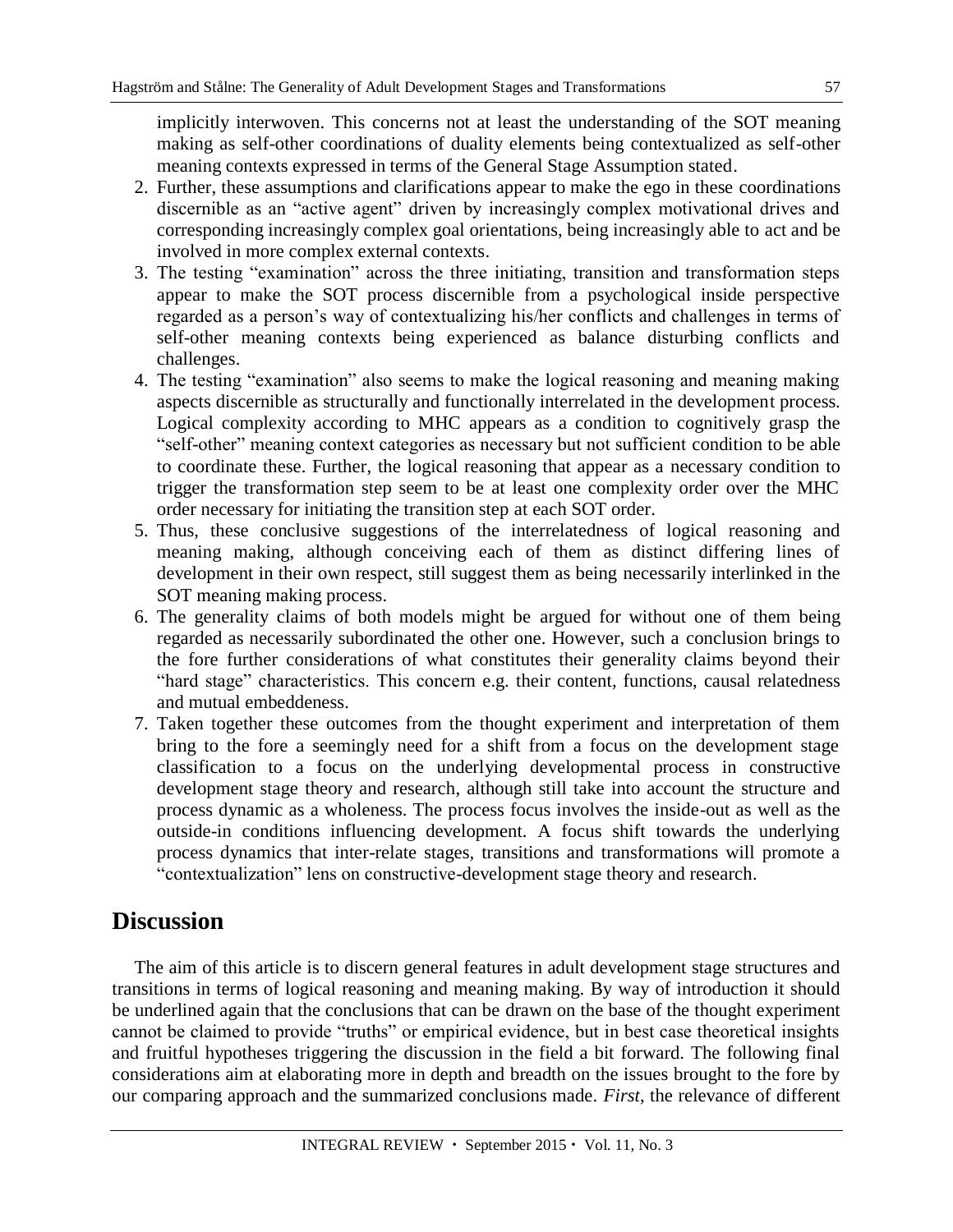generality claims will be discussed in terms of two approaches. *Second*, this raises questions about the differing subjectivistic and objectivistic "scientific positions" of SOT and MHC that will be considered and again related to their inspiration source, Piaget's theory. *Third*, this leads to taking into account both inside-out and outside-in development influences when considering the distinctions between stages, transformations and transitions. *Fourth*, it is argued for the need to contextualize individuals' developmental possibilities in for instance the frame of a "transform-actional approach" to meet postindustrial demands and challenges.

#### **Generality: Causal Sequences, Existential Depth and/or Mutually Interlinked Processes?**

To summarize, generality in development stage theories has commonly been related to strong development criteria and hard stages, typically Piaget's theory of logic development, such as universality, fixed sequentiality, irreversibility and qualitativeness leaps. Piaget's understanding of logic as interwoven with meaning implications implies both these aspects as constituting general features of the stage developmental process. However, he did not explicitly clarify how these aspects were interrelated in this process. As a way to clarify this further, logical reasoning according to MHC and meaning making according to SOT was compared in terms of the assumptions and conditions related to a thought experiment. The fact that each of these neo-Piagetian theories was an advocate of high "hard stage" generality claims and at the same time focused on either of these aspects justified the choice of comparing their approaches. The questions concern, as described, if, how and why they are, hierarchically and/or causally subordinated in generality terms, and/or interrelated in the development process.

One way of judging this can be expressed as the "the causal-sequential approach." This concern sequential links between domains in terms of necessary and sufficient conditions for development (e.g. Pintrich, 2002; Colby, Kohlberg, *et al*. 1987). Advocates of this position may for instance argue that "…the operations in question will necessary be exhibited first in the response to logicomathematial or physical problems, next in response to social problems, and last in response to moral problems" (Colby, Kohlberg, *et al*. 1987, p. 13). According to these authors, such a scientific position has gained a substantial empirical support. An at least implicit assumption here seem to be that necessary structures are more basic and thus more general in that respect. A radical such a position is to consider other domains as direct manifestations of such basic ones. Following this line of reasoning may end up in distinctions of a "hen-egg" type, reflecting an "evolutionary" perspective and biological explanations. The *"*causal-sequential approach" may imply that the "formal" character involved in logical reasoning "translated" to and manifested in other domains constitute the underlying driving forces in stage development. Thus, the "hard stage" character of other domains is assumed to indirectly reflect the "strong" development necessity drives related to for instance axiomatic logic premises which concern the "formal" structural and dialectical aspects of development.

Another way of judging generality can be expressed as *"the existential depth approach."* This approach is related to the content and functions of development stages and its transformations. This wholeness express a both broader and deeper meaning of the self-other coordination, reflected in its dualistic character of something that has to be coordinated one way or another. The self-other coordination reflect, according to the "Piagetian framework" the essence of ego,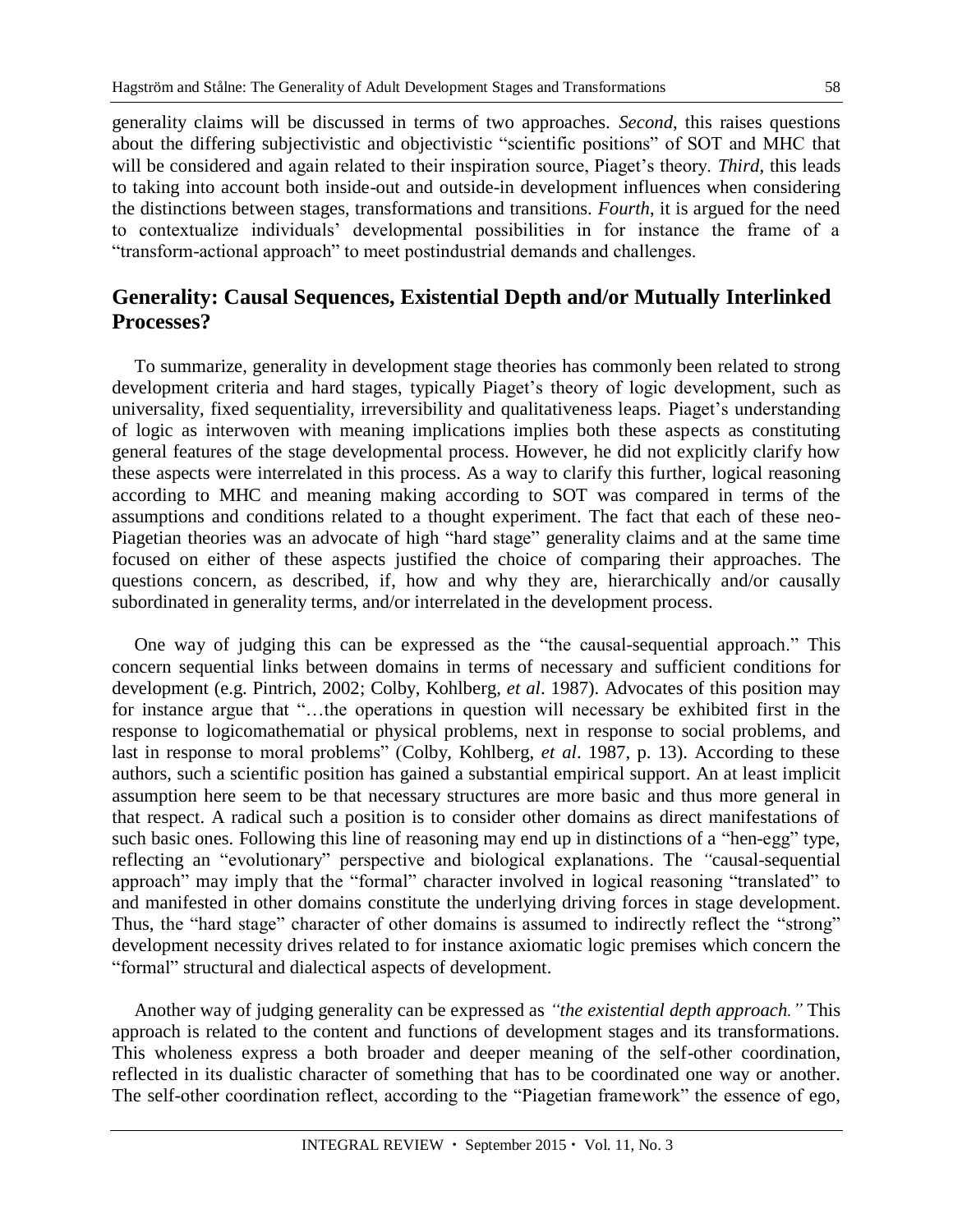acting and interacting in an environment (the biological aspect) reflecting the essence of adaption and coordinating subject and object (the philosophical aspect) reflecting the essence of truth. Thus, the wholeness of this process involves both a *broader* and *deeper* conception of the selfother coordination than being limited to strictly social aspects. The process should rather be conceived as an evolving ego as essentially being a meaning constituting movement and activity**.**

Therefore, the existential depth of a SOT "self-other" coordination might be understood either as one of a person's many functions or rather as a central and holistic tendency in a person's organizing of meaning. SOT take this latter position and claims that this perspective "…is the very ground of personality itself - it *is* the person" and "…where 'person' is understood to refer as much to an activity as to a thing" (p. 3 and 7/8 respectively, Kegan, 1982). Ego here refers to a central organizing tendency and as the activity of meaning making towards more complex structures. It can be conceived as underlying other forms of cognitive, physical or social coherence structures including those focusing the self-other coordination in more delimiting respects such as Kohlberg (1987), Selman (1980) and Skoe (2014). The conception of ego in terms of an underlying form or process can be expressed as an "epistemological structure": "…what we know about our way of knowing" where "the subject-object relationship forms the cognate or core of an epistemology" (Kegan, 1982, p. 53). Thus, the reduction of the SOT development process that appears to be the consequence of focusing on the self-other coordination is not to be regarded as trivializing this theoretical approach in any way. As hopefully has been clarified, the self-other coordination is not restricted to taking others' perspectives in social interactions or being understood only as individuals joining increasingly larger collective categories. As described, it rather concerns how these self-other categories, conceived as meaning contexts, are coordinated by a person's actions (motivationally and directionally) on increasingly complex orders using increasingly complex logical "tools."

A conclusion of these lines of reasoning seems to be that logical reasoning may be regarded as more general than meaning making according to *"the causal-sequential approach,"* and meaning making as more general than logical reasoning according *"the existential depth approach."* At the same time the thought experiment indicates that the SOT and MHC complexity defined in their own terms correspond with each other stage wisely even if the number of proposed stages differs. This reflects that the MHC stages were found being involved in the differentiation-integration "positioning" in the transitions between the SOT stages. Increasing meaning making complexity seemed to be promoted by correspondingly increasingly logical reasoning complexity in the deconstruction and reconstruction of the self-other dualities. In this way logical reasoning can be said to constitute a necessary but not sufficient condition for development of meaning making, being more general in this respect. At the same time, meaning making can be understood as more general due to its embedding of this logical capacity as a subordinated "tool" in this more identity constituting developmental process. As already stated, a main conclusion from the thought experiment is therefore not that one of the aspects is subordinated the other one in a more absolute sense. The conclusion rather is that both aspects are necessarily interrelated in human development, and at the same time seem to constitute diverse generality high and maybe essential features in their own respects.

However, this raises further issues about how logical reasoning is related to meaning making. The hard stage character of MHC refers, as described, to its hierarchical principles and axiomatic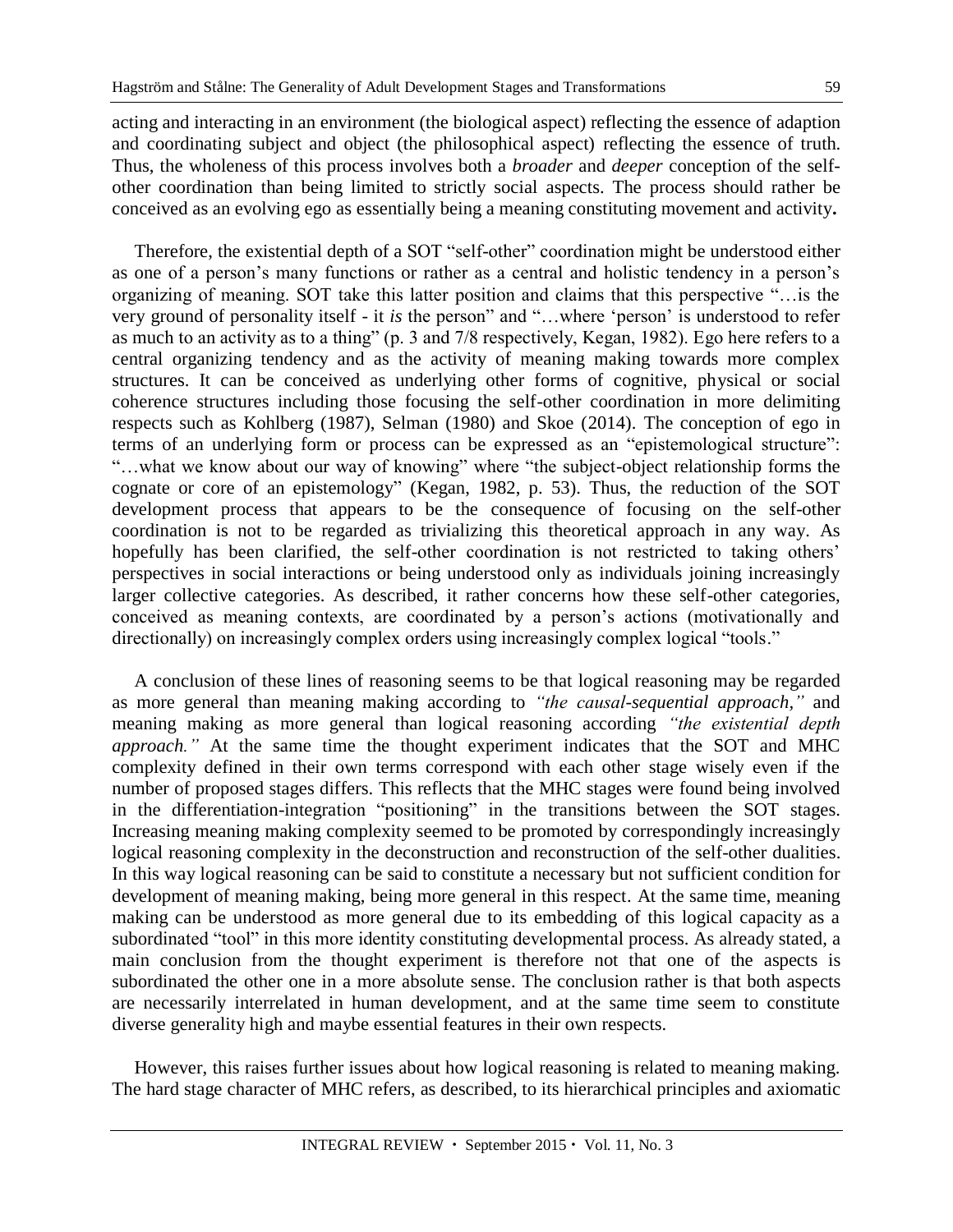operating logical principles. These stipulate necessary conditions for transformations of logical reasoning to occur. The qualitative leaps are due to new ways of solve logical problems. The correct solutions define the stage levels and this is regarded as theoretically reflecting both functional and structural aspects: "The functionalism is that stages are based on performance of tasks. The structuralist part is that sequences that are generated using the MHC are ordinal structures. Each order is qualitatively different and irreducible to any of the lower orders" (Commons, Ross, & Miller, 2010, pp. 10ff.). The generality claims of both the SOT and the MHC theories concern their dialectical thesis-antithesis-synthesis character. However, the interrelatedness of these two processes in "real life contexts" may not necessarily seem to imply the competence of logical reasoning in a strictly mathematical respect. The MHC functionalism based of the performance of tasks reflects a connection between logical operations and actions in terms of internal action sequences being logically coordinated to reach external goals. Logical reasoning is thus regarded as generating actions but action coordination may also, the other way around, generate logical reasoning. Action coordination in this sense does not necessarily seem to require being sequentially preceded by the axiomatic-mathematical operations. Thus, logical reasoning in pure axiomatic-mathematical terms might not be either a necessary or sufficient condition for meaning making, even if logic in verbally reasoning terms seems to be necessarily involved. "Semantic" logical reasoning may also be at hand before its strictly mathematical manifestations have developed. This tentative conclusion would at least constitute a hypothesis to be tested. The necessary conditions for the meaning making development process to occur using the necessary logical "tool" may, in turn, require demands and challenges in the external context to be triggered.

#### **Differing "Scientific Positions"**

The SOT understanding of the self relating to others partly appear to express the distinction made by one of his inspiration sources, George Herbert Mead, between "I" and "me" as mutually related in a dialectic wholeness as constituting the ego (Mead, 1934/1967). "I" reflect the here and now acting ego, while "me" concern ego's conception of his/hers social roles. "I" seem to concern the non-reflected actions of the ego that resembles the SOT conception of the "subject" in a balanced phase of a consciousness order, while "me" can be related to reflecting on these actions and their social consequences, resembling the SOT conception of the "object." Mead's ego conception reflects a social behaviorist perspective of ego, a perspective differing from neo-Freudian psychology ego conceptions (see Kegan, 1982). This brings to the fore not only the differing philosophical inspirational sources behind the compared theories but also the implications of their differing "scientific positions."

The self-other meaning context coordination involved in SOT can be conceived not only as an epistemological but also an ontologically matter: "…what is at stake in preserving any given balance is the ultimate question of whether the "self" shall continue to *be*, a naturally *onto*logical matter" (Kegan, 1982, p. 12). These epistemological and ontological aspects of the SOT selfother coordination seem to justify its generality claims as of a basic character in its own respect. This can be concluded also regarding the axiomatically-mathematically defined MHC process. However, the SOT process clearly focuses on development from the inside while MHC focuses it from the outside. The epistemological and ontological character of the SOT self-other coordination concern universal "inside" aspects such as "…what it means for us that our world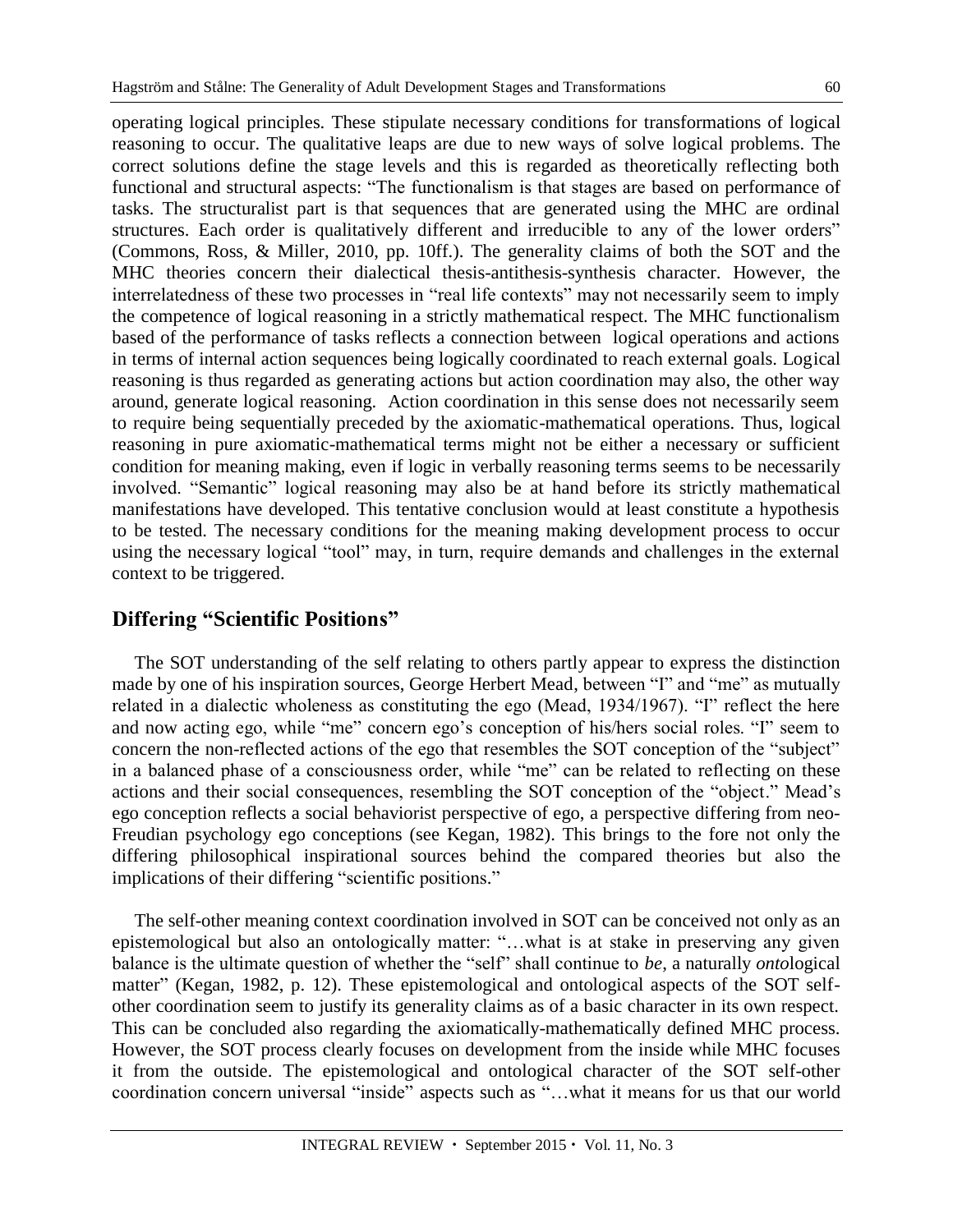designs cohere and fall apart; to crisis, anxiety, the defenses, all newly understood; to the uses of pain, to meaningfulness and meaninglessness, breakdown and breakthrough, to the very movement of meaning" (Kegan, 1982, pp. 12ff.).

How are these inside and outside positions related to each other in a more overriding "scientific-theoretical" perspective? As described, the hierarchical and dialectical change characteristics of SOT and MHC can be traced to Piaget's theory. The idea that higher structures integrating lower ones in a centering-decentering process in Piaget's theory seems to correspond to the subject-object dialectic in SOT and it also seems to be possible to conceive the MHC transformations in these terms. The differences concern the constructivistic character of Piaget's theory and SOT that is not found in MHC behaviouristic approach. Constructivism refer to the subjective process of constructing, deconstructing and reconstructing a given stage structure. This difference between the theories can, in turn, be related to epistemological and paradigmatic issues. Beside the content difference, these differences also concern the investigating of the study object from inside or outside and using quantitative or qualitative data approaches, as mention in the introduction**.**

As already mentioned, focusing the study object from the outside, using quantitative data and formal aspects can for instance be associated with an "objectivistic" paradigmatic position to science related mainly to criteria from the natural sciences and positivism. Focusing the study object mainly from the inside, using qualitative data and preferring content aspects tend to be related to a "subjectivist" paradigmatic scientific position with criteria emanating from social sciences and the humanities (see e.g. Cohen, Manion, & Morrisson, 2000). The scientific position of Piaget seems to constitute a mixture of these focuses. This seem to reflect his background in the natural sciences (biology) and his "in-between" position in linking logic and meaning to create a "psycho-logic," as outlined above.

Piaget focused on logical reasoning from the inside and regarded that as a legitimate study objects. But he also studied the investigated object from the outside, and took into account social aspects. However, a social factor, he argued "… is a fact to be explained, not a fact to be invoked only as an explanatory factor" (Piaget 1946/1976b, p. 10). This constructivistic "meaning link" reflect an "inside perspective" and a "subjectivistic" paradigmatic position. At the same time he formalizes the logic in mathematical terms and underlined the form or formal aspects of the developmental process. This is mainly related to the "objectivistic" position, as well as his use of "behavioral" criteria judging children's solving of cognitive-logical issues in experimental designs. Thus, he was not clearly restricted to either of these two paradigmatic positions but rather took a more flexible standpoint.

The differing paths from Piaget taken by SOT and MHC concern the latter as focusing on the study object from the outside by means of applying a mathematical approach and SOT focusing on the study object from the inside using a qualitative approach. The MHC limitation of logic to its axiomatic mathematical aspects follows Aristotle's codifying of logical reasoning that states that inference logic axioms and logical arguments starting with postulates (Commons, Ross, Miller, et al., 2009). MHC focuses on behavior outcomes and requires at least two independent "paths" of a mathematical-logical, phenomenological and empirical "ways of knowing."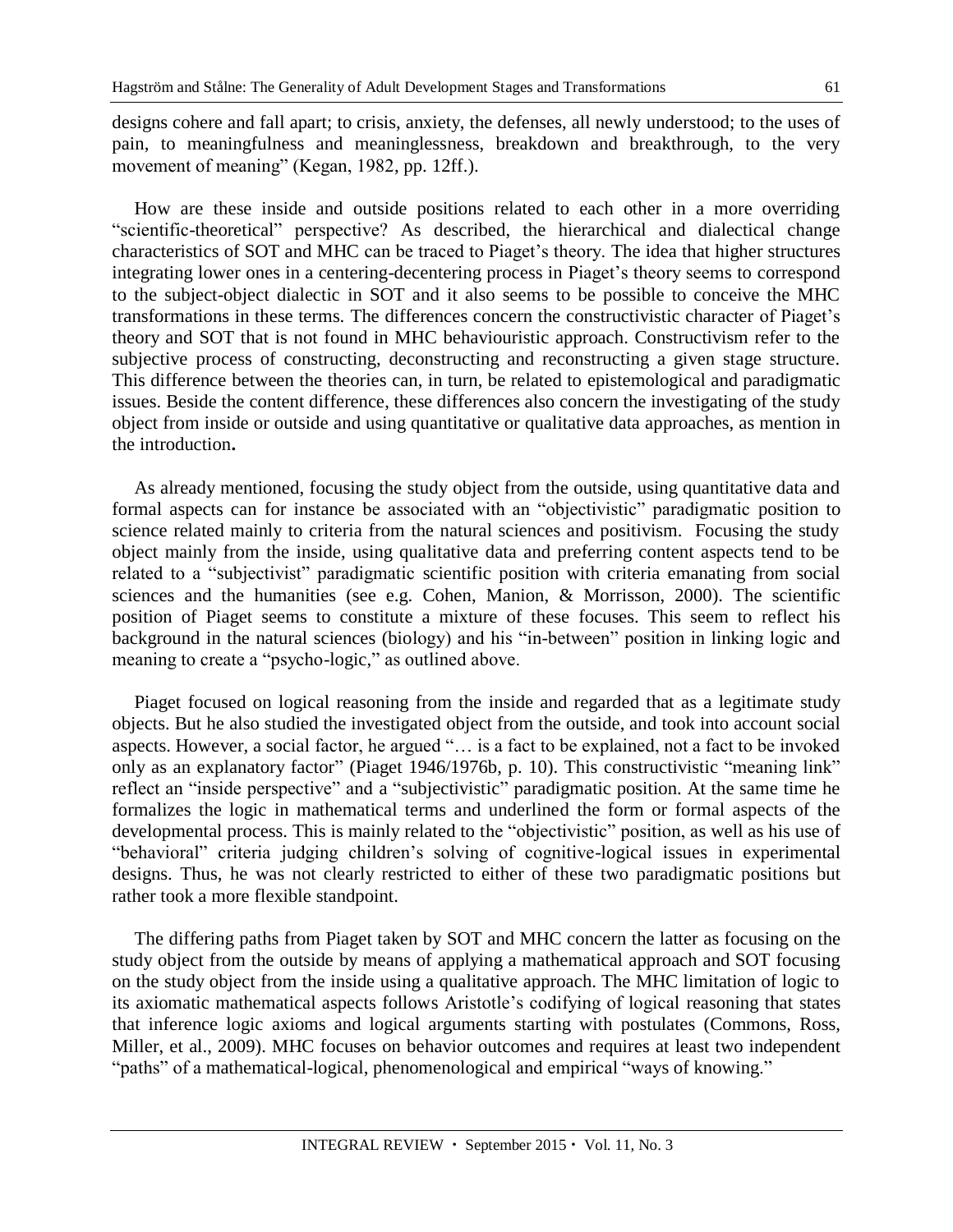Behaviorism concerns broadly the confirming of hypotheses of psychological phenomena in terms of behavioral criteria, thus demanding behavioral evidence for such hypothesis. This seems to correspond with the MHC position in this respect. A strictly behavioristic position can be said to understand behavior as caused by external conditions and furthermore, that mental terms in explaining behavior should be eliminated and replaced by behavioral concepts. A strong behavioristic position rejects the conception of human free will (Skinner, 1971). But even if the MHC position is not that extreme since it allows "events" beyond behavioral ones, covering emotions and attitudes to be included as constructs to be studied indirectly (Commons, 2001), it takes a rather different scientific standpoint compared with SOT. The latter approach primarily focus on the mental stages of meaning making as legitimate study objects. The study of mental structures as general organizing principles in the SOT frame of reference focuses, as described**,** on their underlying meaning consistency. Following Colby, Kohlberg and colleagues way of reasoning about this (1987), "… to achieve this understanding, one must adopt the subject's point of view and grasp the sense the argument make to that person" (p. 3). In this way the structuralism approach can be considered as related to phenomenalism.

SOT, referring to traditional scientific criteria in social sciences (construct validity, statistical reliability etc.), provides knowledge from the "inside" subjectivist position, which makes it necessary to understand the content of meaning making as a wholeness. MHC contributes with e.g. an "outside" objectivistic analytical stringent tool to discern the "mathematical-logical" structure involved in "hard stage" structures and transformations (in terms of one-dimensionality according to Rasch mathematics, see e.g. Bond & Fox, 2007)**.** Instead of regarding for instance epistemological assumptions as necessarily embedded in basically conflicting paradigms, they could rather be conceived as compatible in providing "hard" and "soft" data and strengthening empirical findings, such as by means of triangulations (Bryman, 2004).

The constructivistic characteristic of Piaget's theory and SOT bring to the fore the relation between logic and action with implications for how to conceive causal mechanisms in development, from the inside-out or outside-in directions. Following Piaget's thinking, logic is not isolated from life. It rather reflects the operational co-ordinations that are substantial to action (Inhelder & Piaget, 1958). Inside-out aspects concern inner "drives" to reach logical consistency as well as create meaning consistency. Both processes seem to reflect the constructivist character of the developmental process of acting and interacting persons in a societal context trying to reach meaningful goals and solve problems when doing so. This process is also more or less promoted or restricted by external demands and challenges.

#### **Stage Transitions and Transformations**

As described, our perspective on stage structures and their transitions in the thought experiment was framing them as dialectical more or less dynamic movements between balanced (equilibrated) and imbalanced (disequilibrated) stage structures and their transition phases in this movement. As also has been outlined, this framing makes the process more discernible in phases of initial balances, transitions and transformations. Moreover, this movement may concern different kinds of "forms" of coherences being transformed (such as meaning making and logical reasoning). Taken together these presumptions result in stage-transition distinctions than differ compared with those generated from "taxonomy approaches" derived mainly from stage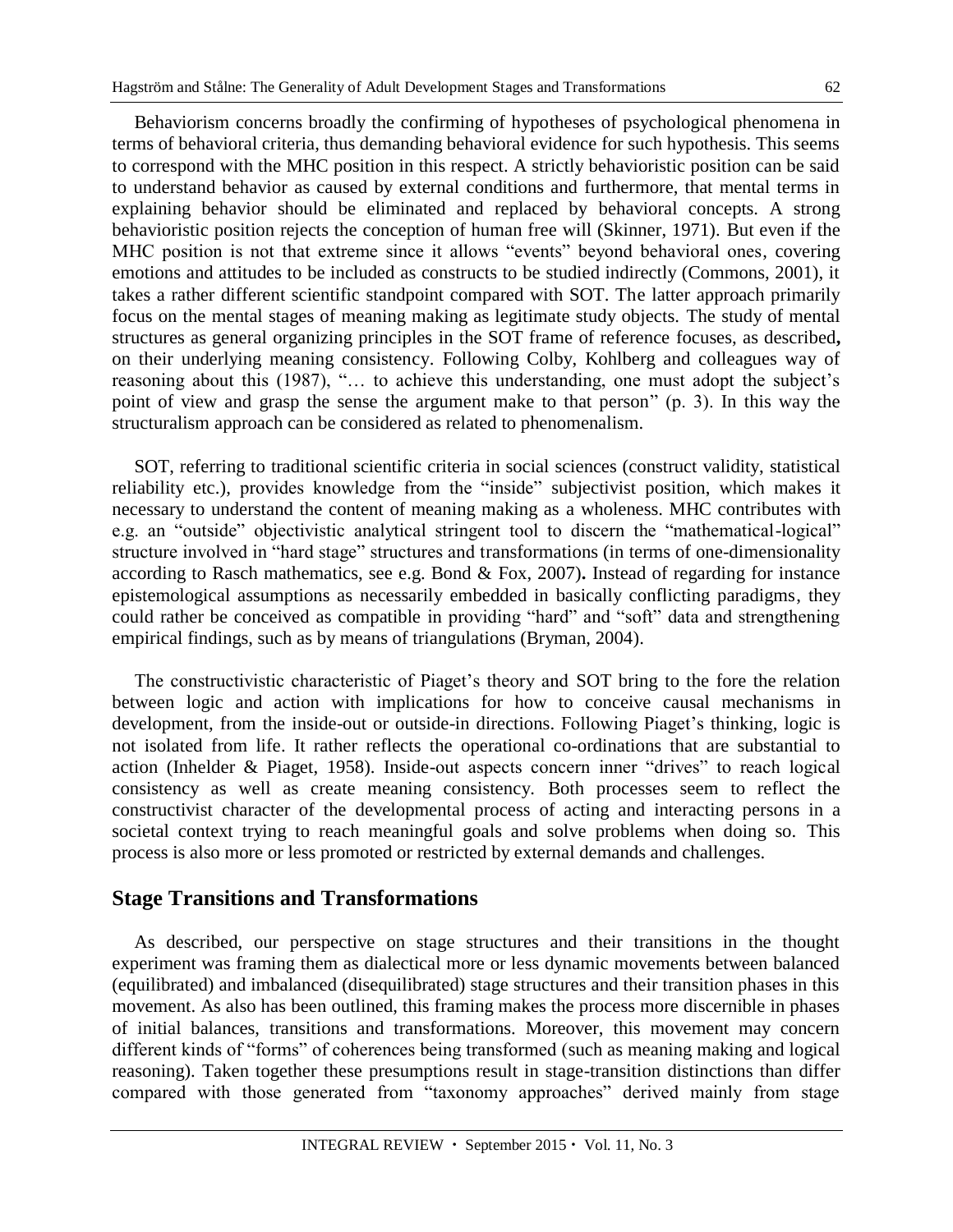structure criteria. Our two presumptions enabled a clarified suggestion of how MHC orders are involved in the SOT order transitions. Thus, our interpretation is derived from both the conception of SOT as a constructivist-dialectical process and the conception of the differing but interrelated functions of meaning making and logical reasoning described in the SOT transitions and transformations.

When lacking for instance such constructivistic judgment criteria, the distinctions between stages and transitions become less obvious as well as what characterizes transformations. In the somewhat overlapping theoretically multifaceted field entitled Transformative Learning Theory, focusing adult learning in for instance more applied-contextualized and ideological critical terms, the "formal" constructivistic development line of reasoning is not the central theoretical base. Issues here concern for instance the functions of the transformations and the interrelatedness of individual personal growth and social changes (e.g. Taylor, 2009). However, without clarified conceptions of what is constituting the form of coherence that is developing it becomes harder to judge how such a form is being "trans-formed" (for a discussion, see Mezirow, 2003; Kegan, 2000) and deciding stage-transitions in such terms.

However, as indicated in the introduction, also within "softer" approaches in adult development stage theories focused in this article, the stage-transition conceptions differ compared with the "hard stage approaches." Results obtained using Loevinger's (1976) strictly psychometric inductively based stage model doesn't imply a constructivistic "necessity" rationale driving the transitions between stages. This theoretical position also seem to be related to her suggestion of more stages compared with the number stated by SOT, including stages that correspond roughly with the transitions in SOT**.** The conceptions of stages and transitions have changed in this model since the self-aware and the individualist stages in this model first were considered to be merely transitions between the conformist and conscientious stage, and between the conscientious and autonomous stages, respectively. But suggestions of new stages and transitions have been common also within the frame of more constructivist models. Adding a new stage or a new order to a stage theory occurred more than once during the development of MHC in the 80s (Commons & Ross, 2008) and just recently (Ross, Commons, Li, Stålne & Barker, 2014).

Cook-Greuter (1999), highly inspired by both SOT and Loevinger's theories, conceive stages and its transitions as dialectical forms of knowing that integrate affect, intuition and rational thought. This results in an understanding of transitions in the SOT as stages in her own model. Stages are here characterized by persons' alternating between differentiated and integrated ego positions regarded as "…organic wholes, as relatively stable balances within which adults stay settled for long periods of time, often for a life time" (Cook-Greuter, 1999, p. 53). In total ten stages are proposed that reflect stages of differentiation exchanged by stages of integration. The integrated stages here are regarded as more balanced than the differentiated stages. The latter ones seem to correspond with transformational positions in SOT and the integrated stages correspond with the stages in SOT.

In a way Cook-Greuter's model can be said to take a position between MHC and SOT but implying less generality claims regarding the universality of the stage structures and its transitions. But Kegan, in his first conception of the stages (1982), also conceived them as either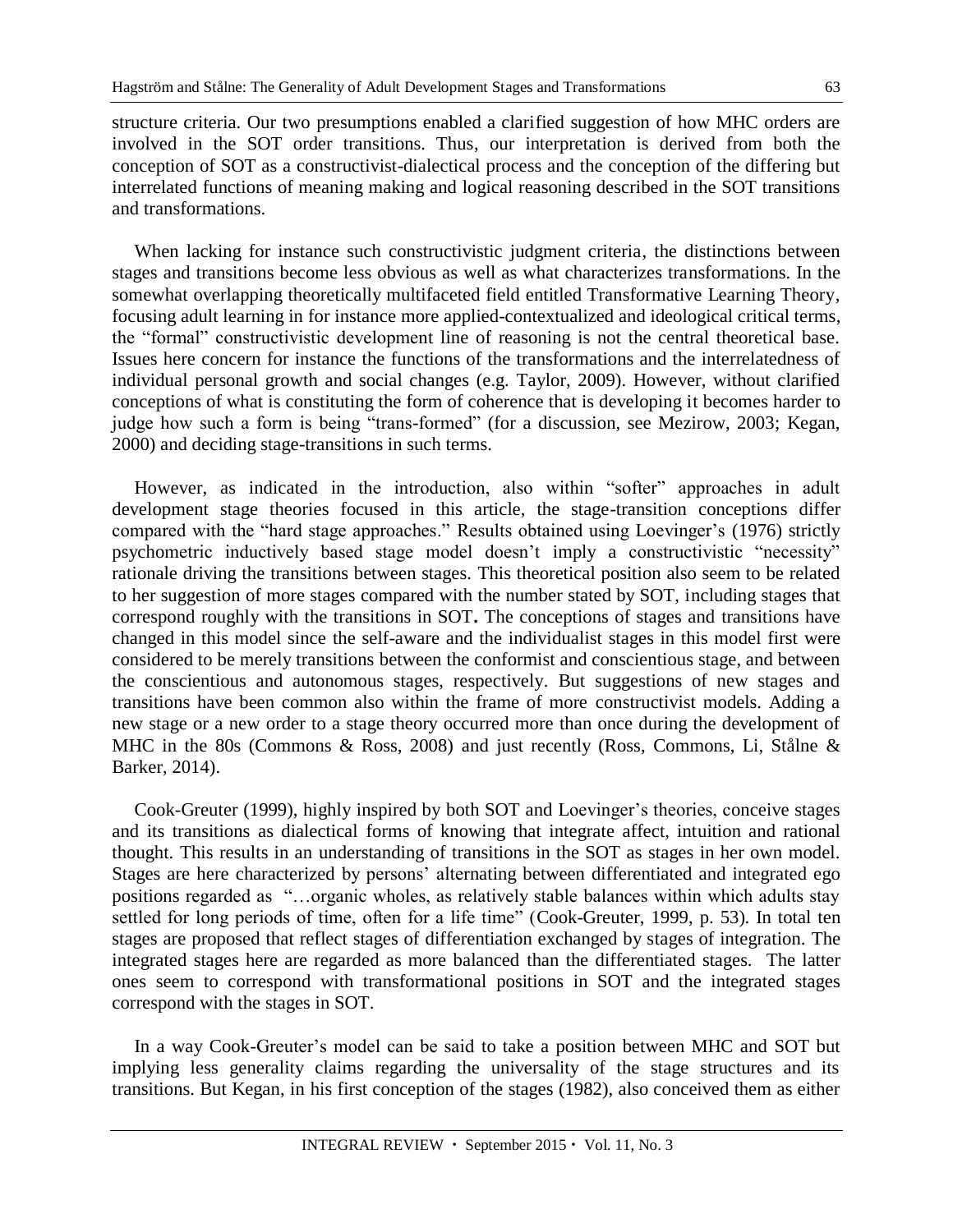favoring independence or inclusion. Later (1994) he found that he thereby confused "style" with "structure. He concluded that such increasing differentiation or increasing autonomy is characterizing everyone's development, but claimed that increasing differentiation in itself can be conceived as staying connected in a new way. Increasing autonomy therefore does not have to be about increasing aloneness, but instead about increased self regulation: "Deciding *for* myself" does not have to equal "deciding *by* myself" (Kegan, 1994, pp. 21ff.). Thus at each stage, connection and separation are regarded as integrated in a wholeness which both can be expressed within the given complexity meaning structure.

The fact that transitions in "hard stage" models are conceived as stages in "softer" stage models seem to reflect the latter models' higher sensitivity for the "outside-in" direction of the developmental process. The fact that the self-aware stage in Loevinger's theory, entitled as "expert" stage in another version (Hy &Loevinger, 1996; Fischer, Rooke, & Torbert, 2003) is conceived as a stage and not a transition may be understood as a consequence of organizational and societal demands on people in modern society. At this "stage" persons tend to follow formally stated rules and regulations and administrative operations common in traditional hierarchical organizations that may hinder further individual development also when applying decentralized organizational forms (e.g. Göransson, Hagström & Backström, 2011; Hagström, Backström & Göransson, 2009). Moreover, the increasing demands in post industrial society of flexible functioning individuals and decentralized organizations may have stabilized a seemingly increasing frequency of persons at the individualist stage, also conceived as a transition in SOT. This is especially apparent among highly educated people characterized by a relativistic or even nihilistic frame of reference, also referred to as a deconstructive postmodern way of thinking.

Consequently, the definition of stages and transitions is related to "hard-softness" criteria. Softer criteria are more sensitive to contemporary social-cultural-societal conditions that for instance hinder hard stage development. This brings to the fore issues of how cognitive logical structures are related to the functioning of the individual in a given context or domain. These structures may, although they may trigger logical thinking inside-out, not necessarily directly lead to functional behavior. Piaget did not appear to think that the assimilating of the logical structures as the whole meant that they were responsible for all cognitive manifestations of a given stage (Lourenco & Machado, 1996). Logical stage structures as a whole were seen as formal criteria to classify thinking not as "… a sort of super functional totalities that regulate performance" (Lourenco & Machado, 1996, p. 152). Mental processes were focused in their construction and stages were conceived as tentative tools to analyze such processes rather than as ends in themselves.

This way of focusing the construction of logic appears as a plausible way of relating logic to external demands and challenges. Our example in the thought experiment can illustrate this. In the SOT  $4<sup>th</sup>$  (Self-authoring mind) transition, the MHC  $11<sup>th</sup>$  systematic order of reasoning is regarded as a logical "tool" enabling to create a coherent system, such as a feedback loop: "An increased level of carbon dioxide leads to global warming which leads to an even higher level of carbon dioxide, etc…." This reflects a capacity to understand formal relationships in different e.g. cultural cultures contexts and within differing ideologies including moral and value based judgments**.** Differing contexts may or may not trigger the application of for instance logical thinking in other different "domains" such as in meaning making and moral judgment. Such a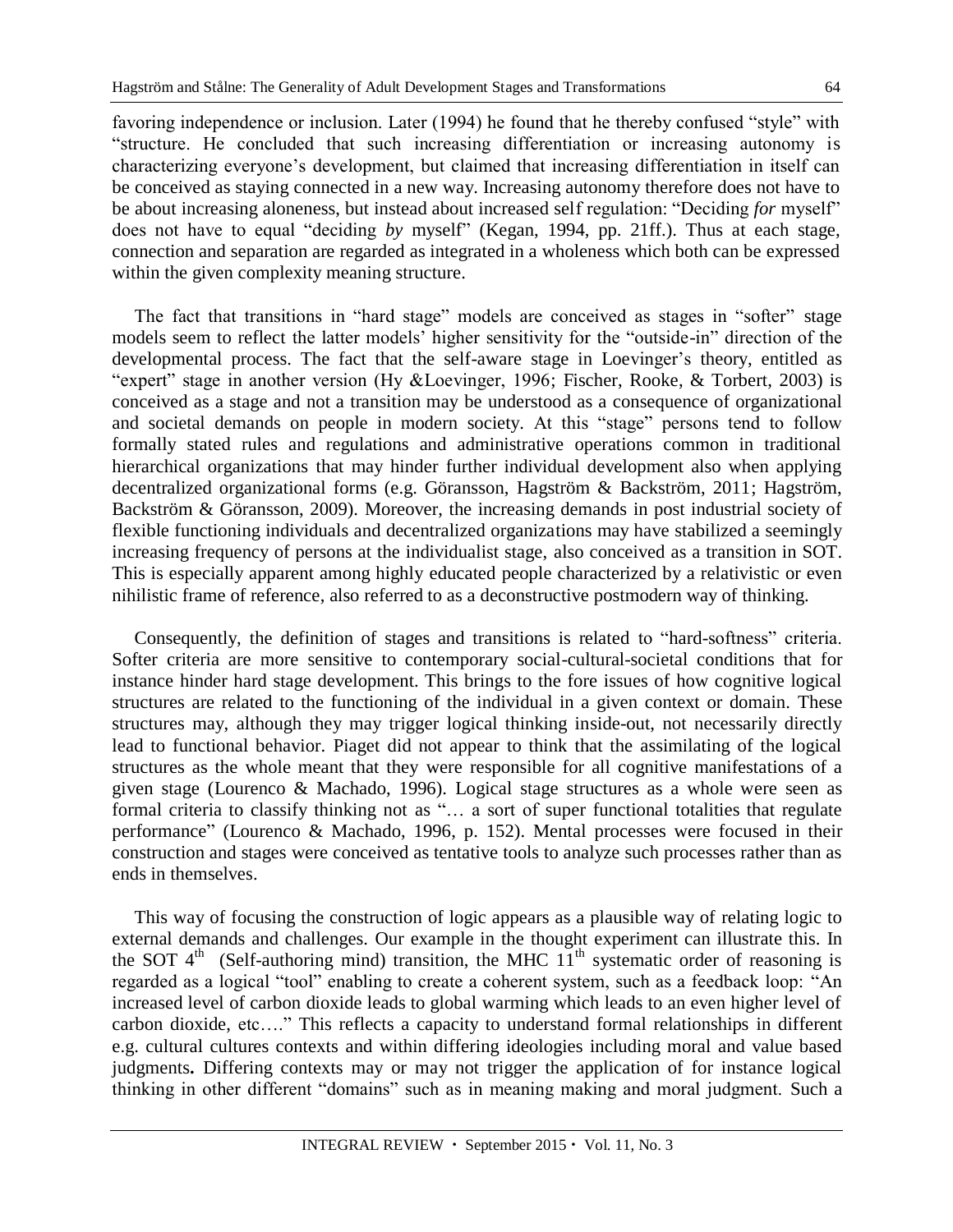process is not mechanically driven. It involves both inside out and outside-in parts of the development process. Thus, excellent thinkers on very high MHC order of logical complexity in the history of science (see Commons, Ross, & Bressette, 2011) might not correspond with likewise high orders of other developmental domains reflecting personal maturity as indicated in biographies, according to Cook-Greuter (1999).

### **The Contextualization of Constructivistic Development to Meet Societal Challenges**

In the introduction of the article three main theoretical issues related to constructivistic development theory and research were briefly outlined, namely the causal mechanisms involved in terms of inside-out or outside-in direction; the way of approaching these issues as "objectivistic" or "subjectivistic" scientific positions, and; the understanding development as progressing continuously or discontinuously in terms of stages or functions. The scientific positioning issue has already been approached but the other aspects will be somewhat considered. Our thought experimental approach can be regarded as a way of "contextualizing" constructivistic development theory. Focusing on the generality aspects can be regarded as a way to discern core elements involved in the constructivistic process that trigger developmental transformations and our examination seems to support the assumption that logic reasoning and meaning making constitute such core features.

These core elements and their coordination also seem to reflect the motivation to act and the direction of these actions to fulfill demands and meet challenges in external contexts in the direction inside-out. The demands and challenges, in turn, are supposed to influence a person's acting and trigger his/her development in the direction outside-in. Our General Stage Assumptions can be considered as an ambition to illustrate such general contextual demands and challenges in contemporary societies. The fact that the constructivistic development "hard stage" theories often seem to have been positioned as representing an inside-out intrinsic and even "individualistic" standpoint compared with other outside-in positions, such as the one associated with Vygotsky's theory, is not surprising. However, it does not necessarily follow by its "constructivistic" characteristics.

The external demands and challenges in a constructivistic developmental frame are not to be considered as mechanically influencing a person's action orientation regarded as e.g. "causalindependent variables." As Piaget appeared to reason the outside-in influences are to be explained not as explanatory in themselves, but in terms of them being constructively experienced (Piaget 1946/1976b). However, this constructivist "link" between the inside-out and outside-in influences do not in any way exclude the latter ones as highly influential. Instead they can be conceived as person's scope or space of action in for instance a given conflict between his/her self-meaning context and other-meaning context. The perceived space of action here reasonable differs at increasing orders of SOT. Further, the action possibilities can be stated in more outside-objectively defined terms. Action theoretical lines of reasoning (for instance Hagström & Hanson, 2003) and its application in the work life domain (for instance Volpert, 1989; Frese & Zapf, 1994) may be fruitfully related to constructivistic-developmental lines of reasoning (Hagström, 1995) in the frame of what we prefer to call a "transform-actional approach."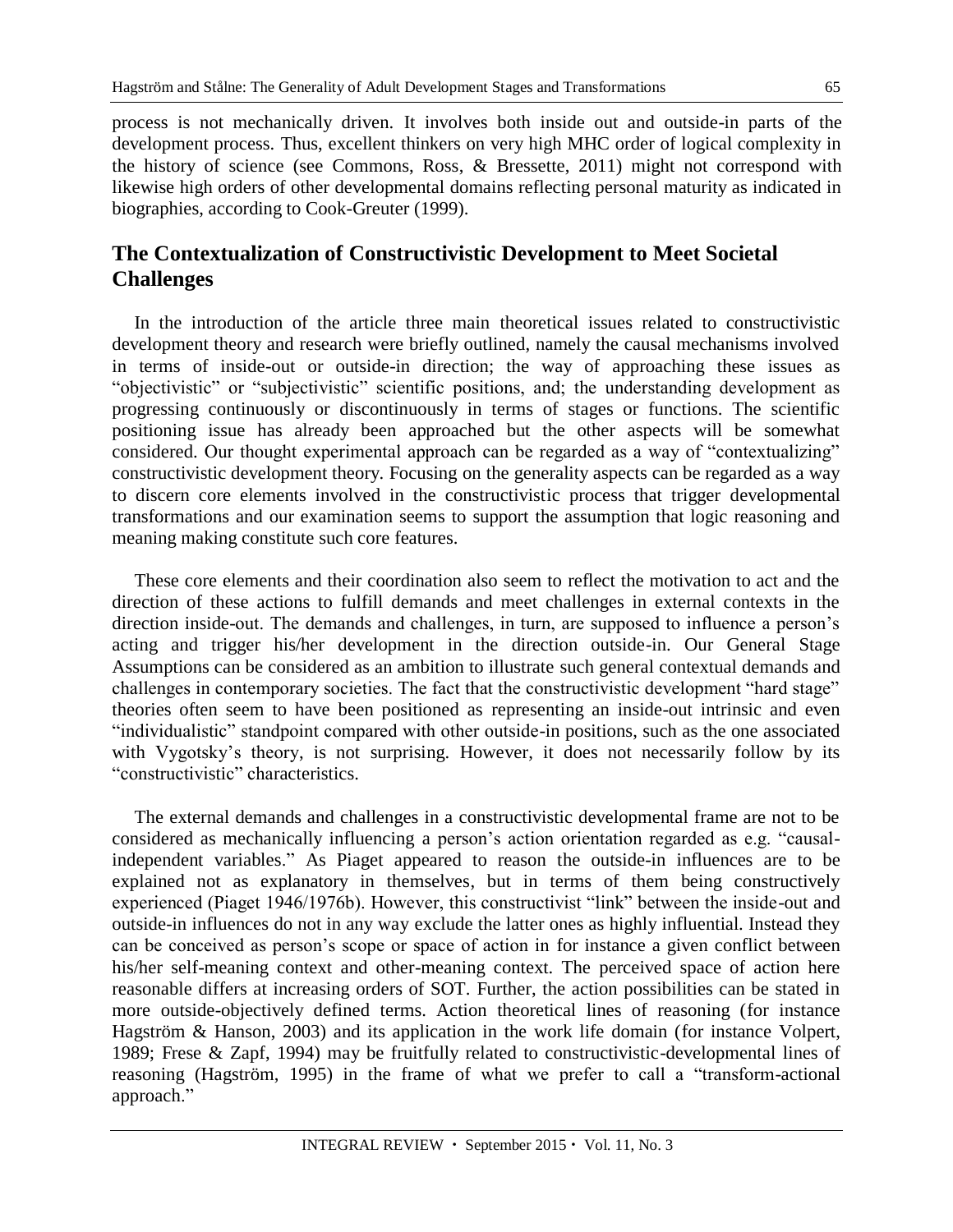Furthermore, the reasoning of the influence of outside-in part of the development process brings to the fore contemporary and forthcoming complex societal and global demands and challenges. Contemporary post-industrial challenges involve a need for complex thinking, both logical reasoning and meaning making. In terms of Mead's ego conception described above, rapidly economic and technological changing conditions in the transition to a post-industrial society may result in increasing gap between "I" and "me" in terms of changed societal role expectations (Allvin, 1997). These changing conditions apparently require logical reasoning on higher levels of at least systematic and metasystematic orders of hierarchical complexity. Such demands appear to exceed the order of consciousness among a majority of adult populations. In e.g. the US a majority of adults in many studies have been found being below that of the 4<sup>th</sup> Selfauthoring order of consciousness (Kegan 1994; 2003). This cause much of public information flowing beyond many persons meaning horizon "in over our heads" (Kegan, 1994).

Transformative development is reasonable promoted by "the experience of optimal conflict in the context of optimal support" (Kegan, 2003, p. 44). Optimal conflicts refer to inside-out development conditions and optimal support can be associated with the outside-in development requirements. Both these aspects are also reflected in a person's subjective and objective "space of action." Thus a further contextualizing of adult development theory and research may be gained by "transform-actional" ways of reasoning. Further research and theorizing about adult development should be gained by relating the complexity levels to individuals' perceived space of action to more objectively derive such spaces of action in differing societal contexts. The demands in contemporary post-industrial societies towards increasing "disembedding mechanisms" (Giddens, 1991), due to dissolving boundaries of work in time and space, new network promoting connections, global economic transactions and so forth, seem to concern both individual autonomy (referring to a cognitive and an existential dimension) and social integration (referring to a social and societal dimension) (Allvin, *et al*., 1997).

The opportunities provided by these conditions can be related to individual aspects, such as life courses, career patterns and biographies, as well as social aspects, such as social roles, group affiliations and role models. The new emerging challenge implied in this macro development is to integrate the social and existential demands on more autonomous and complex ways than before (Hagström, 2007). The broad value changes in postindustrial societies from giving priority to materialistic preferences towards given priority to post-materialistic values (e.g. altruism, self-realization) (Inglehart, 1997; 2006) seem to capture individual fulfillment and social integrative value elements guiding people's actions in more self directed ways than earlier. However, these changes, whether or not they are driven by intergenerational value shifts or life span development appear to progress more slowly than the faster global technologically and economically driven flexibility demands. These in turn, appear to reflect contrasting goals and visions related to the reproductive and productive spheres of contemporary societies, expressed e.g. in value preferences, enhancing on one hand individual interests and on the other hand, collective interests (Schwartz, 1996). Against this background increasing knowledge of both inside-out and outside-in conditions gaining transformative development is highly required to meet contemporary and future vital challenges.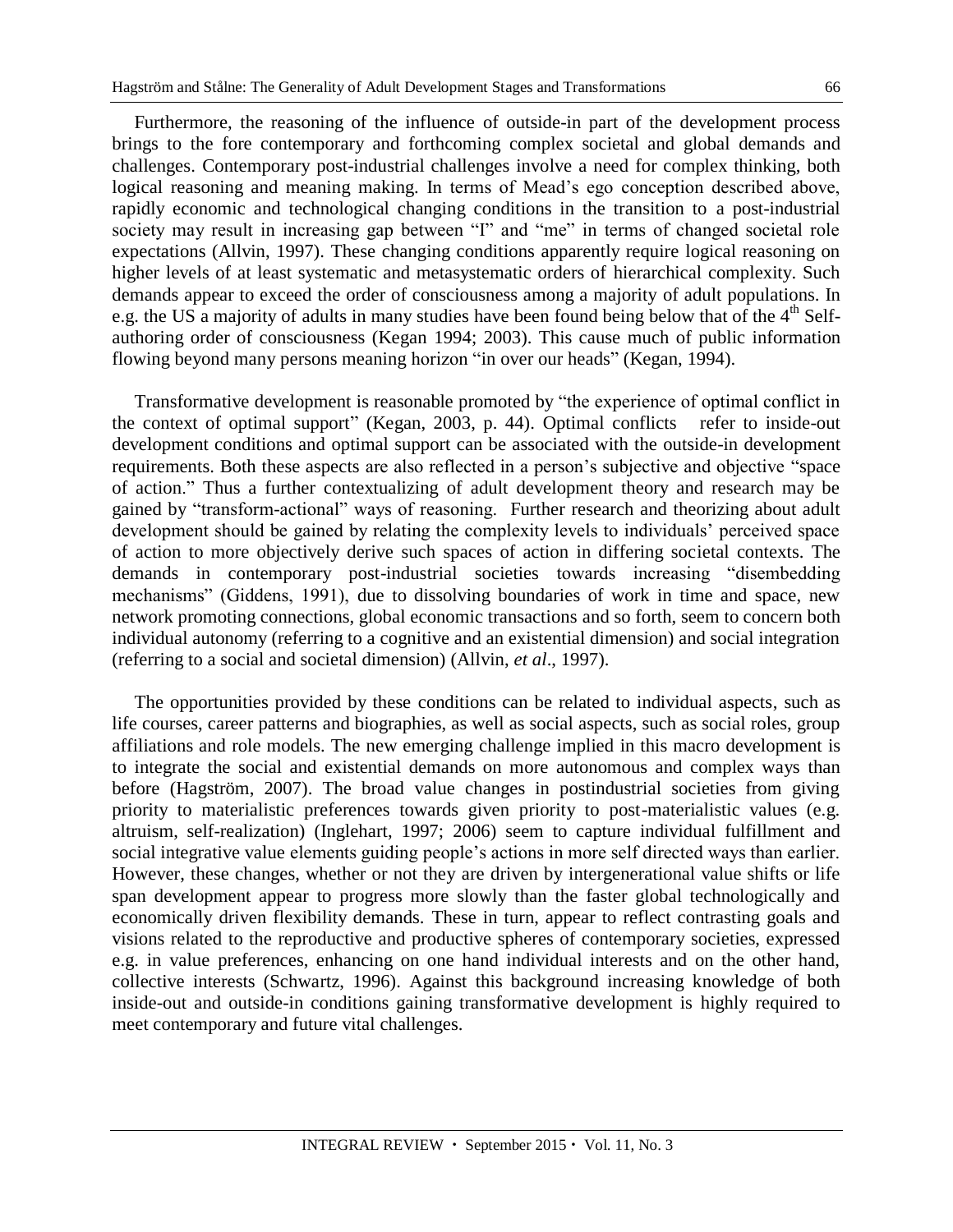### **References**

- Allvin, M. (1997). *Det individualiserade arbetet: Om modernitetens skilda praktiker*. (Work: On the two practices of modernity). Stockholm, Sweden: Symposium.
- Allvin, M., Aronsson, G., Hagström, T., Johansson, G. & Lundberg, U. (2011*). Work without boundaries. Psychological perspectives on the new working life*. Chichester, UK: Wiley Blackwell.
- Amsel, E. & Smetana, J. (2011). Constructivist processes in adolescent development. In E. Amsel & J. Smetana (Eds), *Adolescent vulnerabilities and opportunities. Developmental and constructivist perspectives.* Cambridge, UK: Cambridge University Press.
- Antonowsky, A. (1987). *Unraveling the mystery of health*. San Francisco: Jossey-Bass Inc. Publishers.
- Armon, C. (1984). *Ideals of the good life: Evaluative reasoning in children and adults.* (Doctoral thesis, Faculty of the Harvard the Harvard Graduate School of Education). Boston: Harvard University.
- Armon, C. (1993). Developmental conceptions of good work. A longitudinal study. In J. Demick & P.M. Miller (Eds), *Development in the workplace* (pp 21-38). Hillsdale, NJ: Erlbaum.
- Baltes, P. B., & Nesselroade, J. R. (1979). History and rationale of longitudinal research. In J. R. Nesselroade J. R. & Baltes, P. B. (Eds.), *Longitudinal research in the study of behavior and development* (pp.1–39). New York: Academic Press.
- Basseches, M. (1984). *Dialectical thinking and adult development*. Norwood, NJ: Ablex Publishing Corporation.
- Berk, L.E. (2010). *Development through the life span*. Boston: Allyon & Bacon.
- Bond, T.G. & Fox, C.M. (2007). *Applying the Rasch model. Fundamental measurement in the human sciences*. New York: Routledge.
- Bryman, A. (2004). *Social research methods*. Oxford, UK: Oxford University Press.
- Cohen, G.D. (2005). *The mature mind. The positive power of the aging brain*. New York: Basic Books.
- Cohen, L., Manion, L. & Morrsison, K. (2000). *Research methods in education*. London and New York: Routledge Falmer.
- Colby, A., Kohlberg, L., Speicher, B., Hewer, A., Candee, D., Gibbs, J. & Power, C. (1987). *The measurement of moral judgment.Theoretical foundations and research validation*. Volyme 1. Cambridge, UK: Cambridge University Press.
- Commons, M. L. (2008). Introduction to the model of hierarchical complexity and its relationship to postformal action. *World Futures, 64*, 305-320.
- Commons, M.L. & Richards, F. A. (1984). A general model of stage theory. In M.L. Commons, F.A. Richards & C. Armon (Eds). *Beyond formal operations: Vol. 1. Late adolescent and adult cognitive development,* (p. 120–140). New York: Praeger.
- Commons, M. L. & Richards, F. A. (2002). Organizing components in combinations: How stage transition works. *Journal of Adult Development 9*(3), 159-177.
- Commons, M.L., Miller, P.M., Goodheart, E.A. & Danaher-Gilpin, D. (2005). *Hierarchical complexity scoring system (HCSS): How to score anything*. Cambridge, MA: Unpublished scoring, Dare institute.
- Commons, M. L., & Ross, S. N. (2008). Editors' introduction to the special issue on postformal thought and hierarchical complexity. *World Futures*, *64*, 297-304.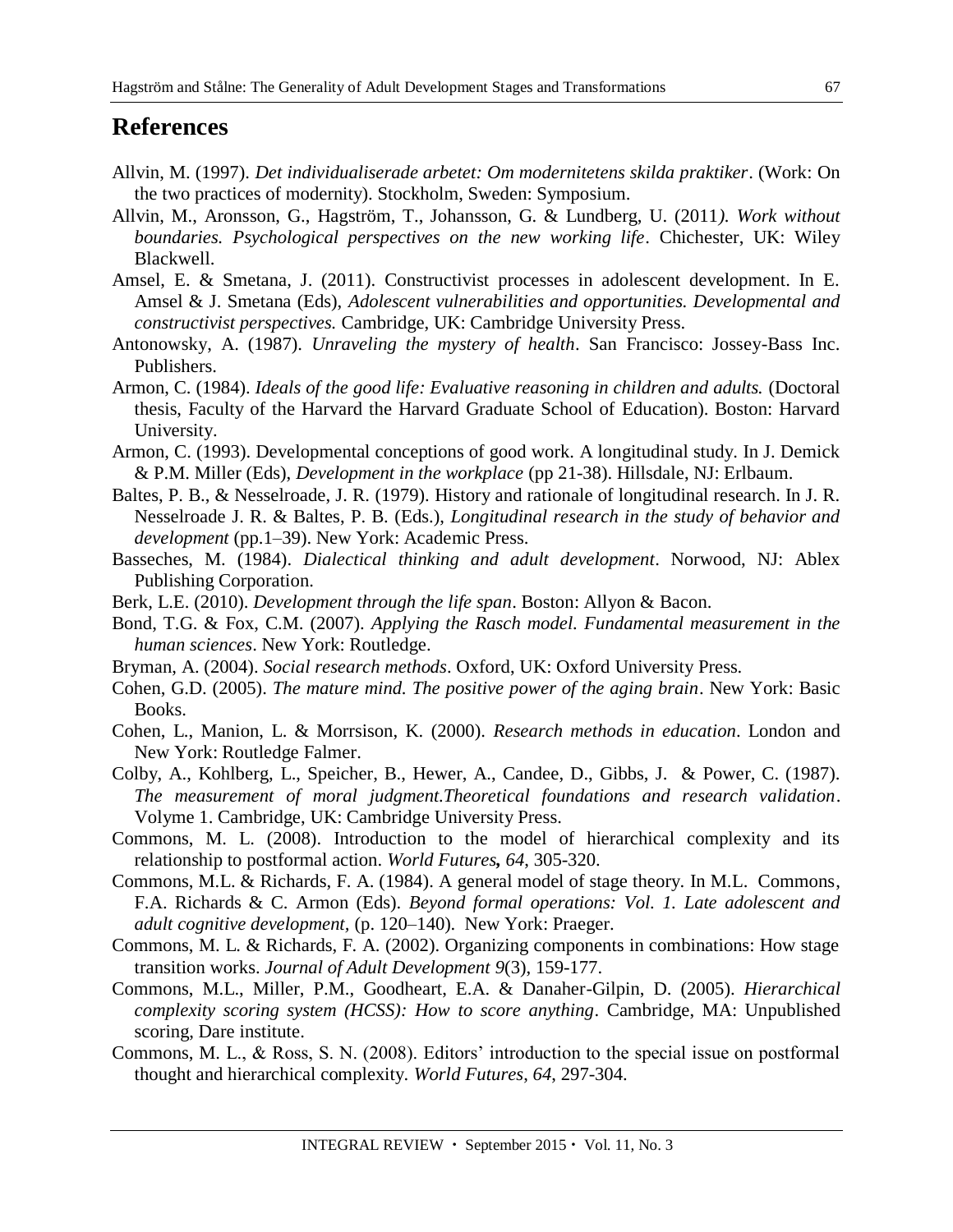- Commons, M. L., Ross, S. N., & Miller, J. G. (2010). [Why postformal stages of development are](http://dareassociation.org/Papers/postformal.pdf)  [not formal, but postformal](http://dareassociation.org/Papers/postformal.pdf)*. Integral World*, 1-13.
- Commons, M.L, Ross, S.N. & Bresette, L.M. (2011). The connection between postformal thought, stage transition, persistence, and ambition and major scientific innovations. In C. Hoare, C. (Ed.) *The Oxford Handbook of reciprocal adult development and learning* (pp 287- 301). New York: Oxford University Press.
- Cook-Greuter, S. R. (1999). *Postautonomous ego development: A study of its nature and measurement* (Doctoral dissertation, Faculty of the Harvard University Graduate School of Education). Boston: Integral Publishers Dissertation Series.
- Damasio, A.R. (1994). *Descartes error. Emotion, reason and the human brain*. New York: Avon Books.
- DeVries, R. (1997). Piaget's social theory. *Educational Researcher*. *26*(2), 4-17.
- Erikson, E.H. (1968). Identity: *Youth and crisis*. New York: Norton.
- Fisher, D., Torbert, W. & Rooke, D. (2003). *Personal and organizational transformations: through action inquiry*. Boston, MA: Edge/Work Press.
- Frese, M. & Zapf, D. (1994). Action as the core of work psychology. In M.D. Dunette & M.H. Leaetta (Eds), *Handbook of Industrial and Organizational Psychology* (pp. 271-340). Palo Alto, CA: Consulting Psychology Press Inc.
- Giddens, A. (1991).*Modernity and self-identity. Self and the society in the late modern age.* Cambridge: Polity Press.
- Göransson, S., Hagström, T. & Backström, T. (2011). Leaders' development and corporate culture. *International Journal of Business and Management Studies*, *3* (2) 341-348.
- Hagström, T. (1995). Utveckling, vuxenliv och arbete. Det postformella perspektivet utifrån neo-Piagetiansk teori. In A. Löfberg & J. Ohlsson (Eds.), *Miljöpedagogik och kunskapsbildning. Teori, empiri och praktik* (pp.34-53) (*Contextual didactic and pedagogy. Theory, empiri and applications*).
- Hagström, T. (Ed.) (2003) *Adult development in post-industrial society and working life*. Stockholm Lectures in Educology; Series No. 2. Stockholm: Department of Education, Stockholm University.
- Hagström, T. & Hansson, M. (2003). Flexible work contexts and human competence. An actioninteraction frame of reference and empirical illustrations. In A. Bron & M. Schemmann (Eds), *Knowledge Society, Information Society and Adult Education. Challenges, Trends, Issues*  (pp.148-180). Hamburg and London: Lit Verlag Münster.
- Hagström, T. (2007). Arbetslivspedagogik och det gränslösa arbetet. En transactionell ansats (Work-life pedagogy and boudaryless work. A transactional approach). *Pedagogisk forskning I Sverige 12* (7) 257-280**.**
- Hagström, T., Backström, T. & Göransson, S. (2009). Sustainable competence: a study of a bank. *The learning organization*, *16*(3), 237-250.
- Hy, L. X. & Loevinger, J. (1996). *Measuring ego development – Second edition*. Mahwah, NJ: Erlbaum Associates, Inc..
- Inglehart, R. (1997). *Modernization and postmodernization. Cultural, economic and political change in 43 societies*. Princeton, NJ: Princeton University Press.
- Inglehart, R. (2007). Mapping global values. In Y. Ezmer, & T. Petterson, (Eds), *Measuring and mapping cultures: 25 years of comparative value surveys (pp.11-32). Leiden and Boston:* Brill.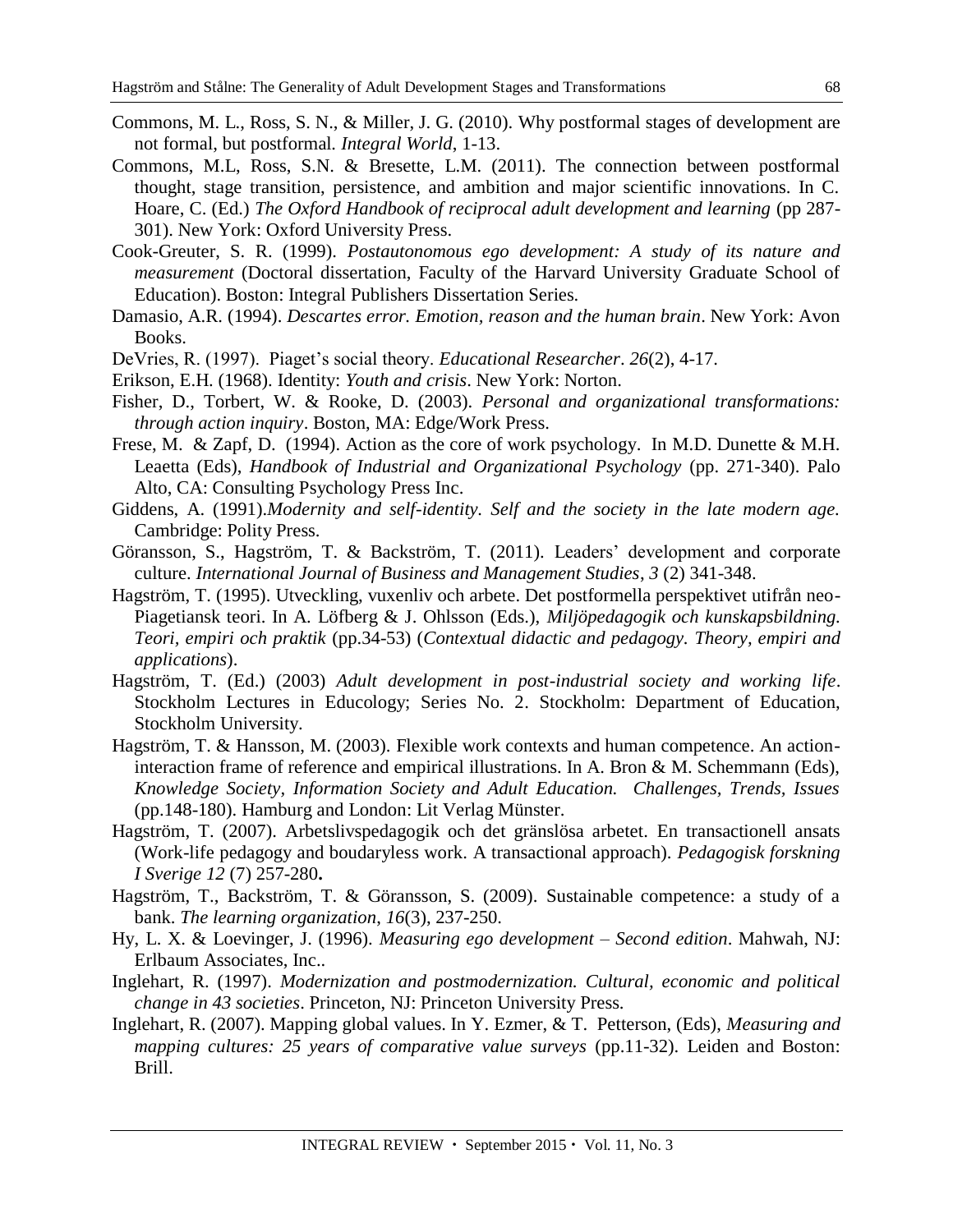- Inhelder, B. & Piaget, J. (1958). *The growth of logical thinking from childhood to adolescent*. London & New York: Routledge.
- Kahneman, D. (2011). *Thinking, fast and slow*. New York: Farrar Straus Giroux.
- Kallio, E. (2011). Integrative thinking is the key: An evaluation of current research into the development of adult thinking. *Theory & Psychology*, *21* (6), 785-801.
- Kegan, R. (1982). *The evolving self: Problem and process in human development*. Cambridge, London: Harvard University Press.
- Kegan, R. (1994). *In over our heads: The mental demands of modern life*. Cambridge, MA: Harvard University Press.
- Kegan, R. & Lahey, L. (1998). From taxonomy to ontogeny: Thoughts on Loevinger's theory in relation to subject-object psychology. In P.M. Westenberg, A. Blasi & L.D. Cohn (Eds), *Personality development: Theoretical, empirical and clinical investigations of Loevinger's conception of ego development*. Mahwah, NJ: Lawrence Erlbaum Associates.
- Kegan, R. (2000). What form transform? A constructive-developmental approach to transformative learning. In J. Mezirow, & Ass (Eds), *Learning as transformation. Critical perspectives on a theory in progress* (pp. 35-70). San Francisco: Jossey Bass.
- Kegan, R., & L. Laskow Lahey. (2001). *How the way we talk can change the way we work: Seven languages for transformation*. San Francisco: Jossey-Bass Pfeiffer; Wiley.
- Kegan, R. (2003). Hidden curriculum of adult life: An adult development perspective. In T. Hagström (Ed.), *Adult development in post-industrial society and working life.* Stockholm Lectures in Educology; Series No. 2. (pp. 21-48). Stockholm: Department of Education, Stockholm University.
- Kegan, R., & Lahey, L. (2009). *Immunity to change: How to overcome it and unlock the potential in yourself and your organization*. Boston: Harvard Business Press.
- King, P. M. & Kitchener, K. S.,(1994). *Developing Reflecting Judgment: Understanding and Promoting Intellectual Growth and Critical Thinking in Adolescents and Adults*. Jossey-Bass.
- Kohlberg, L. (1969). Stage and sequence: The cognitive-development approach to socialization. In D. A. Goslin (Ed.), *Handbook of socialization theory and research* (pp. 347–380). Chicago: Rand McNally.
- Kohlberg, L. (1981). *The meaning and measurements of moral development.* Worcester, MA: Clark University Press.
- Kohlberg, L. & Armon, C. (1984). Three types of stage models used in the study of adult development. In M. L. Commons, F.A. Richards & C. Armon (Eds), *Beyond formal operations: Vol. 1. Late adolescent and adult cognitive development,* Eds. (p. 20–140). New York: Praeger.
- Lahey, L., Souvaine, E., Kegan, R., Goodman, R., Felix, S. (1988). *A guide to the subject-object interview: Its administration and interpretation* (Faculty of the Harvard University Graduate School of Education: The subject-object research group), Boston: Harvard University.
- Laske, O. (2008). *Measuring hidden dimensions of human systems. Foundation of requisite organization*. Medford, MA, USA: Interdevelopment Institute Press.
- Loevinger, J. (1976). *Ego development: Conceptions and theories*. San Francisco, CA: Jossey-Bass Inc.
- Lourenco, O. & Machado, A. (1996). In defense of Piaget's theory: A reply to 10 common criticisms. *Psychological Review*, *103*(1), 143-164.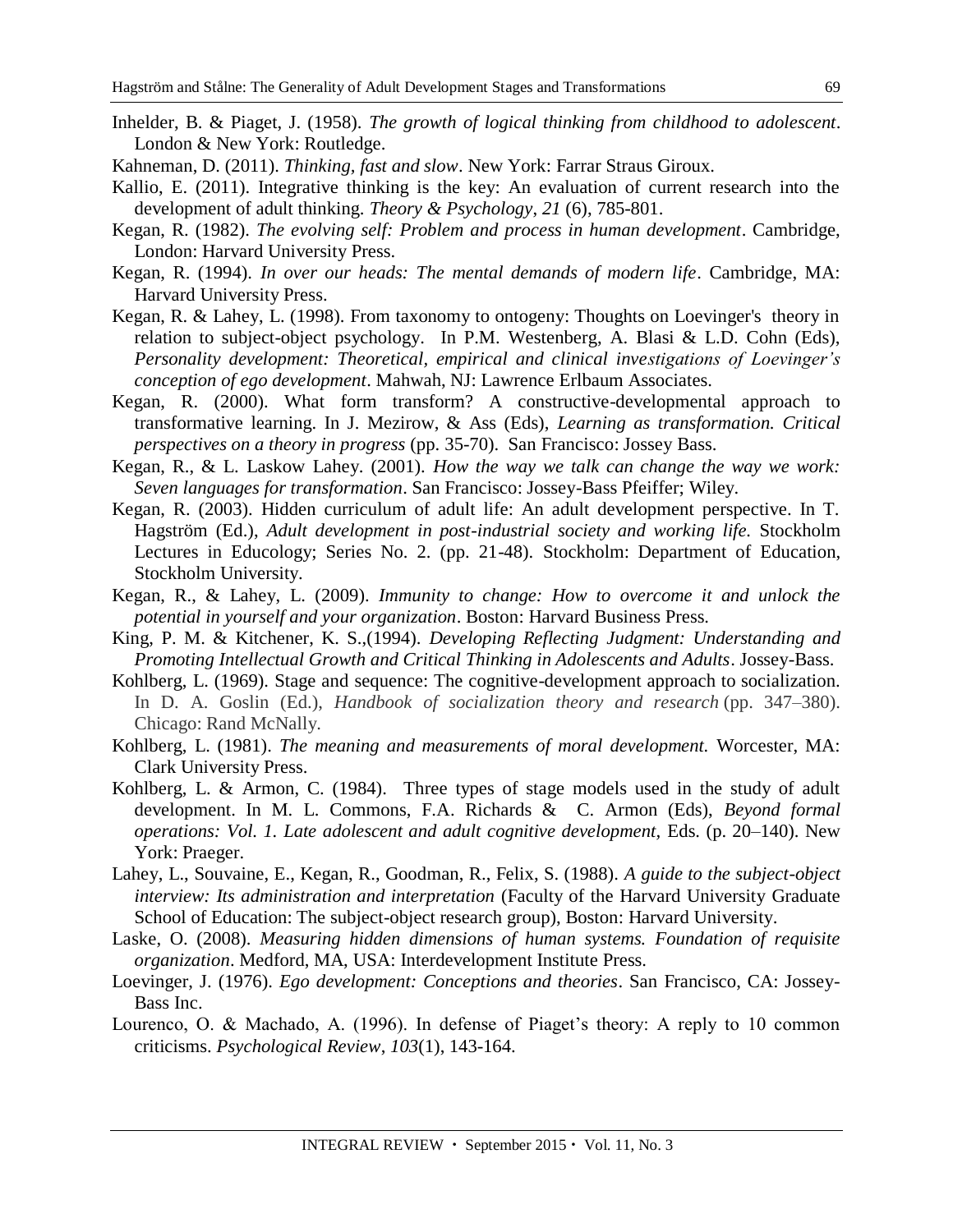- Martí, E. (1996). Mechanisms of internalization and externalization of knowledge in Piaget's and Vygotsky's theories. In A. Tryphon, & J. Vonèche (Eds), *Piaget Vygotsky* (pp.57-85). Hove, UK: Psychology Press.
- Mascolo, M. F. (2008). The concept of domain in developmental analyses of hierarchical complexity. *World Futures, 64*, 330-347.
- Mead, G.H. (1934). *Mind, self and society. From the standpoint of a social behaviorist*. Chicago and London: The University of Chicago Press**.**
- Mezirow, , J. (2003). Issues in transformative learning. In T. Hagström (Ed.), *Adult development in post-industrial society and working life.* Stockholm Lectures in Educology; Series No. 2. (pp. 49-66). Stockholm: Department of Education, Stockholm University.
- Piaget, J. & Inhelder, B. (1969). *The psychology of the child*. New York, NY: Basic Books.
- Piaget, J. (1978) *The development of thought. Equilibration of cognitive structures*. Oxford: Basic Blackwell.
- Piaget, J. (1982). *The child's conception of the world*. London: Granada.
- Piaget, J., Garcia, R., Davidson, R. & Easly, J. (1991). *Towards a logic of meaning*. New York and London: Psychology Press.
- Piaget, J. (1995/1950). Explanation in sociology. In J. Piaget (Ed.), *Sociological studies* (pp. 30- 96). New York: Routledge.
- Pintrich, R.P (2002). Future challenges and directions for theory and research on personal epistemology. In K.B. Hofer & P.R. Pintrich (Eds), *Personal epistemology, the psychology of beliefs about knowledge and knowing*. Mahwah, NJ and London, UK: Lawrence Erlbaum Associates.
- Reed, E.S., Turial, E. & Brown, T. (1996). *Values and knowledge*. New York, NY: Mahwah
- Robinson, O. (2013). *Development through adulthood. An integrative sourcebook*. New York: Palgrave Macmillan.
- Ross, S. N. (2008). Fractal transition steps to fractal stages: The dynamic of evolution. *World Futures, 64*, 361-374.
- Ross, S.N., Commons, M.L., Lee, E.Y., Stålne, K. & Barker, C.D.(2014). Toward defining order 16 and describing its performance for the model of hierarchical complexity*. Behavioral Development Bullentin 19*(3), 33-36.
- Sánches-Runde, C.J. & Pettigrew, A.M. (2003). "Managing dualities," in A.M. Pettigrew, R. Whitington, L. Melin, C.J. Sánches-Runde, F.A.J. van den Bosch & T. Numagami (Eds.), *Innovative forms of organizing* (pp. 243-250). London: Sage Publications.
- Schwartz, S. (1996). Value priorities and behavior: Applying a theory of integrated value systems, In I.C. Seligman, J.M. Olsson & M.P. Zanna (Eds), *The psychology of values: The Ontario Symposium Volyme 8* (pp.1-25). Mah, NJ: LawrenceErlbaum.
- Selman, R.L. (2007). *The promotion of social awareness*. New York: Russel Sage Foundation.
- Sinnott, J.D. (2003). Complex postformal thought and its relation to adult learning, lifespan development, and the new sciences. In T. Hagström (Ed.), *Adult development in postindustrial society and working life.* Stockholm Lectures in Educology; Series No. 2. (pp. 78- 108). Stockholm: Department of Education, Stockholm University.
- Skinner, B.F. (1971). *Beyond freedom and dignity*. Indianapolis, Indiana: Hacket Publishing Company Inc.
- Skoe, E.A. (2014). Measuring care-based moral development: The ethic of care interview. *Behavioral Development Bulletin*. *19*(3), 95-104.